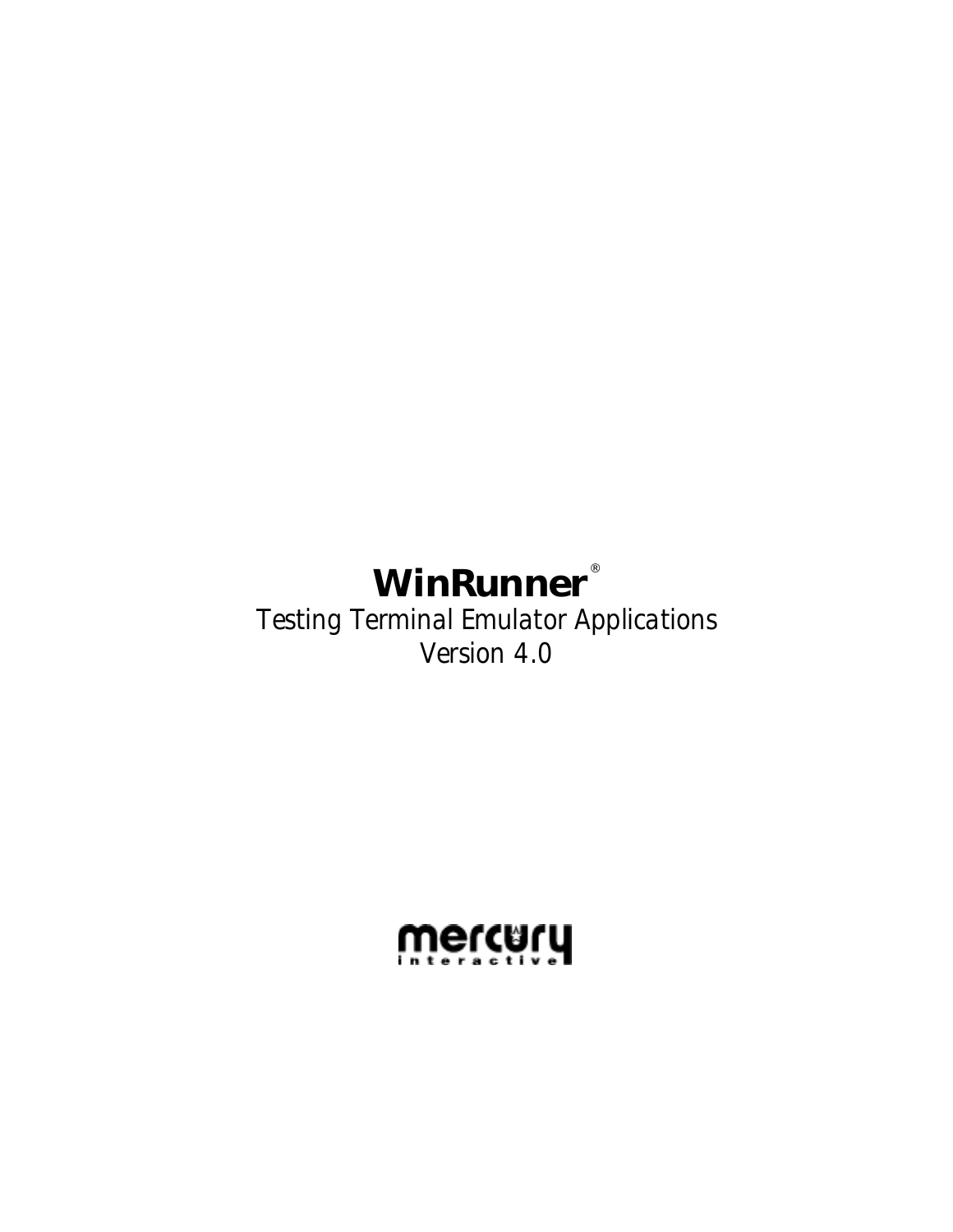Testing Terminal Emulator Applications

© Copyright 1994 - 1997 by Mercury Interactive Corporation

All rights reserved. All text and figures included in this publication are the exclusive property of Mercury Interactive Corporation, and may not be copied, reproduced, or used in any way without the express permission in writing of Mercury Interactive. Information in this document is subject to change without notice and does not represent a commitment on the part of Mercury Interactive.

#### Patents pending

XRunner, WinRunner, and LoadRunner are registered trademarks of Mercury Interactive Corporation. TestDirector, TestSuite, Visual Testing, SMARTest, RapidTest, TSL and Context Sensitive are trademarks of Mercury Interactive Corporation.

This document also contains Registered Trademarks, Trademarks and Service Marks that are owned by their respective companies or organizations. Mercury Interactive Corporation disclaims any responsibility for specifying which marks are owned by which companies or organizations.

If you have any comments or suggestions regarding this document, please send them via e-mail to documentation@mercury.co.il.

Mercury Interactive Corporation 470 Potrero Avenue Sunnyvale, CA 94086 Tel. (408) 523-9900 Fax. (408) 523-9911

WRTEUG4.04/01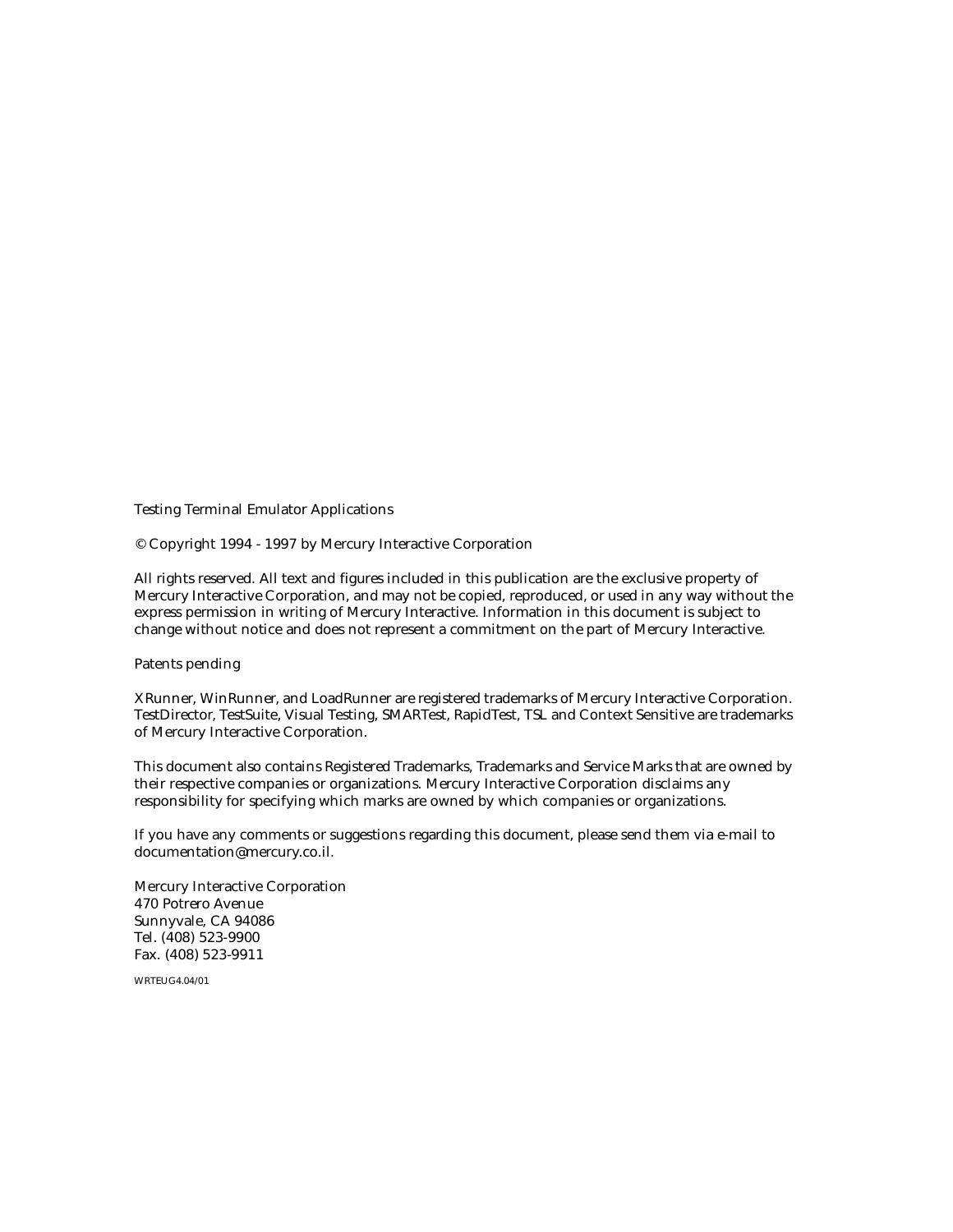# **Table of Contents**

| About Testing Terminal Emulator Applications 1        |  |
|-------------------------------------------------------|--|
|                                                       |  |
|                                                       |  |
|                                                       |  |
| Context Sensitive Testing with WinRunner\TE4          |  |
|                                                       |  |
|                                                       |  |
|                                                       |  |
|                                                       |  |
|                                                       |  |
|                                                       |  |
|                                                       |  |
|                                                       |  |
|                                                       |  |
|                                                       |  |
|                                                       |  |
|                                                       |  |
|                                                       |  |
|                                                       |  |
|                                                       |  |
|                                                       |  |
|                                                       |  |
|                                                       |  |
|                                                       |  |
|                                                       |  |
| Checking Selected Objects in an Application Screen 26 |  |
| Checking All Fields in a Screen with Default Checks27 |  |
|                                                       |  |
|                                                       |  |
|                                                       |  |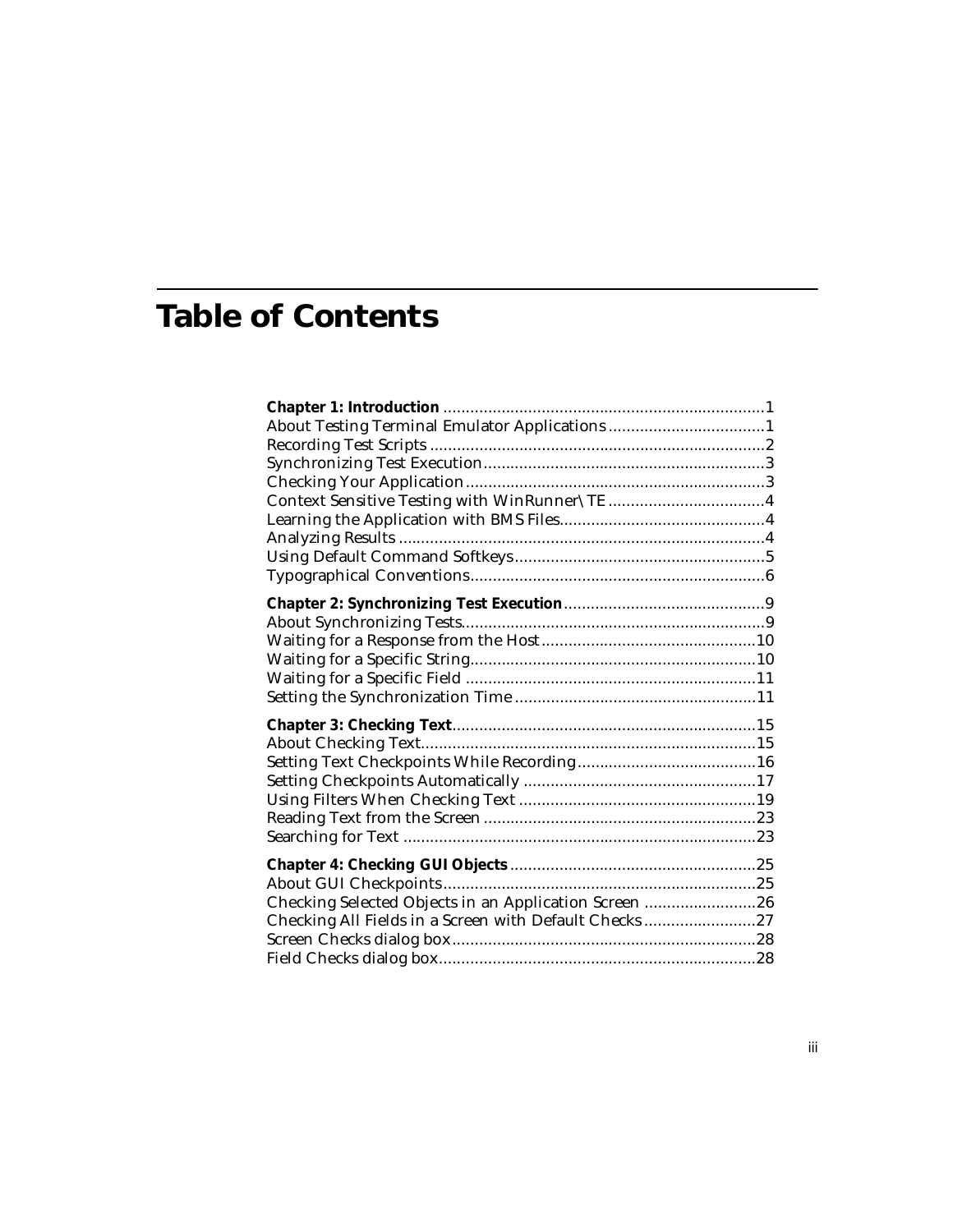| Chapter 5: Context Sensitive Testing with WinRunner/TE31 |  |
|----------------------------------------------------------|--|
|                                                          |  |
|                                                          |  |
|                                                          |  |
|                                                          |  |
|                                                          |  |
| Changing the Way User Operations Are Recorded36          |  |
| Chapter 6: Learning the Application with BMS Files39     |  |
| About Learning the Application with BMS Files39          |  |
|                                                          |  |
|                                                          |  |
| Chapter 7: Analyzing Results of Text Checkpoints45       |  |
|                                                          |  |
|                                                          |  |
|                                                          |  |
|                                                          |  |
|                                                          |  |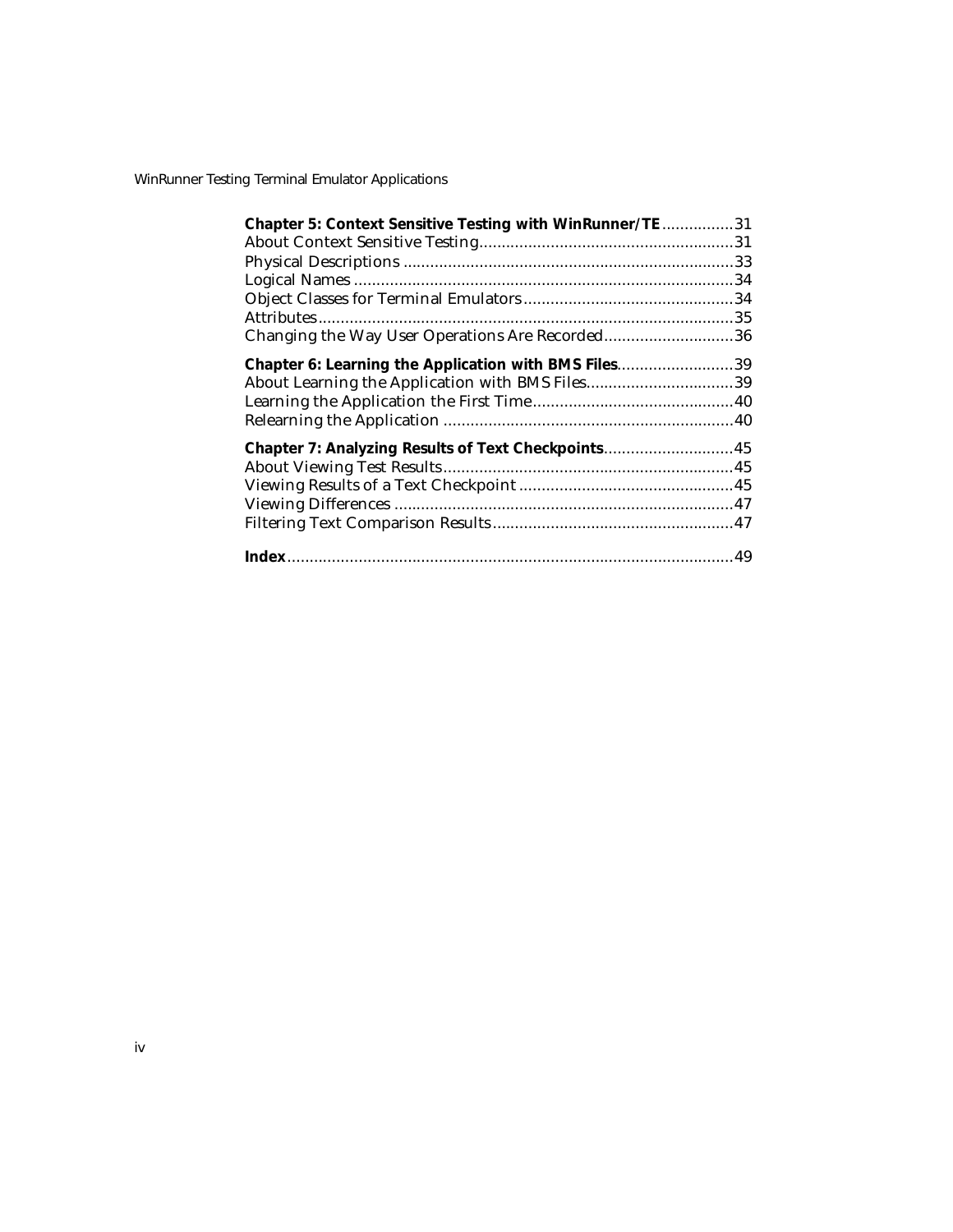<span id="page-4-0"></span>**1**

# **Introduction**

Welcome to WinRunner/TE, Mercury Interactive's automated software testing tool for terminal emulators. You can use WinRunner/TE to test mainframe, AS/400, and VAX/HP/UNIX applications running on 3270, 5250, and VT100 protocol terminal emulators, respectively.

This chapter describes:

- ➤ Recording test scripts
- ➤ Synchronizing test execution
- ➤ Checking your application
- ➤ Context Sensitive Testing with WinRunner\TE
- ➤ Learning the Application with BMS Files
- ➤ Analyzing Results of Text Checkpoints
- ➤ Using default command softkeys

### **About Testing Terminal Emulator Applications**

When you use WinRunner/TE, you work in WinRunner's Context Sensitive recording mode. In this mode, WinRunner/TE records the operations you perform in the context of the screens, fields, and PF keys of your mainframe, AS/400, or VT100 application.

As you work with your application, WinRunner inserts TSL statements representing your actions into a test script. Among these statements are the checkpoints that define the success criteria for your test.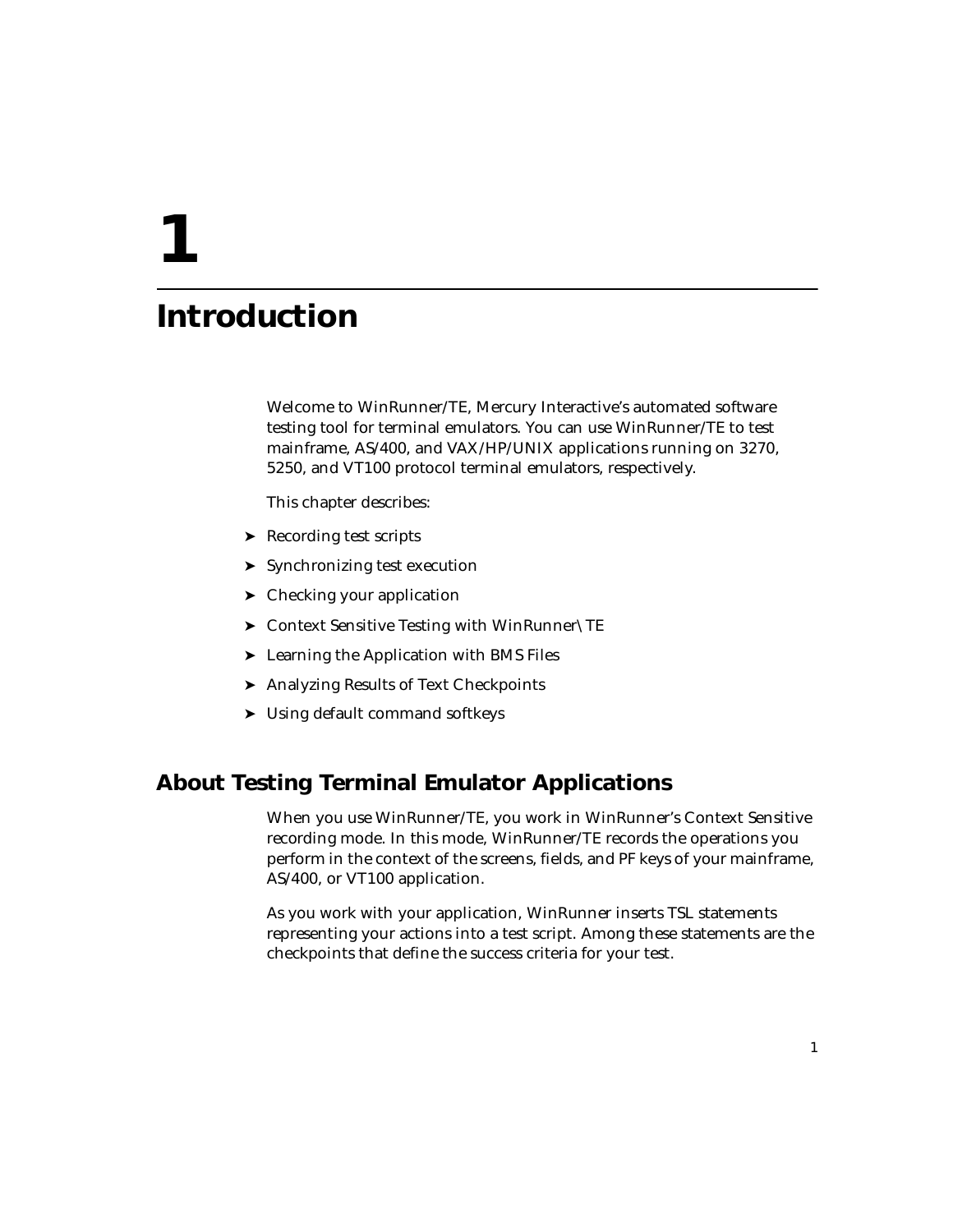<span id="page-5-0"></span>WinRunner/TE distinguishes between the window of the terminal emulator and screens in the host application. For the purposes of testing, the terminal emulator window, usually referred to here as "window," consists of the frame and menus of the terminal emulator itself. This window remains constant throughout each terminal emulator session.

The screen refers to the area of the window in which the application appears. Each time the host responds to user input to the application, the screen changes.

This guide explains how to use WinRunner/TE to test mainframe, AS/400, and VT100 applications running on terminal emulators. We recommend you read the *WinRunner User's Guide* before you read this guide. This will give you an overview of how to use WinRunner to test your application, and an explanation of WinRunner terms.

# **Recording Test Scripts**

A test script consists of statements coded in Mercury's Test Script Language (TSL). These statements are generated automatically in Record mode, in response to AUT input. You can also program them manually. You can mix recorded and programmed statements in the same test script.

The following is a sample of a recorded WinRunner/TE test script. The user presses the Enter key in the first screen of an application. WinRunner waits for the screen to change, and the user types the name "Minnie" in the appropriate field. The recorded statements show how WinRunner ensures that input is directed to the correct window. The comment (#) lines describe the statements.

# Activate the Terminal Emulator window win\_activate ("RUMBA - DEMO");

# Press the Enter key TE\_send\_key (TE\_ENTER);

# Wait for the next screen to refresh TE\_wait\_sync();

# Direct input to the Logon screen set\_window("LOGON");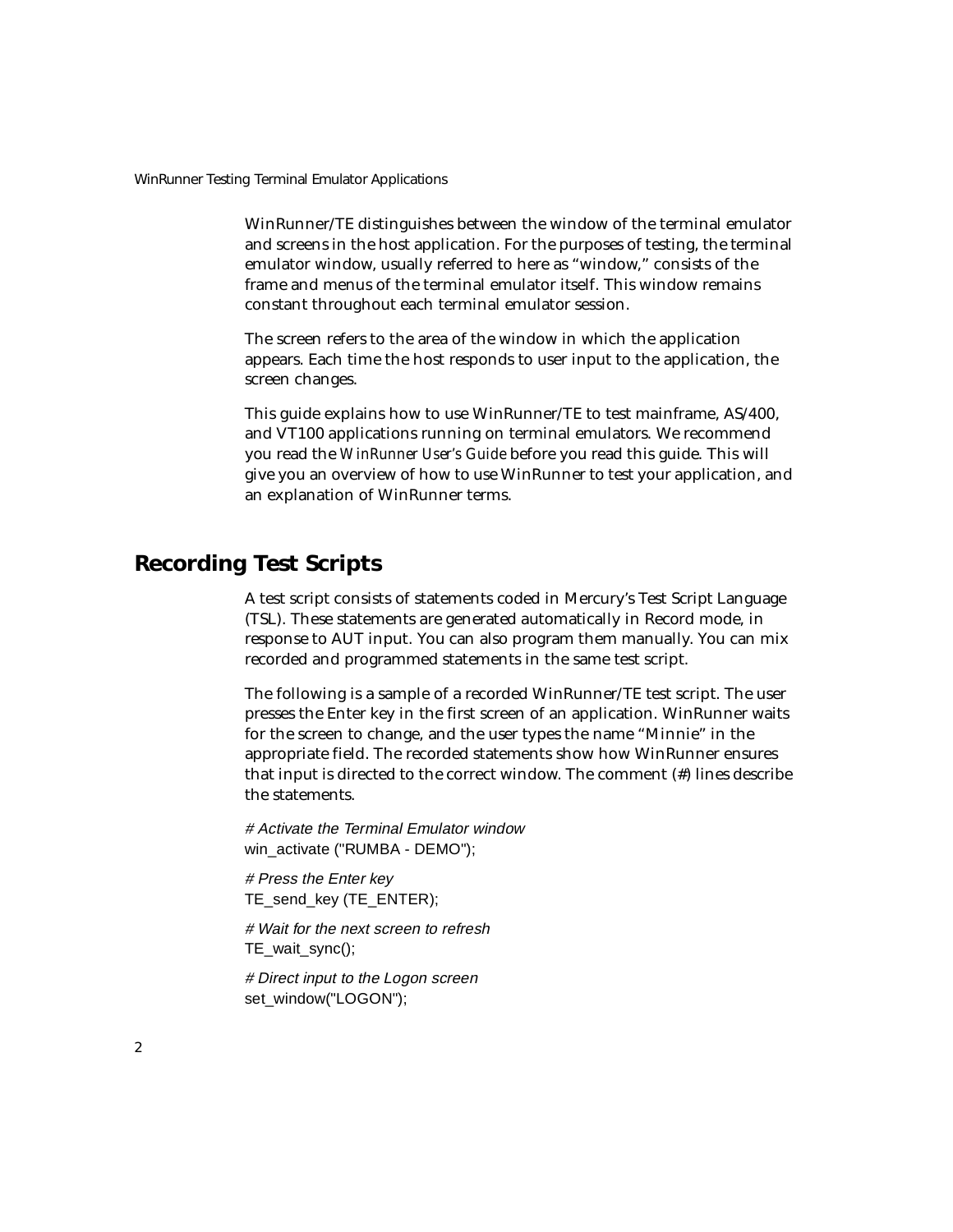<span id="page-6-0"></span># Type in the user id ("Minnie") TE\_edit\_field("USERID","Minnie");

Additional information on TSL is contained in the *TSL Online Reference.* You access the *TSL Online Reference* from the Help menu. You can also display information on any TSL function, in WinRunner, by placing the cursor on the function and pressing the Shift and F1 keys. The information is displayed in a Help window.

# **Synchronizing Test Execution**

The tests that you create with WinRunner/TE run reliably every time. During a test run, execution is delayed until the application is ready to receive new input from the host. Synchronization points are recorded automatically. You can also add synchronization points through recording or programming. For more information, refer to [Chapter 2, "Synchronizing](#page-12-0)  [Test Execution."](#page-12-0)

## **Checking Your Application**

WinRunner verifies the behavior of your application by comparing the expected results, captured when you created your test, to the actual results when you ran the test in Verify mode.

You can use two different kinds of checkpoints to verify your application:

#### **Text Checkpoints**

You use Text checkpoints in order to compare on-screen text *according to its physical location on the screen*. WinRunner/TE can capture the entire screen of the active terminal emulator window, or only the portion of the screen that you specify. For more information, refer to [Chapter 3, "Checking Text."](#page-18-0)

#### **GUI Checkpoints**

GUI checkpoints let you compare information about the screens and fields in your application interface *in terms of the objects rather than their on-screen location* during recording. You can check a screen's label, the number and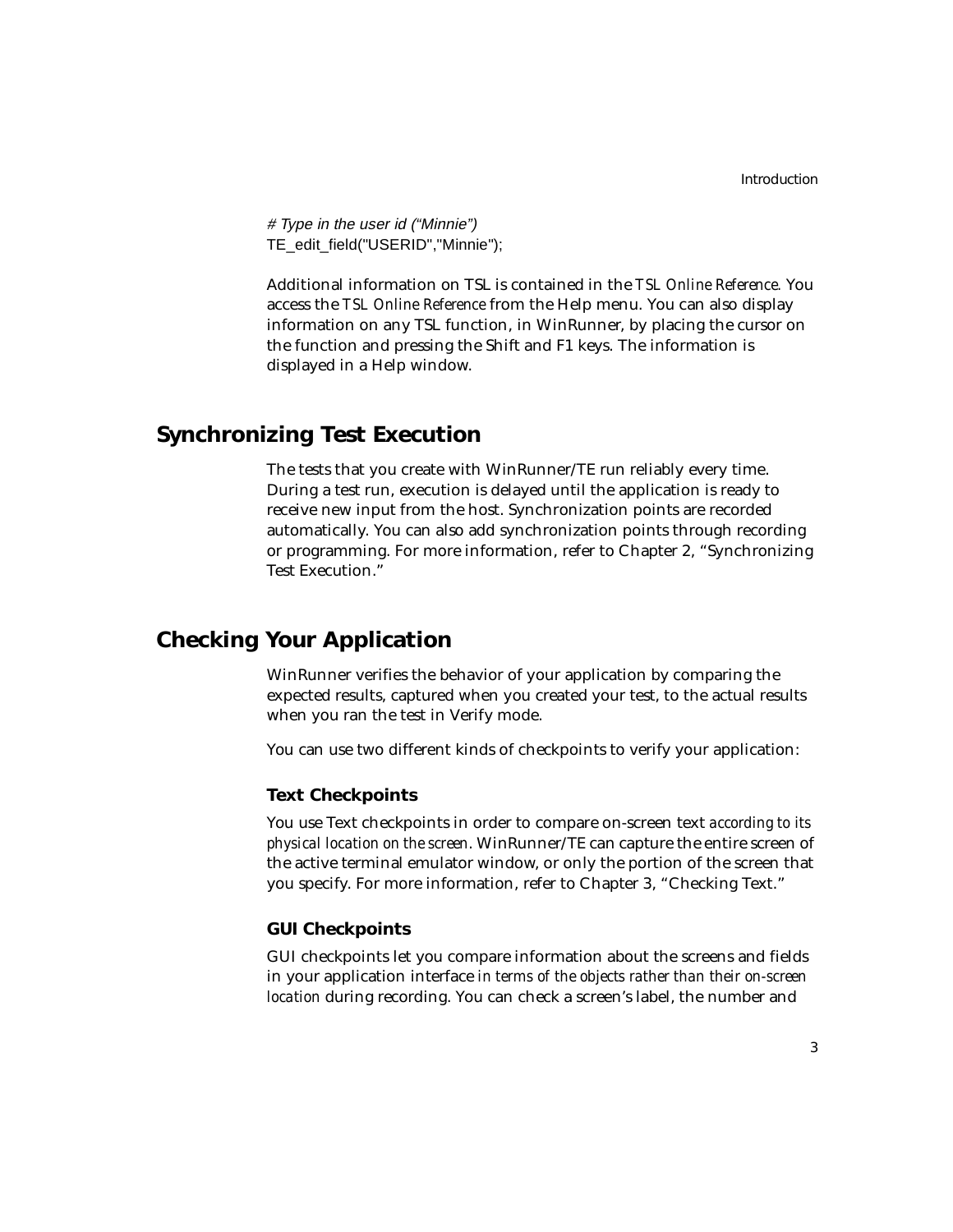type of fields it contains, and attributes such as its color. For more information, refer to [Chapter 4, "Checking GUI Objects."](#page-28-0)

### <span id="page-7-0"></span>**Context Sensitive Testing with WinRunner\TE**

WinRunner/TE records your operations in terms of the objects on which you operate (such as screens and fields), and the type of operation you perform (such as pressing PF keys or typing in fields). Each object has a defined set of properties that determine its behavior and appearance. WinRunner/TE learns these properties and uses them to identify an locate GUI objects during a test run. For more information, refer to [Chapter 5,](#page-34-0)  ["Context Sensitive Testing with WinRunner/TE."](#page-34-0)

## **Learning the Application with BMS Files**

Before you can begin Context Sensitive testing, WinRunner/TE must learn the properties of each object in your application. If you are testing a 3270 mainframe application, you can learn your application directly from a BMS file containing descriptions of the screens and fields in your application. For more information, refer to [Chapter 6, "Learning the Application with BMS](#page-42-0)  [Files."](#page-42-0)

## **Analyzing Results**

After you execute a test, you can view a report of all the major events that occurred during the test run in order to determine its success or failure. You can view the expected and actual results through the WinRunner Report window.

If a mismatch is detected during a verification run, you can also view a file showing the differences between the expected and actual results. For more information, [Chapter 7, "Analyzing Results of Text Checkpoints."](#page-48-0)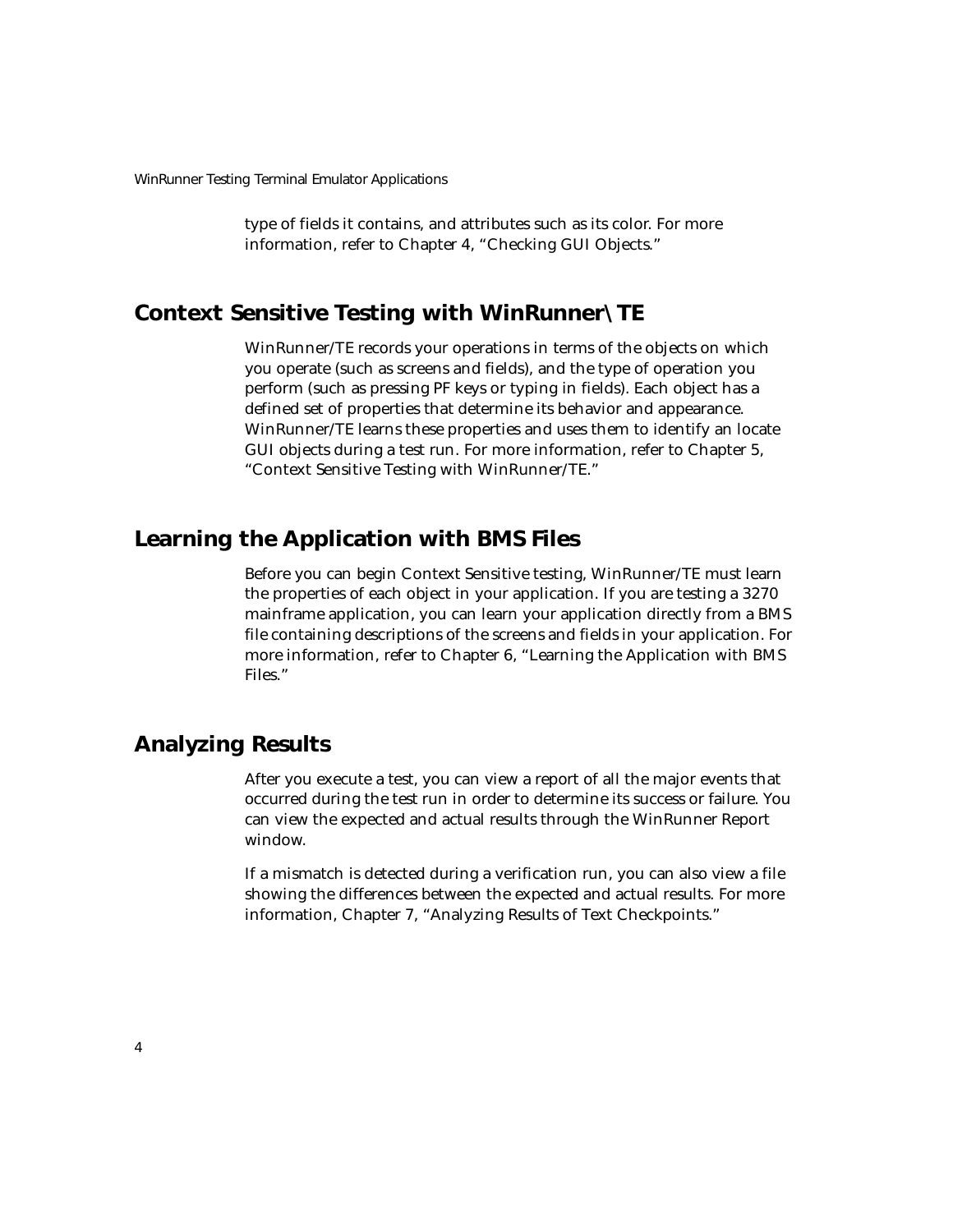# <span id="page-8-0"></span>**Using Default Command Softkeys**

Several WinRunner/TE commands can be activated using softkeys. WinRunner/TE reads input from softkeys even when the WinRunner/TE window is not the active window on your screen, or when it is minimized.

The default softkey configurations for WinRunner/TE are described in the tables below.

### **WinRunner Terminal Emulator Softkeys**

The following table shows the softkeys that are unique to this version of WinRunner. These softkeys are for operations relating to mainframe application windows only.

| Command                             | Softkey for 3270 | Softkey for 5250 | Softkey for VT100 |
|-------------------------------------|------------------|------------------|-------------------|
| <b>CHECK PARTIAL</b><br><b>TEXT</b> | PgDown           | Left Ctrl+F3     | Left $Ctrl + F3$  |
| <b>CHECK TEXT</b>                   | PgUp             | Left $Ctrl + F1$ | Left $Ctrl + F1$  |
| <b>GET TEXT</b>                     | Left Ctrl+End    | Left $CrI + F5$  | Left $Ctrl + F8$  |
| <b>EXCLUDE FILTER</b>               | Left Alt+PgDown  | Left Ctrl+F6     | Left $Ctrl + F6$  |
| <b>INCLUDE FILTER</b>               | Right Alt+PgDown | Left Ctrl+F7     | Left $Ctrl + F7$  |
| <b>WAIT STRING</b>                  | End              | Left Ctrl+F4     | Left Ctrl+F4      |
| <b>WAIT SYNC</b>                    | Left Ctrl+PgDown | Left $Ctrl + F2$ | Left $Ctrl + F2$  |

### **Standard WinRunner Softkeys**

The following table shows the default softkeys for standard WinRunner functions. Note that the default configurations for these softkeys are unique to WinRunner/TE.

| Command                  | Softkey for 3270 | Softkey for 5250 | Softkey for VT100 |
|--------------------------|------------------|------------------|-------------------|
| <b>RUN FROM ARROW</b>    | Left Ctrl+ $7$   | Left Ctrl+ $7$   | Left Ctrl+ $7$    |
| <b>CHECK GUI</b>         | Right Ctrl+2     | Right $Ctrl + 2$ | Right $Ctrl + 2$  |
| <b>CHECK BITMAP AREA</b> | Left $Ctrl + 2$  | Left $Ctrl + 2$  | Left $Ctrl + 2$   |
| <b>CHECK BITMAP</b>      | Left Ctrl+PgUp   | Right Ctrl+0     | Right Ctrl+0      |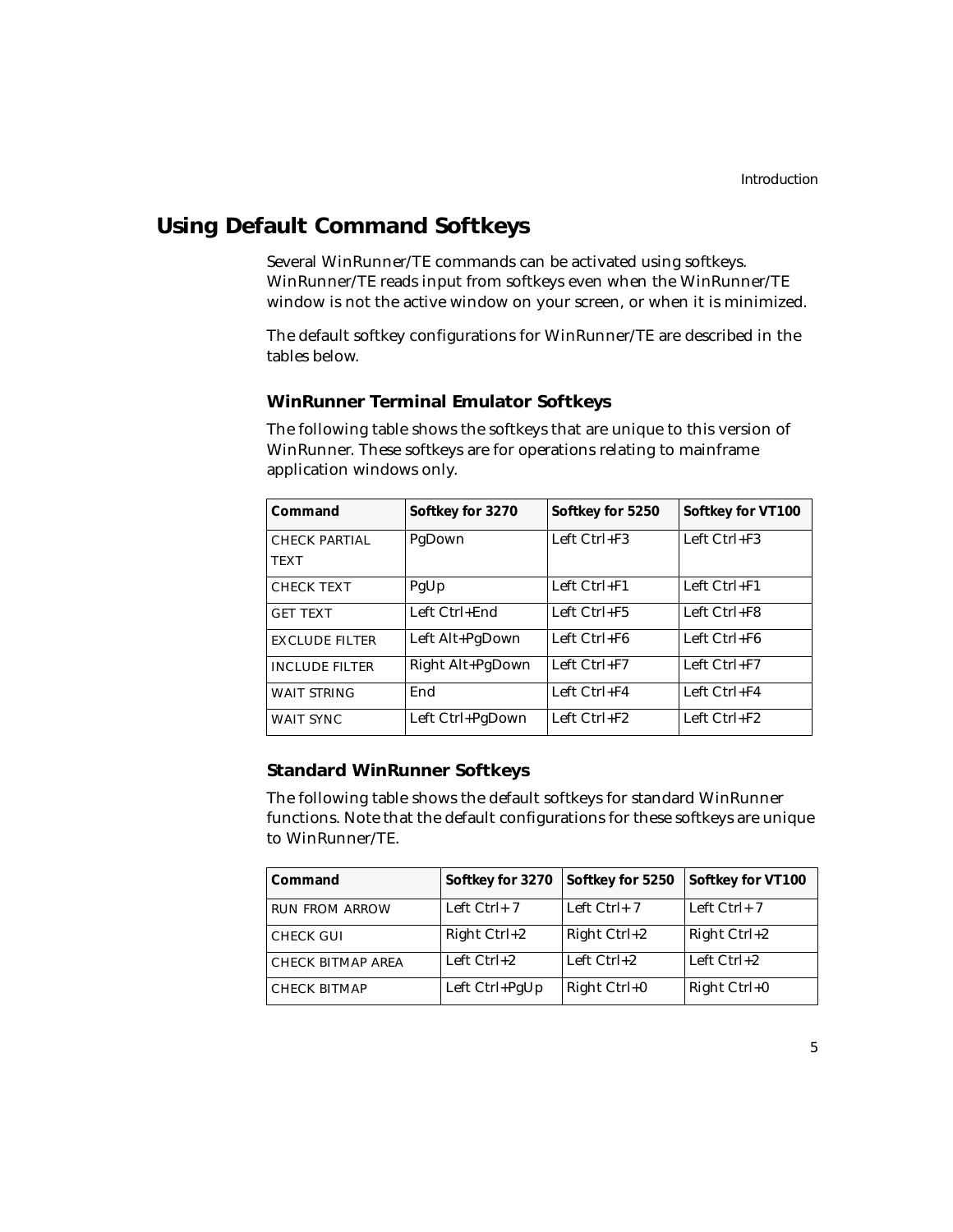<span id="page-9-0"></span>

| Command                     | Softkey for 3270   | Softkey for 5250 | Softkey for VT100  |
|-----------------------------|--------------------|------------------|--------------------|
| <b>INSERT FUNCTION FROM</b> | Left Alt+7         | Left $Alt+7$     | Left Alt+7         |
| <b>LIST</b>                 |                    |                  |                    |
| <b>MARK LOCATOR</b>         | Right Ctrl+6       | Right Ctrl+6     | Right Ctrl+6       |
| <b>OBJECT INSERT</b>        | Left $Alt+8$       | Left $Alt+8$     | Left $Alt+8$       |
| <b>FUNCTION</b>             |                    |                  |                    |
| <b>PAUSE</b>                | <b>PAUSE</b>       | <b>PAUSE</b>     | <b>PAUSE</b>       |
| <b>GET TEXT AREA</b>        | Left $Ctrl + 1$    | Left $Ctrl + 1$  | Left $Ctrl + 1$    |
| <b>RECORD</b>               | <b>Scroll Lock</b> | Left $Alt+2$     | <b>Scroll Lock</b> |
| <b>RUN FROM TOP</b>         | Left $Ctrl + 5$    | Left $Ctrl + 5$  | Left $Ctrl + 5$    |
| <b>STEP</b>                 | Left Ctrl+6        | Left Ctrl+6      | Left Ctrl+6        |
| <b>STEP INTO</b>            | Left $Ctrl + 8$    | Left $Ctrl + 8$  | Left $Ctrl + 8$    |
| <b>STEP TO CURSOR</b>       | Left $Ctrl + F9$   | Left $Ctrl + F9$ | Left $Ctrl + F9$   |
| <b>STOP</b>                 | Left $Ctrl + 3$    | Left $Ctrl + 3$  | Left $Ctrl + 3$    |
| WAIT BITMAP AREA            | Left Ctrl+4        | Left $Ctrl + 4$  | Left Ctrl+4        |
| <b>WAIT BITMAP</b>          | Left $Ctrl + 0$    | Left $Ctrl+0$    | Left $Ctrl+0$      |
| <b>GUI CHECK LIST</b>       | Right Ctrl+F12     | Right Ctrl+F12   | Right Ctrl+F12     |
| <b>GET TEXT OBJECT</b>      | Left Ctrl+9        | Left Ctrl+9      | Left Ctrl+9        |

Softkey assignments are configurable. If the application you are testing uses one of the default softkeys preconfigured for WinRunner/TE, you can redefine the softkey by modifying the *wrun.ini* configuration file. For details, refer to the *WinRunner User's Guide.*

# **Typographical Conventions**

This book uses the following typographical conventions:

| <b>Bold</b>    | <b>Bold</b> text indicates function names and the elements<br>of the functions that are to be typed in literally. |
|----------------|-------------------------------------------------------------------------------------------------------------------|
| <b>Italics</b> | <i>Italic</i> text indicates variable names.                                                                      |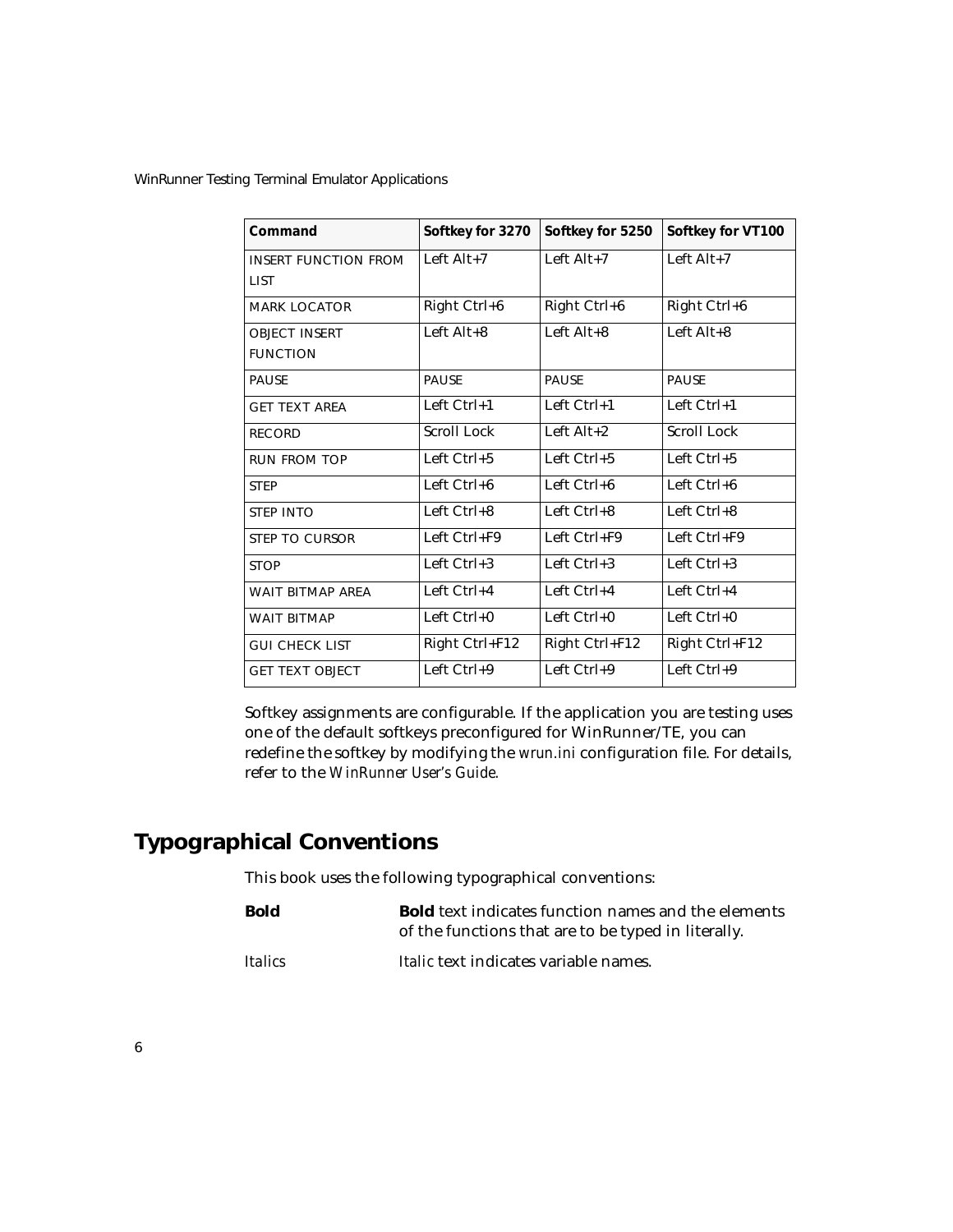| Helvetica | The Helvetica font is used for examples and statements<br>that are to be typed in literally.                                                                                                                    |
|-----------|-----------------------------------------------------------------------------------------------------------------------------------------------------------------------------------------------------------------|
| $\Box$    | Square brackets enclose optional parameters.                                                                                                                                                                    |
| $\{\}$    | Curly brackets indicate that one of the enclosed values<br>must be assigned to the current parameter.                                                                                                           |
|           | In a line of syntax, three dots indicate that more items<br>of the same format may be included. In a program<br>example, three dots are used to indicate lines of a<br>program that were intentionally omitted. |
|           | A vertical bar indicates that either of the two options<br>separated by the bar should be selected.                                                                                                             |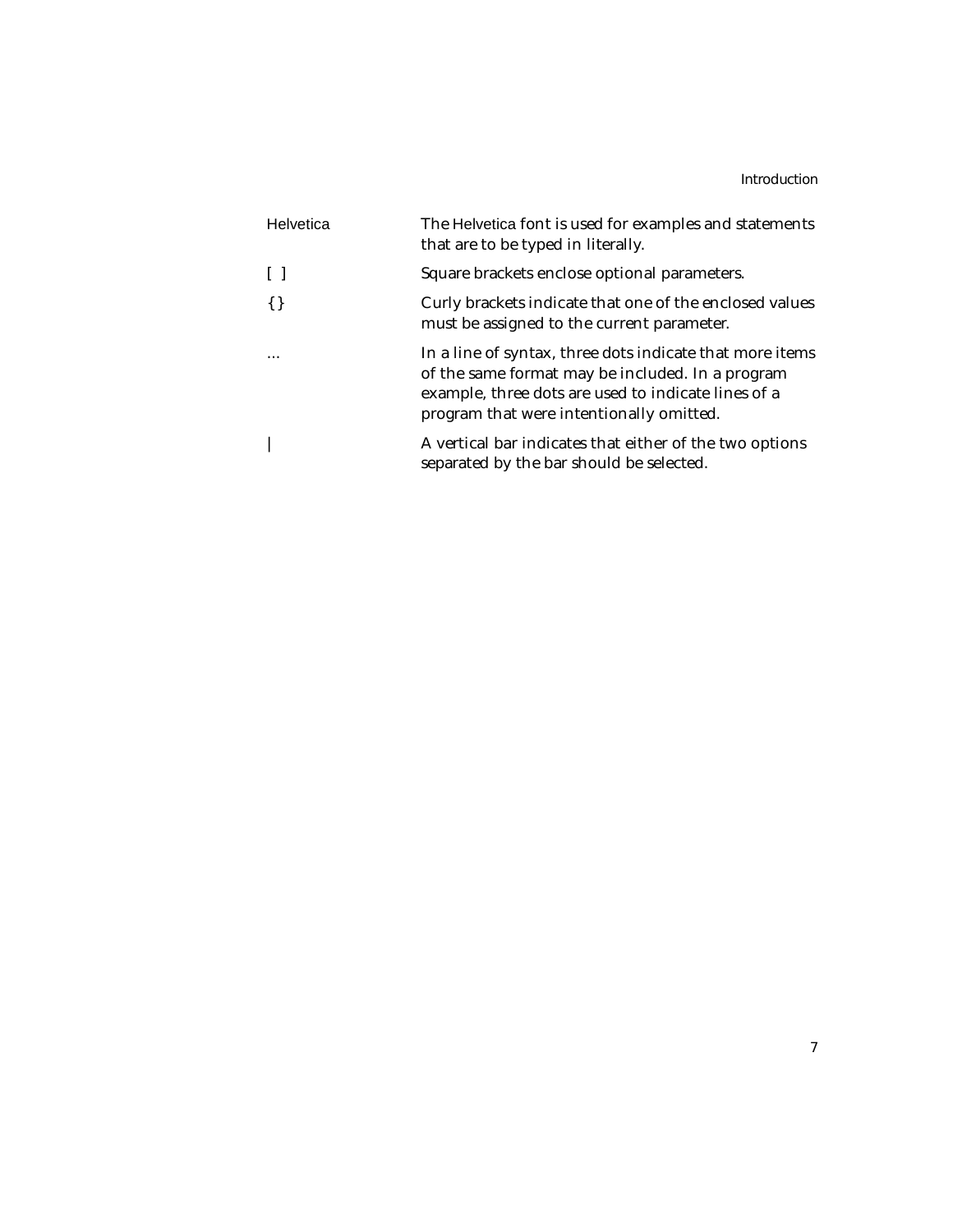WinRunner Testing Terminal Emulator Applications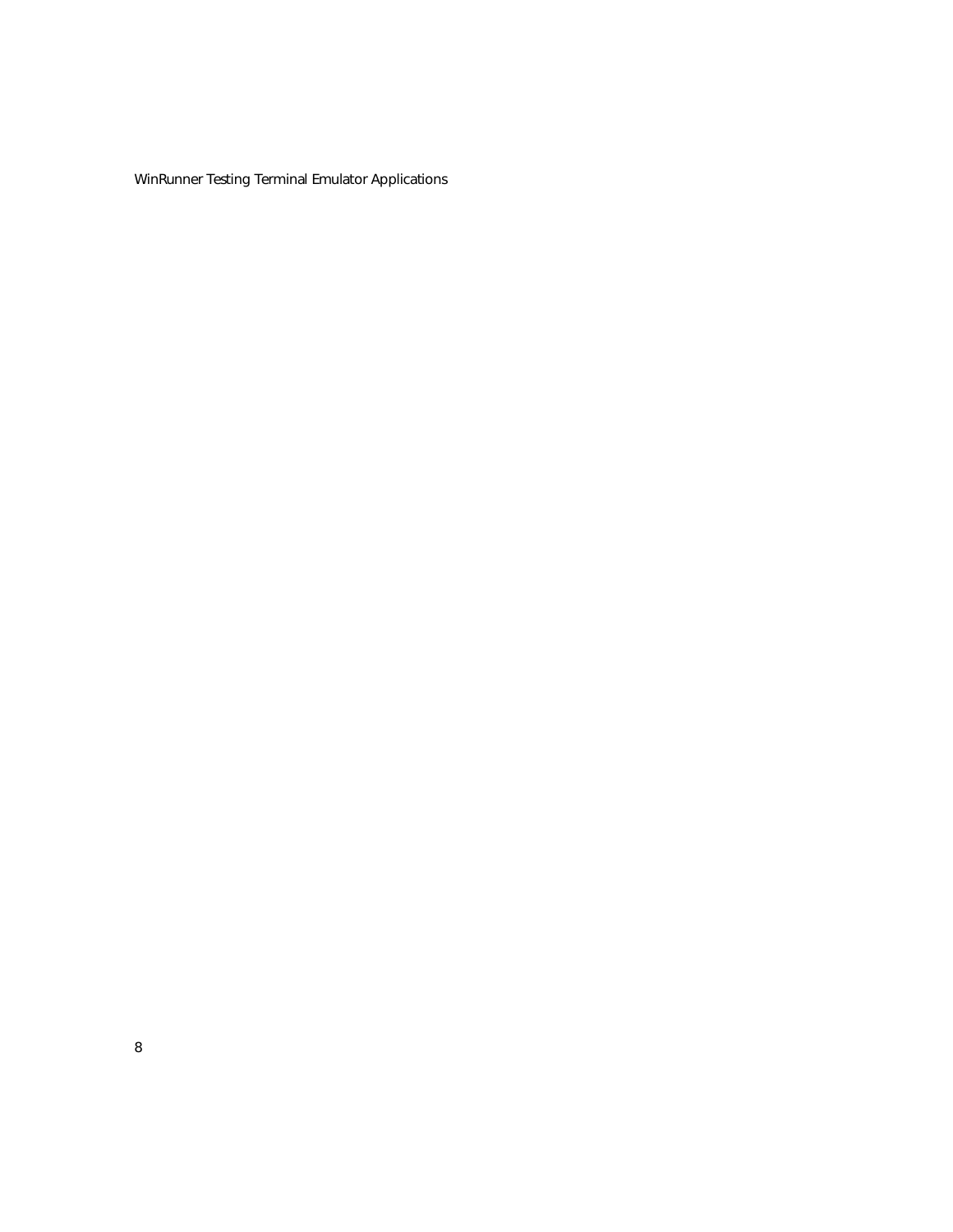<span id="page-12-0"></span>**2**

# **Synchronizing Test Execution**

WinRunner/TE provides complete synchronization between the host and the application under test (AUT) during test execution. Synchronization ensures that test execution is delayed until the application is ready to receive new input. This prevents incidental differences in host response time from affecting successive test runs.

This chapter describes:

- ➤ Waiting for a response from the host
- ➤ Waiting for a specific string
- ➤ Waiting for a specific field
- ➤ Setting the synchronization time

### **About Synchronizing Tests**

When using a terminal emulator, many factors can affect the speed of operation and therefore interfere with test execution. Host response time varies with load on the system. The screen refresh rate of your terminal can also vary. WinRunner/TE provides different types of synchronization points to pace test execution with the system. These points are inserted into the test script automatically, or by either programming or recording.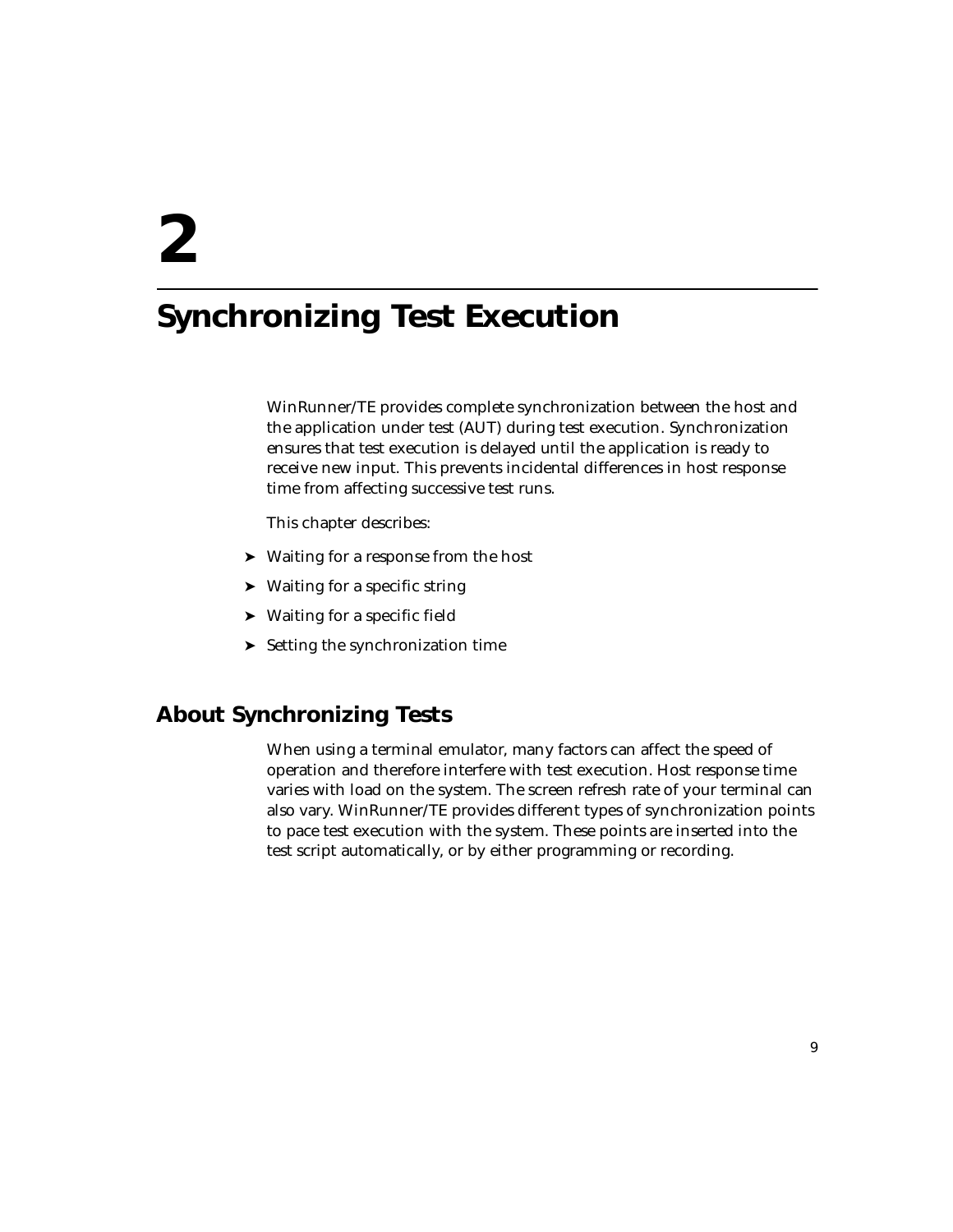# <span id="page-13-0"></span>**Waiting for a Response from the Host**

In recording, WinRunner/TE automatically generates the following statement each time the terminal emulator waits for a response from the host:

#### **TE\_wait\_sync ();**

During a test run, this statement ensures that test execution is delayed until the host responds and the new screen is completely redrawn.

To generate the **TE\_wait\_sync** statement in your test script during recording, press the WAIT SYNC softkey.

# **Waiting for a Specific String**

Using the **TE\_wait\_string** function, you can instruct WinRunner to wait for a specific string to appear on the screen before continuing test execution. You can specify an area of the screen, or WinRunner can search the entire screen for the string.

**To record a TE\_wait\_string statement in your test script:**

- **1** During recording, press the WAIT STRING softkey. WinRunner is minimized to an icon and a dialog box displays instructions for capturing the string.
- **2** Enclose the text you want WinRunner to look for during test execution in a rectangle: press and hold down the left mouse button and drag the mouse until the rectangle encloses the desired area.
- **3** To capture the string, click the right mouse button. WinRunner is restored and a **TE\_wait\_string** statement with the following syntax is inserted into your test script:

**TE\_wait\_string (** string**, [** start\_column**,** start\_row**,** end\_column**,** end\_row **], [** timeout **]);**

The *string* parameter is the text enclosed in the rectangle. If the text you captured exceeds one line, *string* includes the first line only. The *start\_column* and *start\_row* parameters indicate the column/row at which the captured text starts. The *end\_column* and *end\_row* parameters represent the column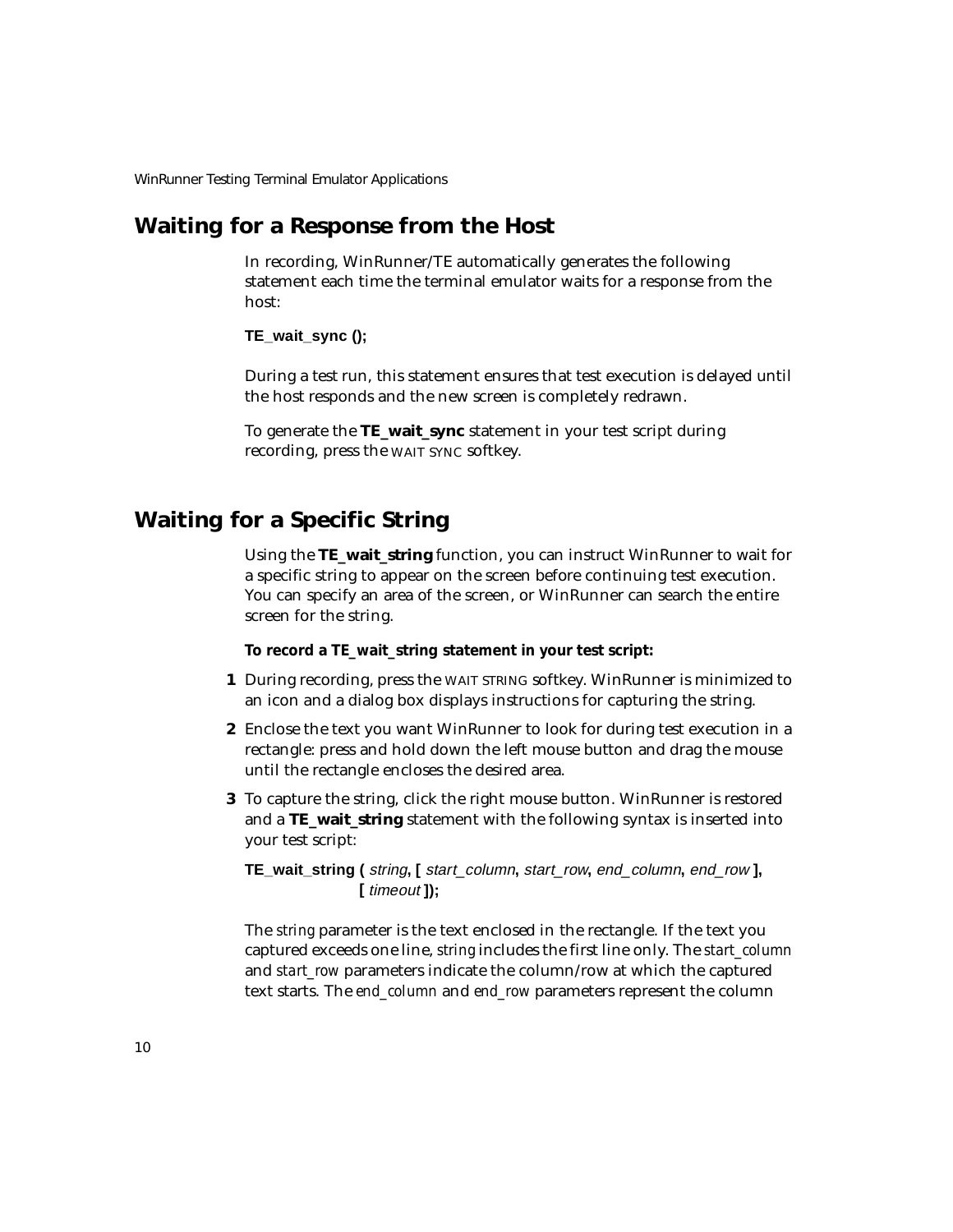<span id="page-14-0"></span>and row, respectively, at which the text ends. The *timeout* parameter is the number of seconds that WinRunner waits for the specified string to appear before continuing test execution.

The example that follows shows the statement recorded when the text of a menu option is captured using the WAIT STRING softkey:

TE wait string ("Open the mail",  $8, 4, 20, 4, 60$ );

The first parameter, "Open the mail", is the string that WinRunner searches the screen for; WinRunner will look for this string in row 4, columns 8 through 20. The default timeout is 60 seconds.

When you program this statement, you can eliminate the coordinates. In this case, WinRunner searches the entire screen for the specified string. You can also change or eliminate the *timeout* parameter. If there is no *timeout* parameter, then the system timeout is used.

### **Waiting for a Specific Field**

Using the **TE\_wait\_field** function, you can instruct WinRunner to wait for a specific field to appear on the screen before continuing test execution. When the field appears, WinRunner resumes test execution. The syntax for this function is:

**TE\_wait\_field (** field\_logical\_name**,** content**,** timeout **);**

The *field\_logical\_name* parameter is the name of the field that WinRunner will wait for. The *content* parameter is the string contained in the field. The timeout is the number of seconds that WinRunner waits for the specified field to appear before continuing test execution.

## **Setting the Synchronization Time**

Two factors that can affect proper test execution are the response time of the host and the screen refresh rate of your terminal. The following functions allow you to configure WinRunner to handle these variations.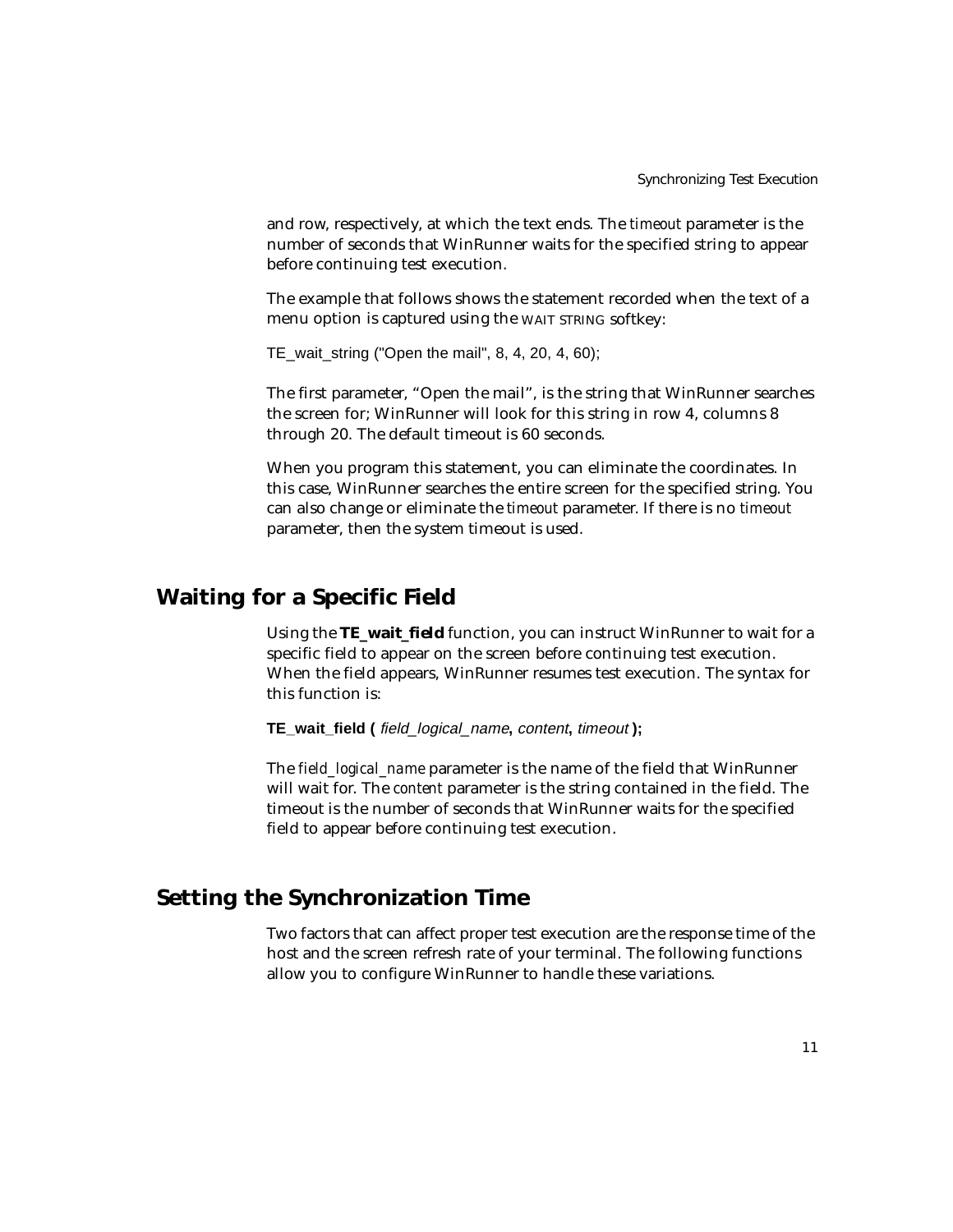### **Changing the Screen Refresh Time**

The **TE\_set\_refresh\_time** function determines how long WinRunner waits for the screen to refresh after the host has responded.

The syntax for this function is:

**TE\_set\_refresh\_time (** time **);**

The default *time* is 1 second. You can increase this if needed to ensure that WinRunner waits until the screen is completely redrawn before continuing test execution.

### **Changing the Timeout**

The **TE\_set\_timeout** function determines the maximum amount of time that WinRunner waits for a response from the host before continuing test execution.

This statement has the following syntax:

**TE\_set\_timeout (** timeout **);**

The default *timeout* is 60 seconds. You can modify this if needed.

#### **Setting the System Synchronization Time**

The **TE\_set\_sync\_time** function determines the minimum number of seconds that WinRunner waits for the host to respond. WinRunner uses this information to determine that synchronization has been achieved before continuing test execution.

This statement has the following syntax:

**TE\_set\_sync\_time (** time **);**

#### **Getting the System Synchronization Time**

The **TE\_get\_sync\_time** function returns the minimum number of seconds that WinRunner will wait for the host to respond. WinRunner uses this information in order to determine that synchronization has been achieved before continuing test execution.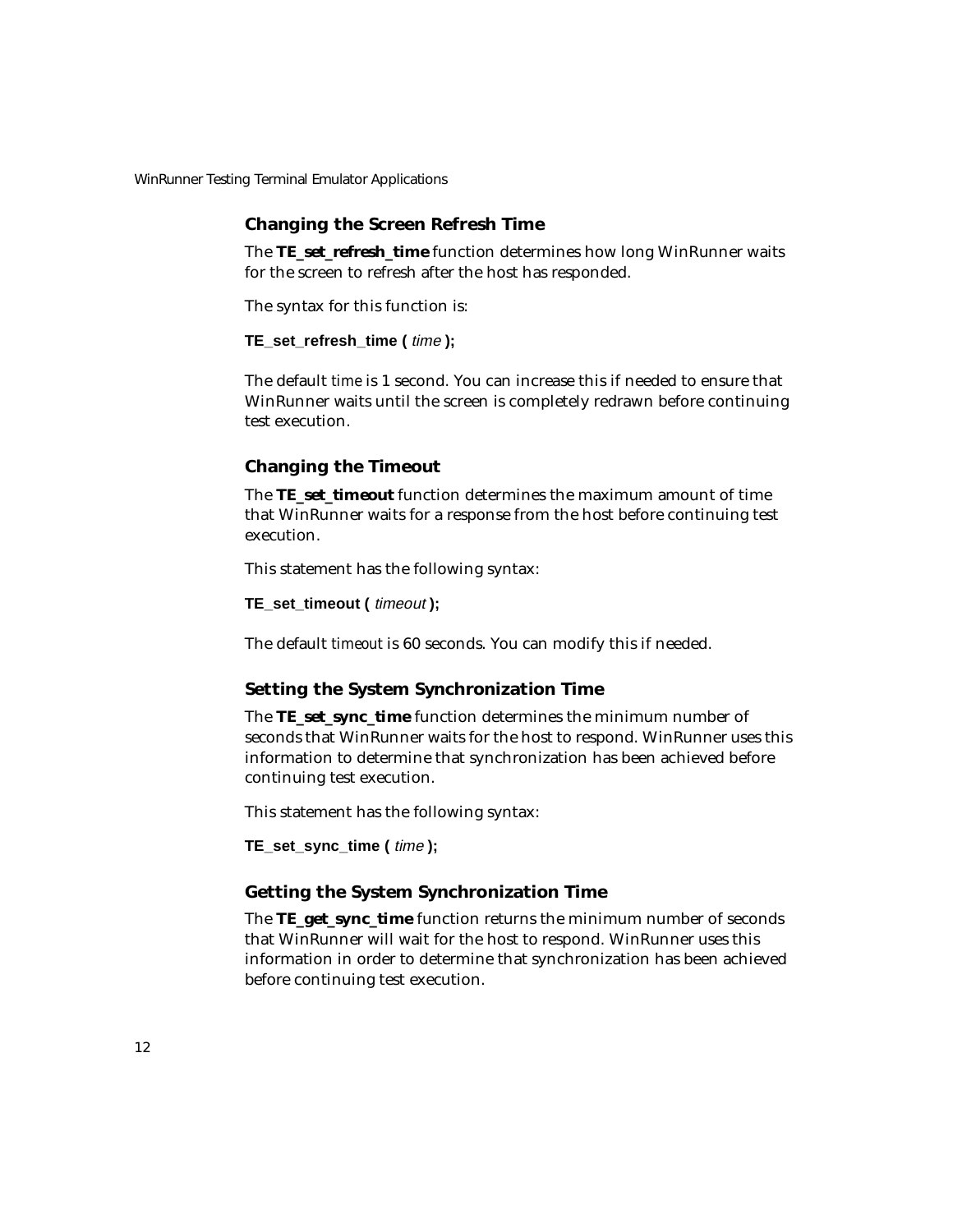<span id="page-16-0"></span>This statement has the following syntax:

**TE\_get\_sync\_time (**time**);**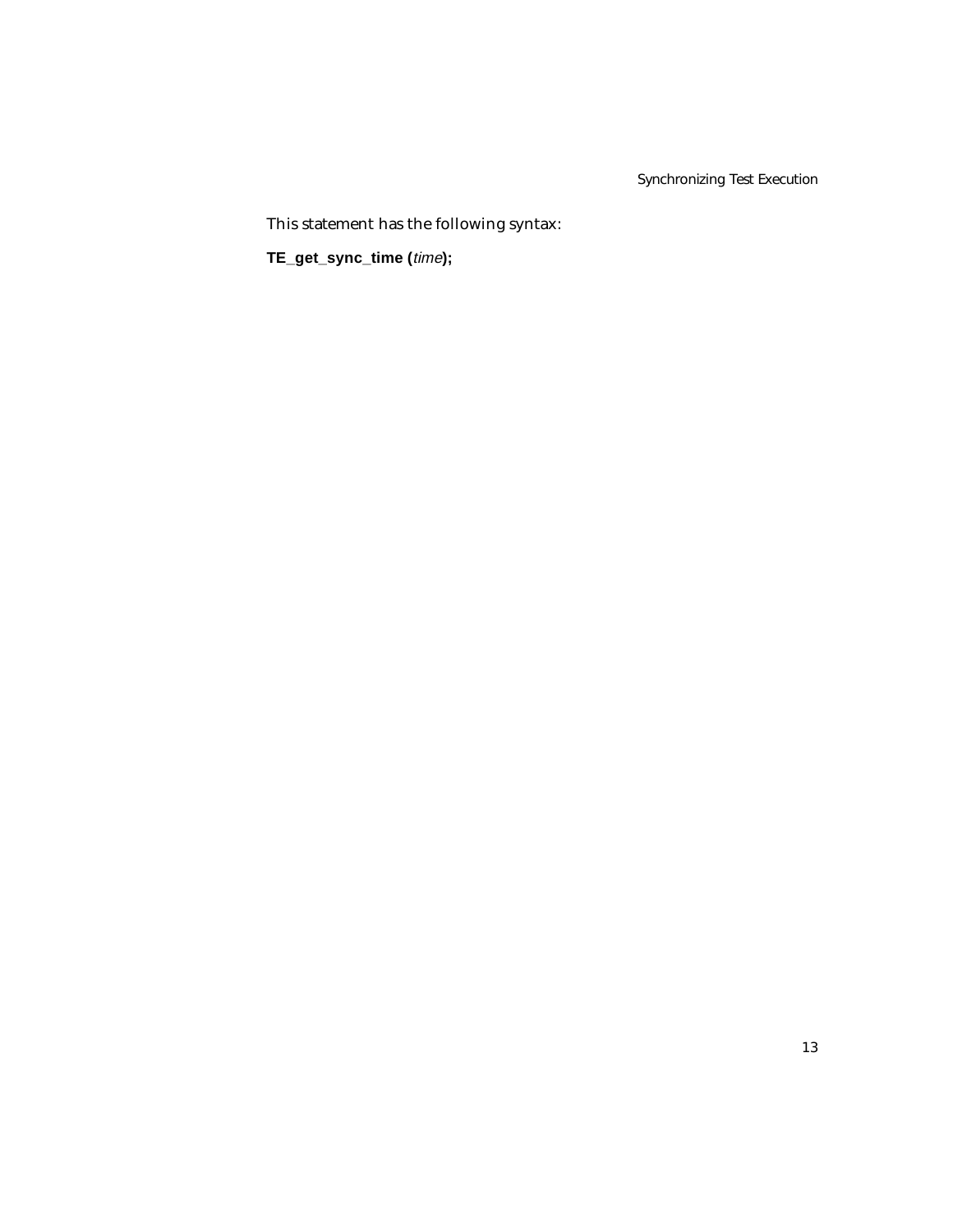WinRunner Testing Terminal Emulator Applications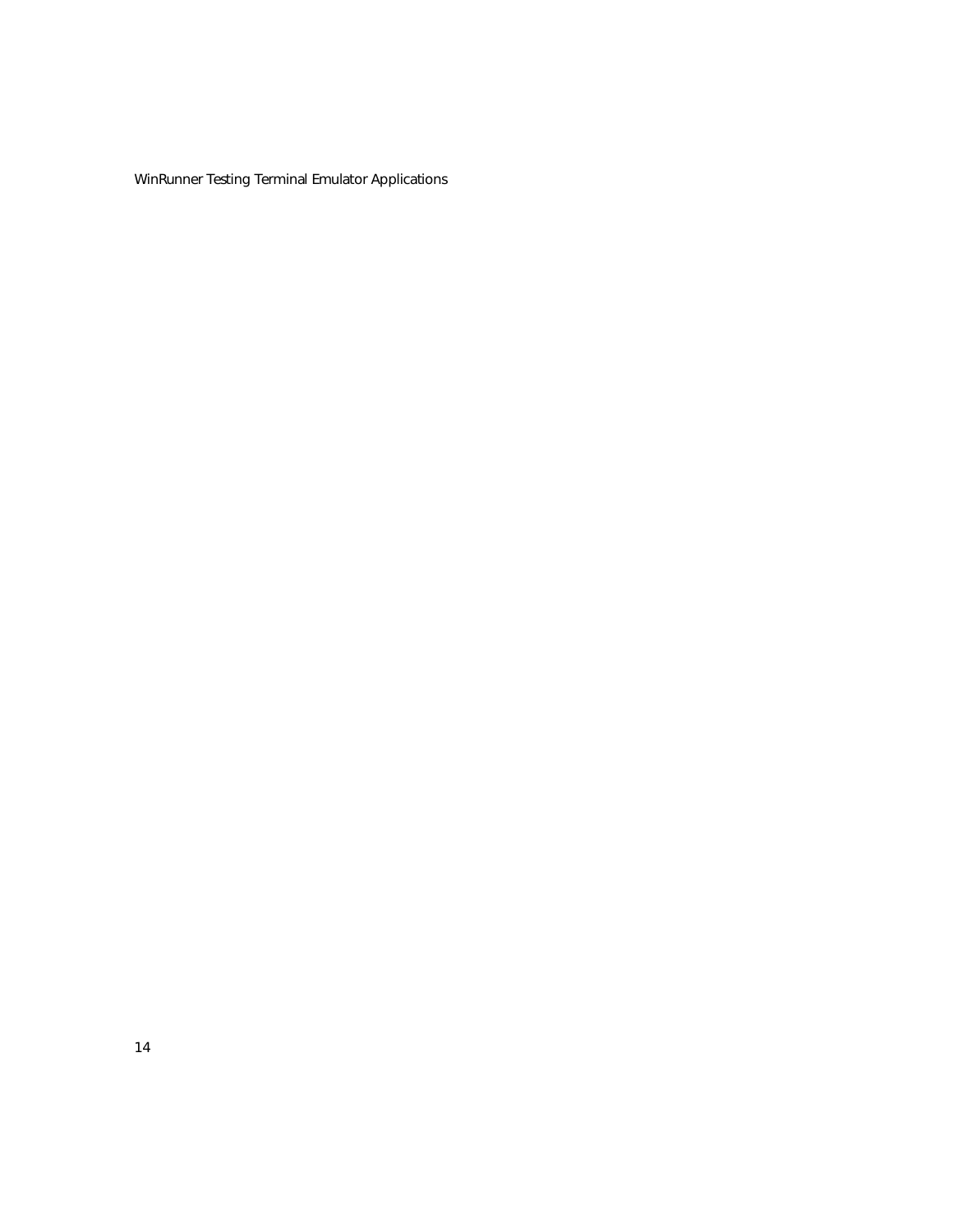<span id="page-18-0"></span>**3**

# **Checking Text**

You can use WinRunner/TE to check the text in the screen of your mainframe, AS/400, or VAX/HP/UNIX application.

This chapter describes:

- ➤ Setting text checkpoints while recording
- ➤ Setting checkpoints automatically
- ➤ Using filters when checking text
- ➤ Reading text from the screen
- ➤ Searching for text

### **About Checking Text**

WinRunner/TE provides different methods of checking the text in your host application screen. You can:

- ➤ capture all or part of the screen contents while recording a test
- ➤ instruct WinRunner/TE to automatically capture all or part of the screen contents of the active terminal emulator window

While creating a test, you indicate the text that you want to check. WinRunner inserts a checkpoint in the script, captures the specified text, and stores it in the expected results directory (*exp*) of the test. When you run the test, WinRunner recaptures the text and compares it to the expected text captured earlier. You can view both the expected and the actual test results. In the case of a mismatch, you can also view any differences between them.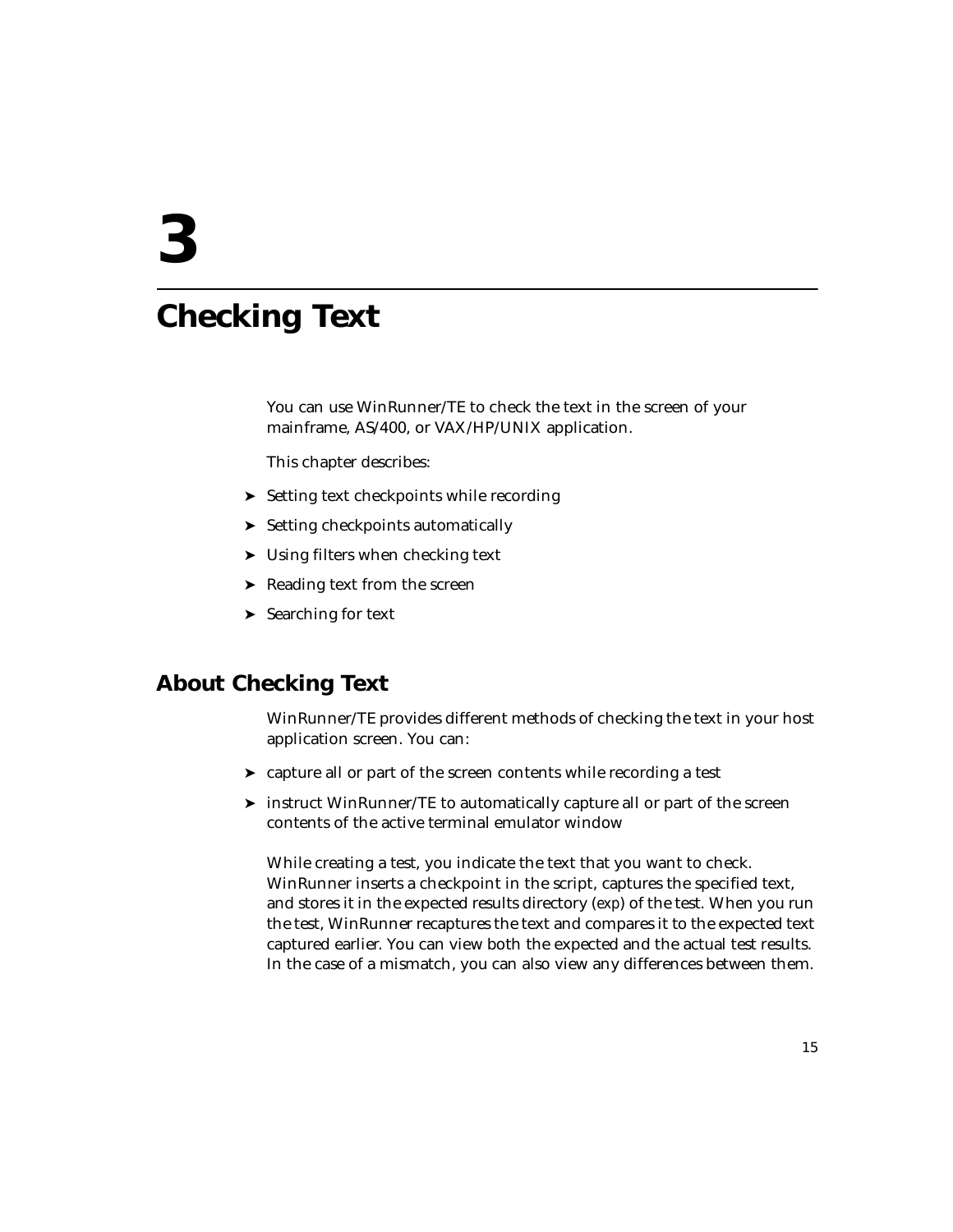<span id="page-19-0"></span>You can also use WinRunner to read text from a selected portion of the screen and store it in a variable. The screen coordinates of the text you indicated are inserted into the test script. You could use this feature, for example, to change the logical flow of a test run during test execution according to the text found in the indicated area.

# **Setting Text Checkpoints While Recording**

You can capture the entire contents of the terminal emulator window for comparison. Alternatively, you can select a specific portion of the screen for text capture. All captured text is stored as ASCII text. You can view these files through the WinRunner Report window.

### **Checking a Full Screen**

Use a full-screen text checkpoint to capture the entire contents of the active terminal emulator window.

**To capture the contents of the screen:**

- **1** During recording, make sure that the terminal emulator window you want to check is active.
- **2** Press the CHECK TEXT softkey. A **TE\_check\_text** statement is recorded in your test script.

The entire contents of the active terminal emulator window are captured (even if not all of the text is visible in the window). A **TE\_check\_text** statement such as the following is inserted into the test script:

```
TE_check_text ("Trm1");
```
The default name that WinRunner assigns to the first incidence of a fullscreen text checkpoint in a test script is called Trm1. The text is stored as an ASCII file in the expected results directory of the test.

When you run the test, WinRunner compares the text currently displayed on the screen with the expected text captured earlier (the contents of the file Trm1, stored in the expected results directory). In the event of a mismatch, WinRunner captures the actual text and generates a difference file that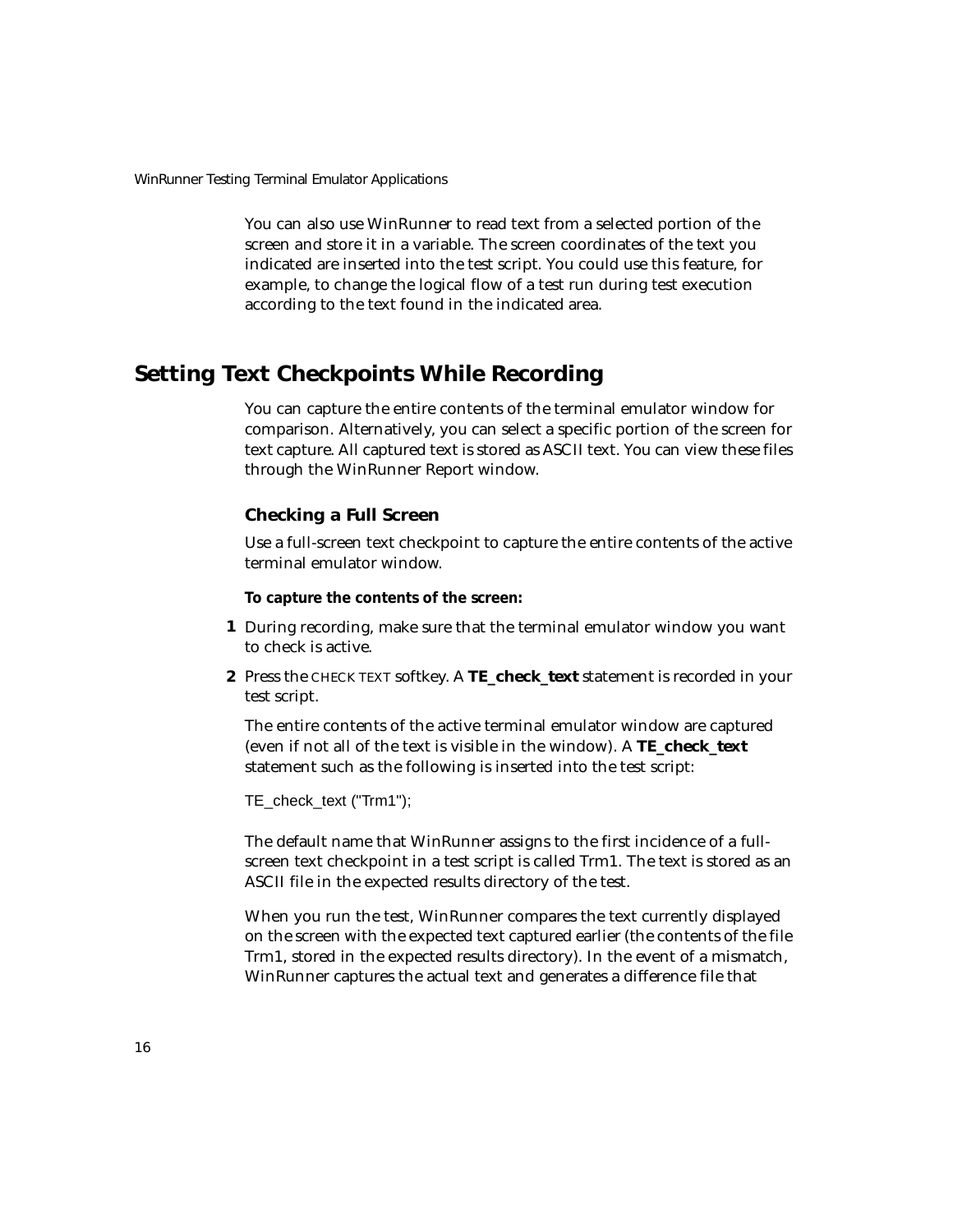<span id="page-20-0"></span>shows the discrepancy between the expected and the actual results. Both files are stored in the current verification results directory.

#### **Checking a Partial Screen**

Use partial text checkpoint when you want to capture only part of the text on the screen.

**To capture text in an area of the screen:**

- **1** Press the CHECK PARTIAL TEXT softkey. WinRunner is minimized to an icon and a dialog box displays instructions for capturing the text.
- **2** Enclose the text to be captured within a rectangle. Press and hold down the left mouse button and drag the mouse until the rectangle encloses the desired area.
- **3** Click the right mouse button: WinRunner is restored and a **TE\_check\_text** statement such as the following is inserted in the test script:

TE\_check\_text ("Prt1", 51, 13, 60, 13);

The example shows the statement recorded when the text in line 13, columns 51 through 60 is captured. The default file name "Prt1" indicates the first incidence of captured partial text in any test script.

For more information on **TE\_check\_text**, refer to *TSL Online Reference*.

### **Setting Checkpoints Automatically**

You can instruct WinRunner/TE to capture the contents of the active terminal emulator window each time a new screen appears. The three main options for automatic text checkpoints are:

- ➤ Check full screen
- ➤ Check partial screen
- ➤ Check partial screen using the previous "check partial screen" coordinates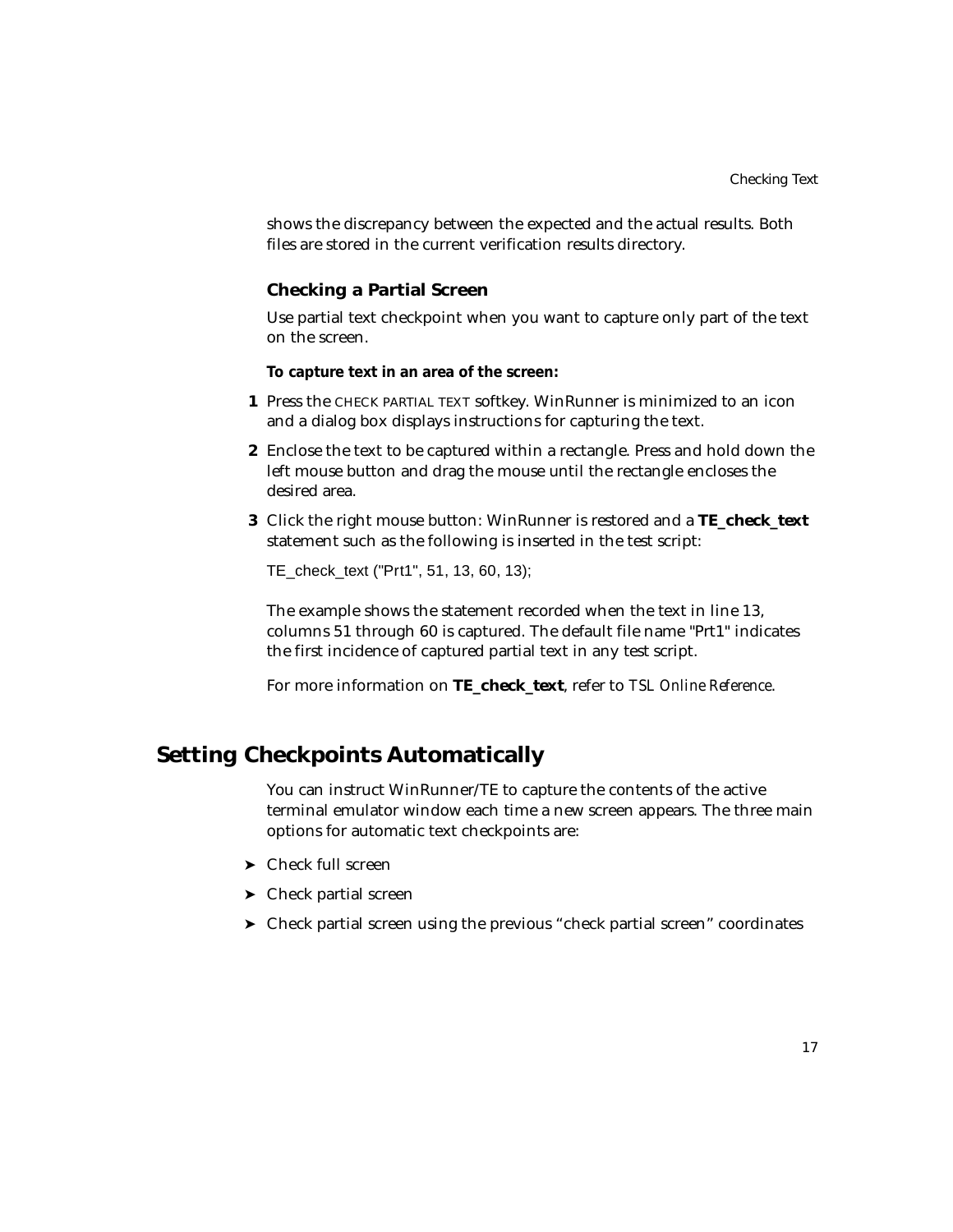### <span id="page-21-0"></span>**Checking Full Screens**

When full screen automatic text check is active, all of the text in the active window is captured each time a new screen is displayed.

To activate full screen automatic text check, execute the following statement in your test script:

```
TE_set_auto_verify ( ON );
```
Each time a new text screen is displayed in the window, a **TE\_check\_text** statement like the following is automatically inserted into the test script.

```
TE_check_text ( "Trm1" );
```
To deactivate automatic text check, execute the following statement:

```
TE_set_auto_verify ( OFF );
```
### **Checking Partial Screens**

When partial screen automatic text check is active, the text in the specified area of the active window is captured each time a new screen appears.

To activate partial screen automatic text check, program and execute a statement with the following syntax in your test script:

**TE\_set\_auto\_verify (ON, start\_column, start\_row, end\_column, end\_row);** 

*ON* activates automatic check; *start\_column* indicates the column at which the captured text starts; *start\_row* indicates the row at which the captured text starts; and *end\_column* and *end\_row* represent the column and row, respectively, at which the text ends.

The example below shows the statement you would execute to automatically check the text in columns 22 through 31, rows 10 through 14.

TE\_set\_auto\_verify (ON, 22, 10, 31, 14);

Each time a new screen appears in the window, a **TE\_check\_text** statement similar to the following is automatically inserted into the test script.

TE\_check\_text ("Prt1", 22, 10, 31, 14);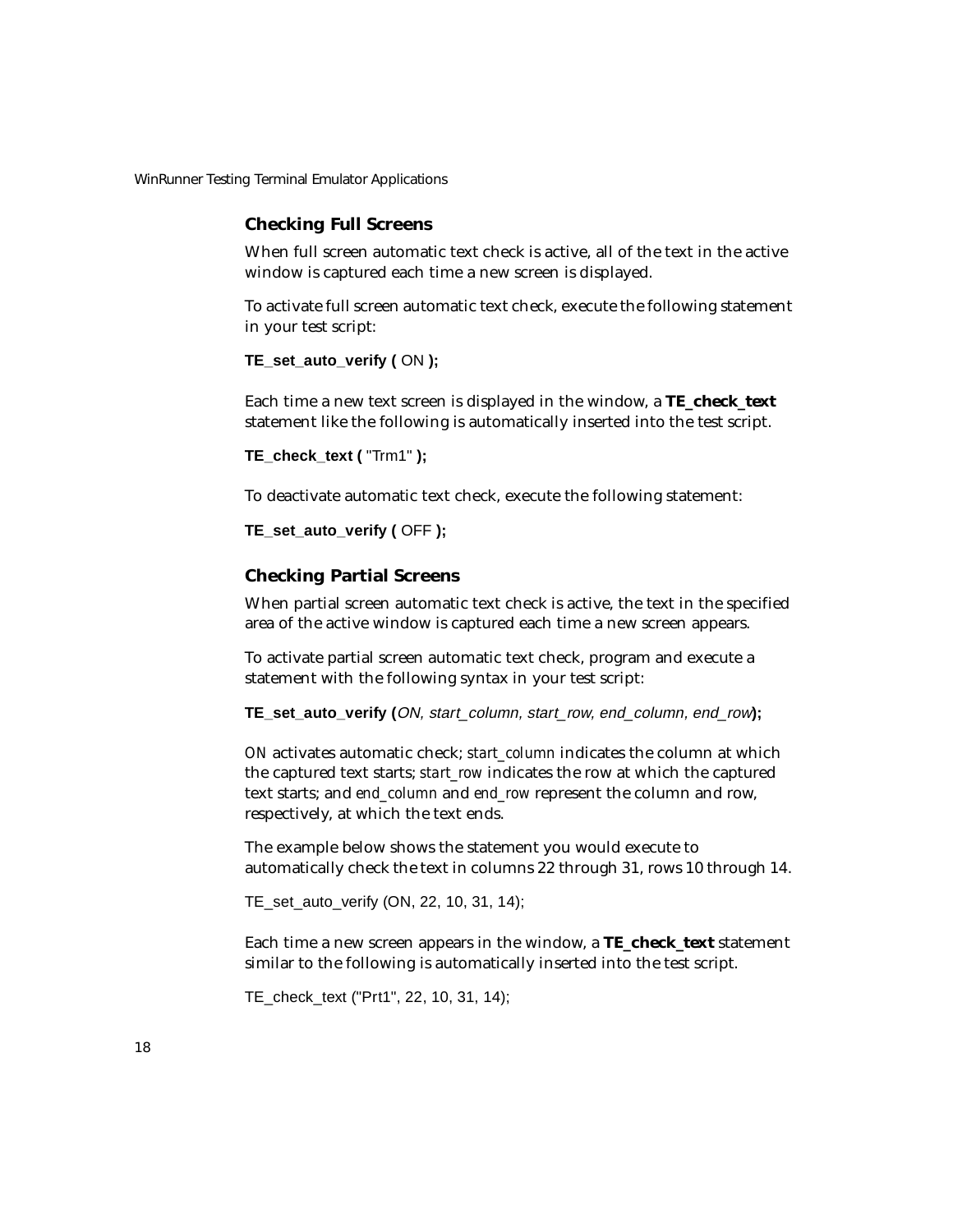<span id="page-22-0"></span>To deactivate automatic partial text check, execute the following statement:

TE\_set\_auto\_verify (OFF);

#### **Checking Partial Screens Using Previous Coordinates**

When you choose the first/last partial text option, the coordinates for the partial screen automatic check are taken from a previous **TE\_check\_text** statement in the test run.

To activate first/last partial screen automatic text check, execute a statement with the following syntax in your test script:

**TE\_set\_auto\_verify (**ON**,** FIRST|LAST**);**

If you use the FIRST parameter, the coordinates for the automatic partial screen check will be taken from the first **TE\_check\_text** statement in the test run. If you use the LAST parameter, the coordinates will be taken from the last **TE\_check\_text** statement in the test run. The coordinates are updated during the test run with each **TE\_check\_text** statement.

Note that if there is no **TE\_check\_text** statement in the test script, then the entire screen is captured.

To deactivate first/last partial screen automatic text check, execute the following statement in your test script:

TE\_set\_auto\_verify (OFF);

## **Using Filters When Checking Text**

WinRunner lets you use filters to include or exclude regions of a terminal emulator window when checking text. In cases where you do not want to check an entire window, you can define parts of the window that will be filtered during the comparison. You can use two types of filters: *exclude* and *include*.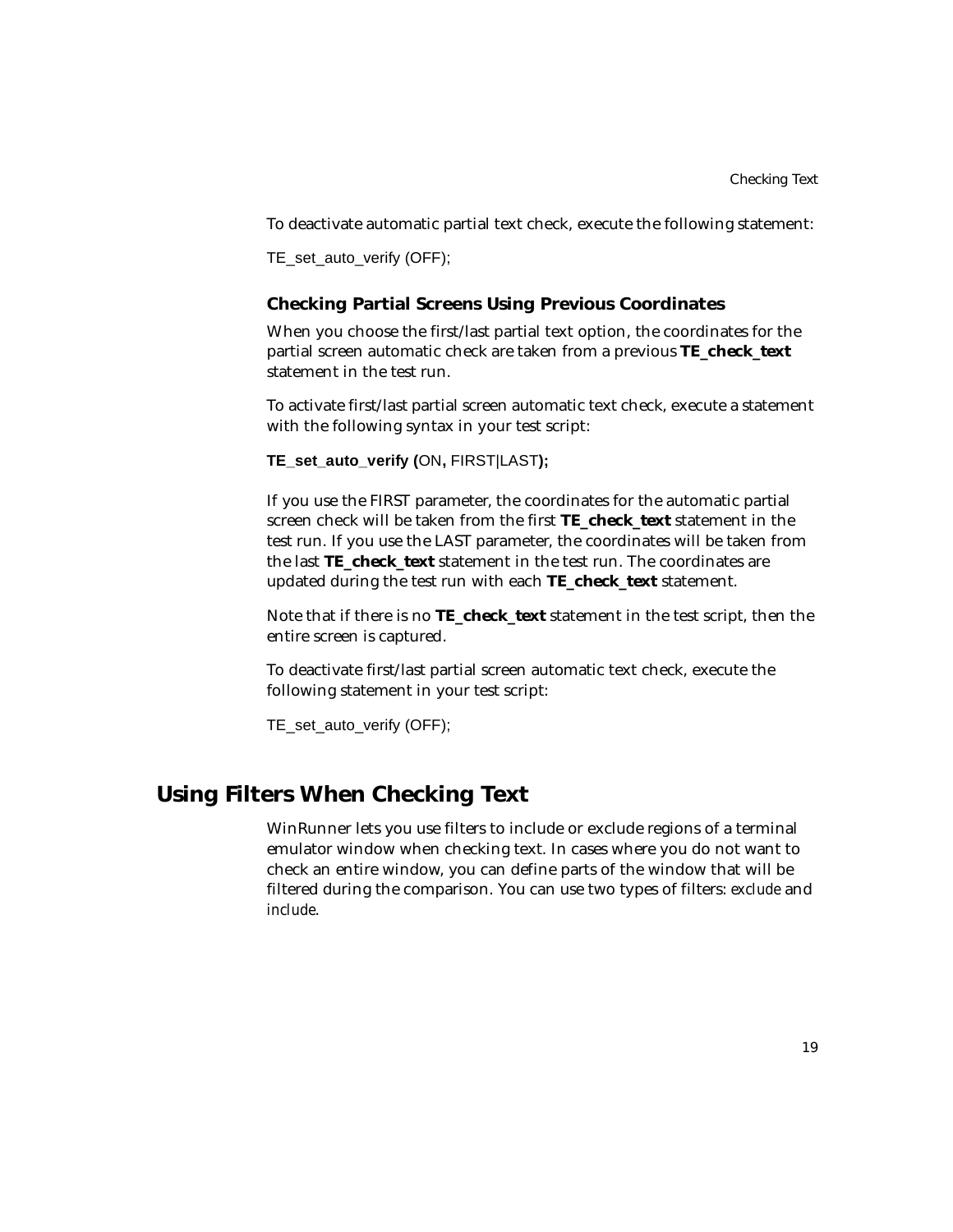### <span id="page-23-0"></span>**Exclude and Include Filters**

An exclude filter defines the area to be ignored during the comparison. For example, you can create an exclude filter on a region of a window containing the current date and time.



*AUT window with exclude filter* 

An include filter is used in combination with an exclude filter. In the diagram below, the white areas are included in the comparison and the shaded area is excluded. This is achieved by defining an exclude filter and then defining a smaller include filter on top of it. The result is a "ring" that is excluded from comparison.



*AUT window with exclude filter and include filter*

Note that when you combine exclude and include filters, the order in which the filters are activated in the test script determines the actual area of interest. For example, if an exclude filter that fully or partially overlaps an include filter is activated after the include filter, the overlapped region is excluded from the area of interest.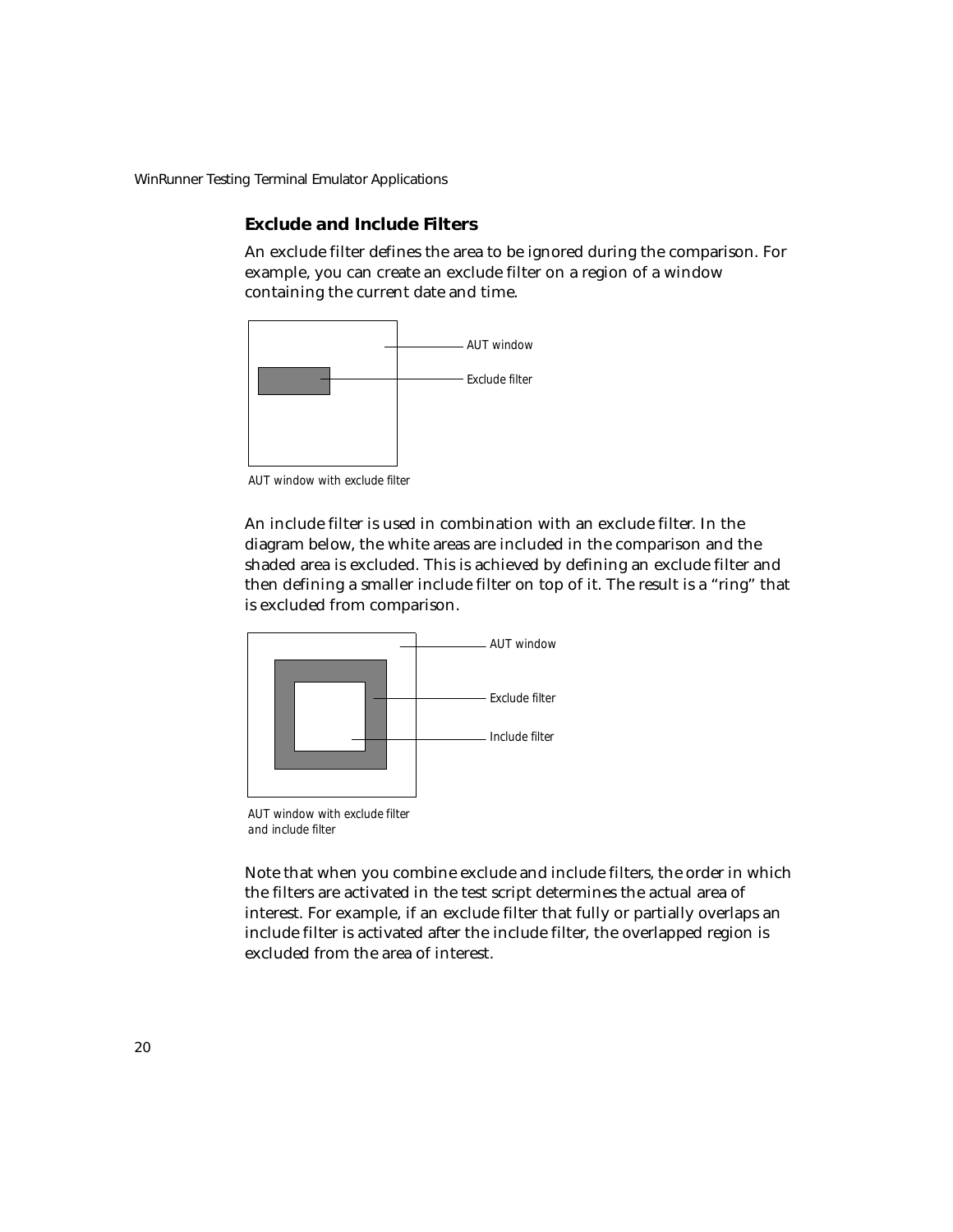<span id="page-24-0"></span>**Note:** You can set up to 256 filters using **TE\_set\_filter**.

#### **Creating Filters**

You use the EXCLUDE FILTER and INCLUDE FILTER softkeys to create a filter during recording.

**To create a filter by recording:**

- **1** During recording, press the appropriate softkey (FILTER EXCLUDE or FILTER INCLUDE). WinRunner is minimized to an icon and a dialog box displays instructions for defining the filter area.
- **2** Enclose the area to be filtered inside a rectangle. Press and hold down the left mouse button and drag the mouse until the rectangle encloses the desired area.
- **3** To record the filter, click the right button.

WinRunner is restored. The filter is added to the test's db directory and a **TE\_set\_filter** statement is inserted into your test script.

The following example shows what WinRunner records when an exclude filter is defined on row 23, columns 1 through 30 of the active terminal emulator window.

TE\_set\_filter ("Filter0",1, 23, 30, 23, EXCLUDE);

When a **TE** set filter statement is executed during a test run, the filter is activated. For more information on **TE\_set\_filter**, refer to *TSL Online Reference*.

#### **Deactivating and Deleting Filters**

When you deactivate an existing filter, it remains in the test's db directory but is inactive for the test. To deactivate a filter, execute a statement with the following syntax in your test script:

**TE\_reset\_filter (**filter\_name**);**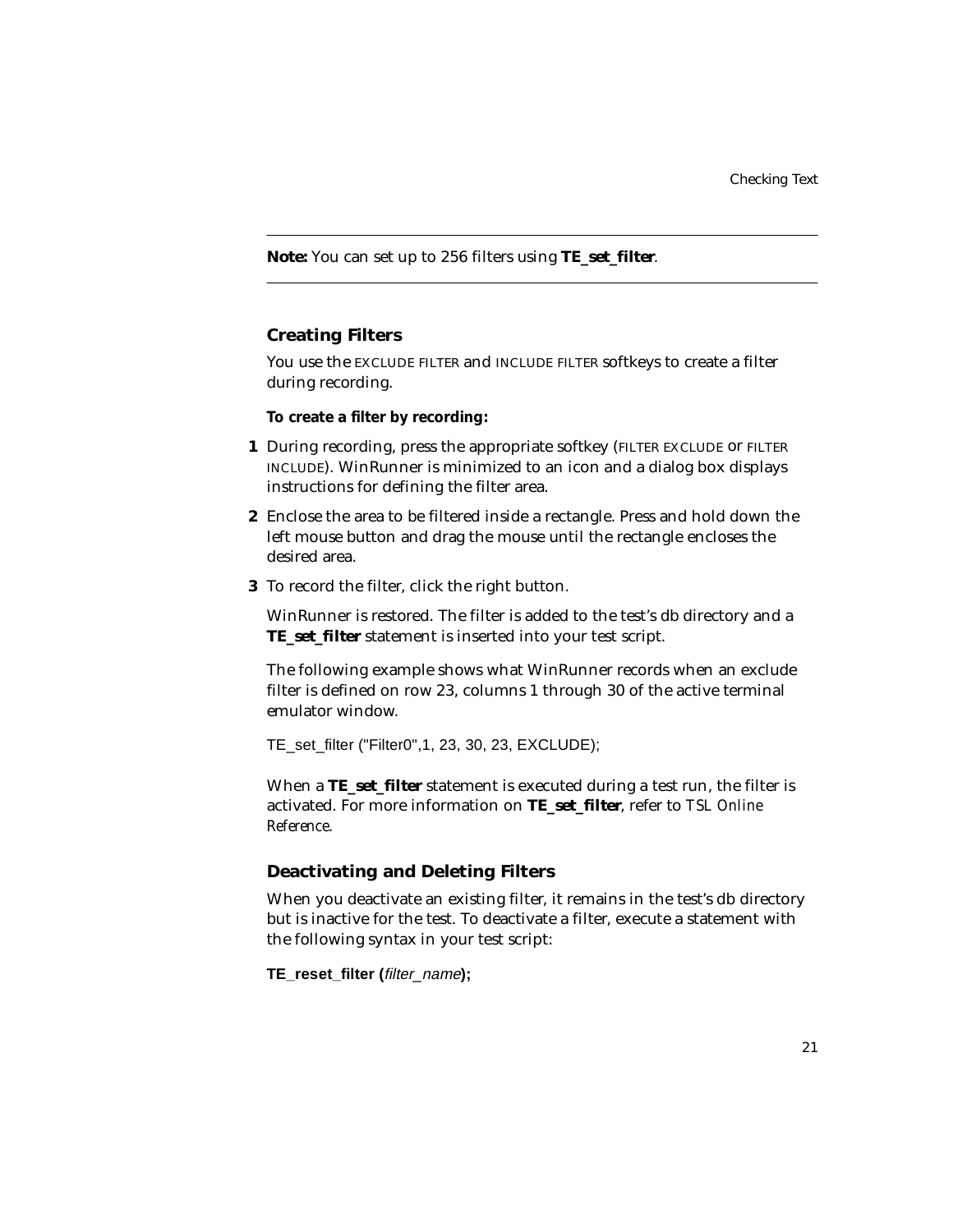<span id="page-25-0"></span>You can also define the filter to be deactivated using its coordinates and type, instead of its name. Execute a statement with the following syntax:

**TE\_reset\_filter (** start\_column, start\_row, end\_column, end\_row, EXCLUDE || INCLUDE **);**

To deactivate all active filters, execute the following statement:

TE\_reset\_all\_filters();

To delete a filter from the test database, execute a statement with the following syntax in your test script:

**TE\_delete\_filter (**filter\_name**);**

### **Creating and Activating Filters Separately**

In some cases you may wish to create a filter and store it in the test's db directory for later use. Use the **create\_filter** function to create a filter; activate it by executing a **TE\_set\_filter** statement containing only the name of the filter.

To create a filter, execute a statement with the following syntax in your test script:

**TE\_create\_filter (** filter\_name, start\_column, start\_row, end\_column, end\_row, EXCLUDE | INCLUDE**);**

The *filter\_name* can be up to 16 characters long.

To activate a filter, execute the following statement in the script:

**TE\_set\_filter (**filter\_name**);**

The *filter name* must be the name of an existing filter for the current test.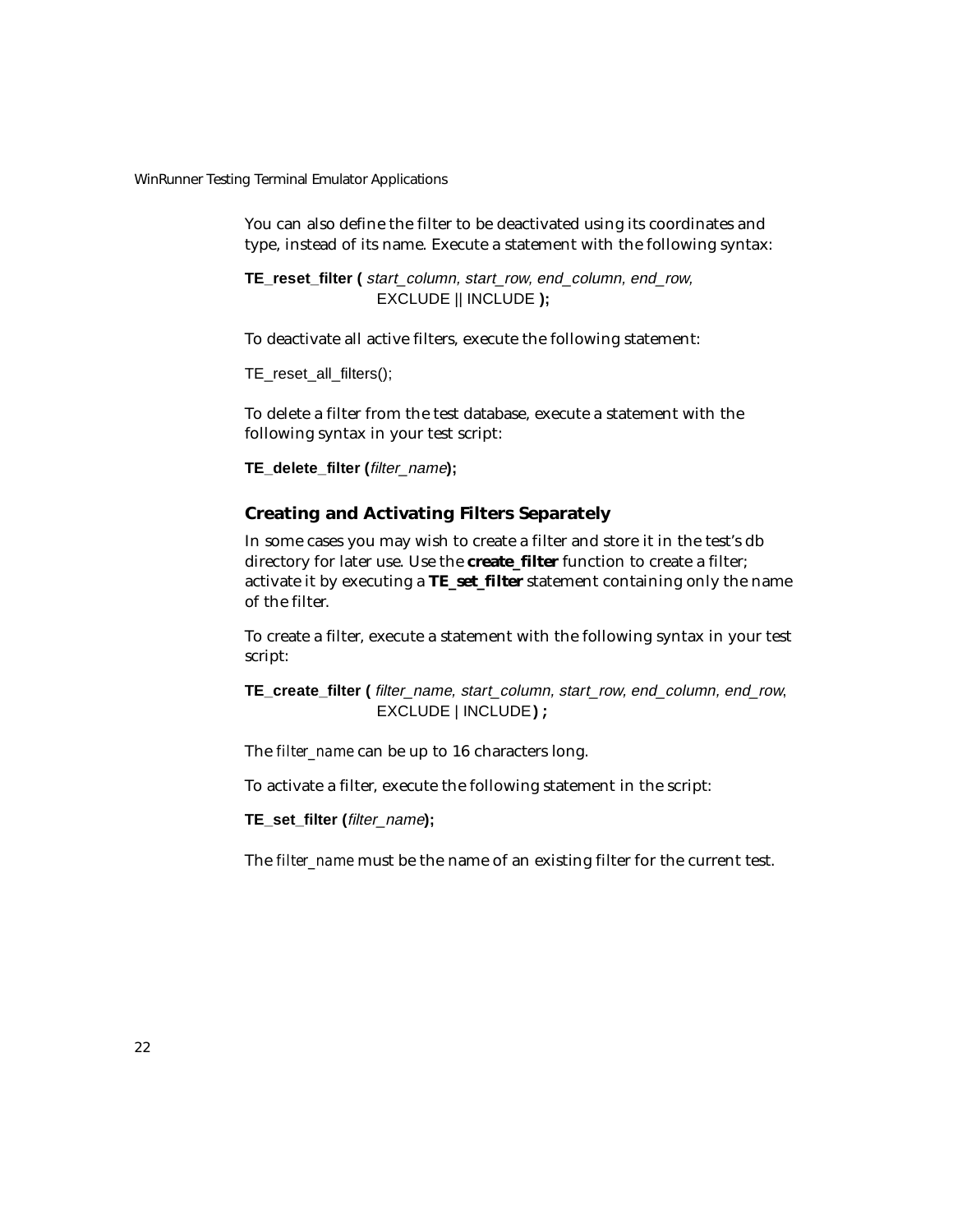## <span id="page-26-0"></span>**Reading Text from the Screen**

Using the **TE\_get\_text** function, you can instruct WinRunner/TE to read the text in a specified area of the screen and store it in a variable. During recording, you use the mouse to define the area of the screen to be read. You can also program the **TE\_get\_text** function.

**To read text from the screen:**

- **1** Make sure that you are in recording mode and that the terminal emulator window you want to read from is in focus.
- **2** Press the GET TEXT softkey. WinRunner is minimized to an icon and a dialog box displays instructions for capturing the string.
- **3** Enclose the text to be read within a rectangle. Press and hold down the left mouse button and drag the mouse until the rectangle encloses the desired area.
- **4** To capture the string, click the right mouse button. WinRunner is restored. A **TE\_get\_text** statement is inserted in the test script. This statement has the following syntax:

**t = TE\_get\_text (** x1, y1, x2, y2 **);**

For more information on **TE\_get\_text**, refer to *TSL Online Reference*.

Each new line of the on-screen text that is captured is preceded by the characters "\n" in the variable. The following example shows how two lines of on-screen text appear in the variable *t*:

t = "Fill in your User ID and press Enter \n(Your password will not appear when you type it)"

## **Searching for Text**

You can search for text in a terminal emulator screen using the **TE\_find\_text** function. This function looks for a specified text string and returns its location on the screen as an *x* coordinate and a *y* coordinate. Using an optional parameter, you can restrict the search to a rectangular area of the screen that you define using pairs of *x*, *y* coordinates.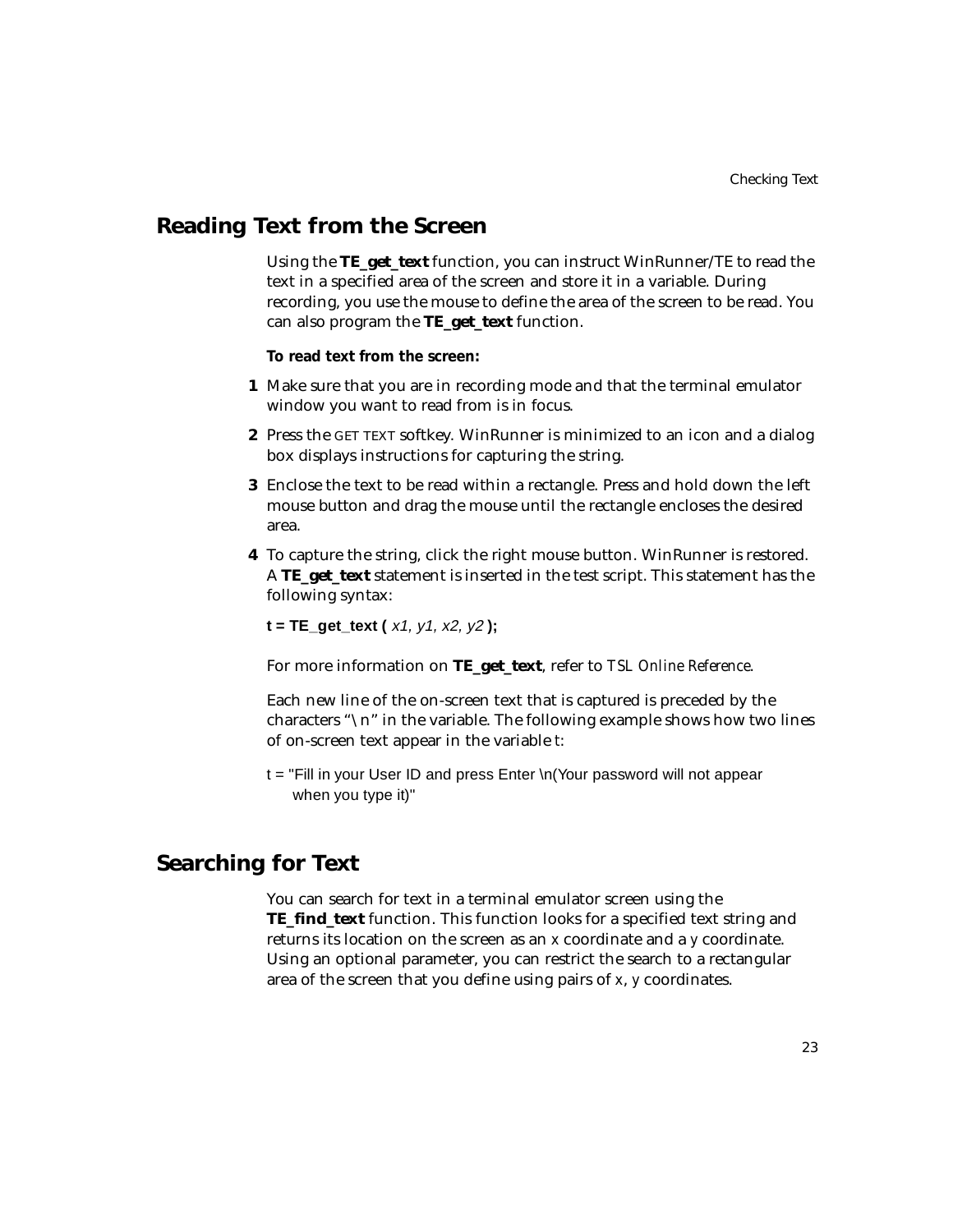<span id="page-27-0"></span>The **TE\_find\_text** function has the following syntax:

TE\_find\_text (string, out\_x\_location, out\_y\_location  $[x_1, y_1, x_2, y_2]$ );

For more information on **TE\_find\_text**, refer to *TSL Online Reference*.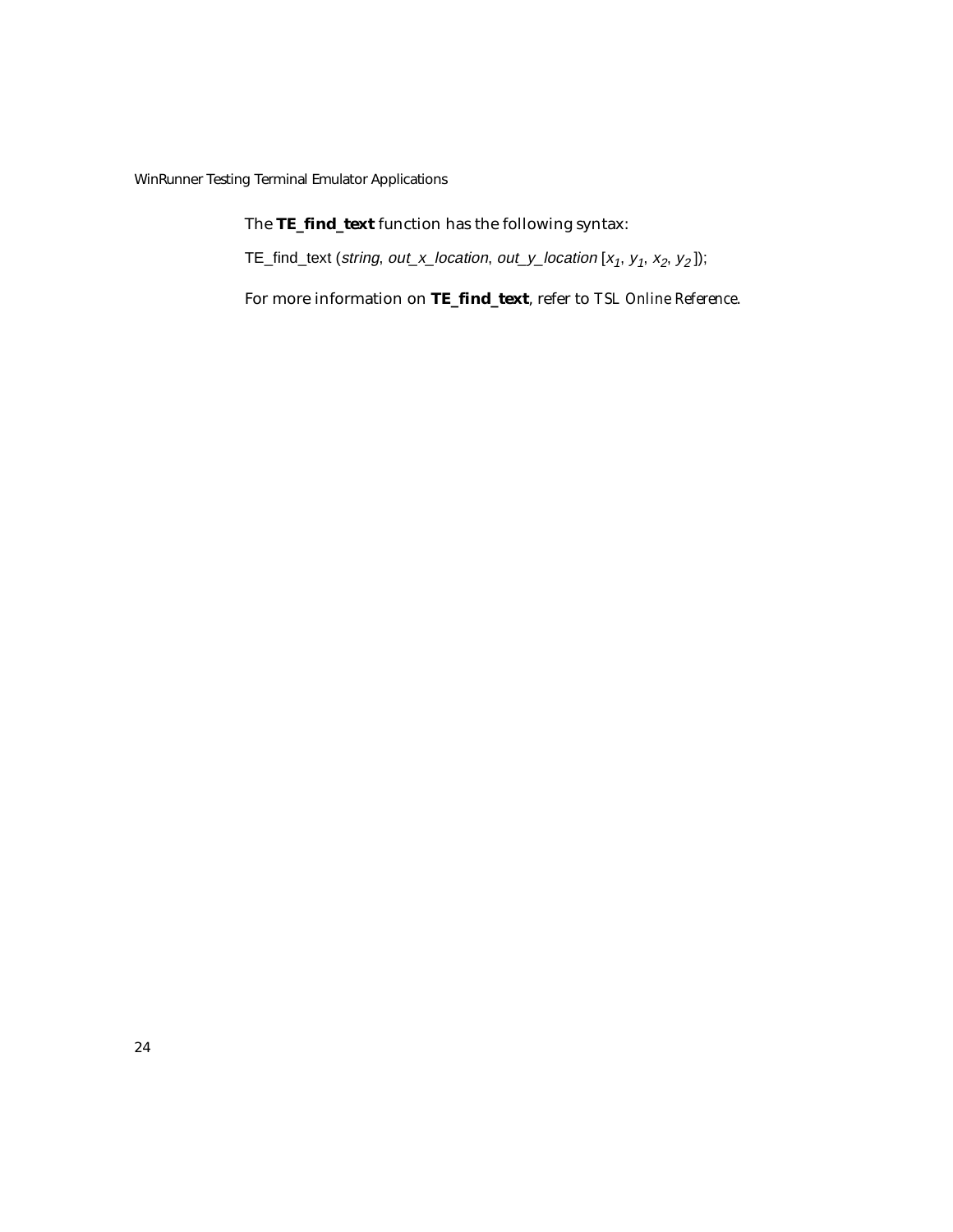<span id="page-28-0"></span>**4**

# **Checking GUI Objects**

WinRunner/TE sees the terminal emulator application window as a screen containing fields. You can capture information about each screen and its contents and store the information as a basis for comparison.

This chapter describes:

- ➤ Checking selected objects in an application screen
- ➤ Checking all fields in an application screen
- ➤ The Screen Checks dialog box
- ➤ The Field Checks dialog box

### **About GUI Checkpoints**

WinRunner/TE enables you to compare information about the user interface of your mainframe, AS/400, or VAX/HP/UNIX application between versions. You can use GUI checkpoints to check the label of a screen, as well as the number and type of fields within the screen. For example, you can check the content, type, and location, for any field.

To create a GUI checkpoint, you select a screen or field and define the checks you want to perform. You can use the default checks or define custom checks. Information about the screens and fields as well as the checks is saved in a checklist. WinRunner captures the current state of these objects and saves this information as expected results. A GUI checkpoint is automatically inserted into the test script. This checkpoint appears as an **obj\_check\_gui** or **win\_check\_gui** statement.

When you run the test, WinRunner compares the current state of the application to the expected results, the information is captured and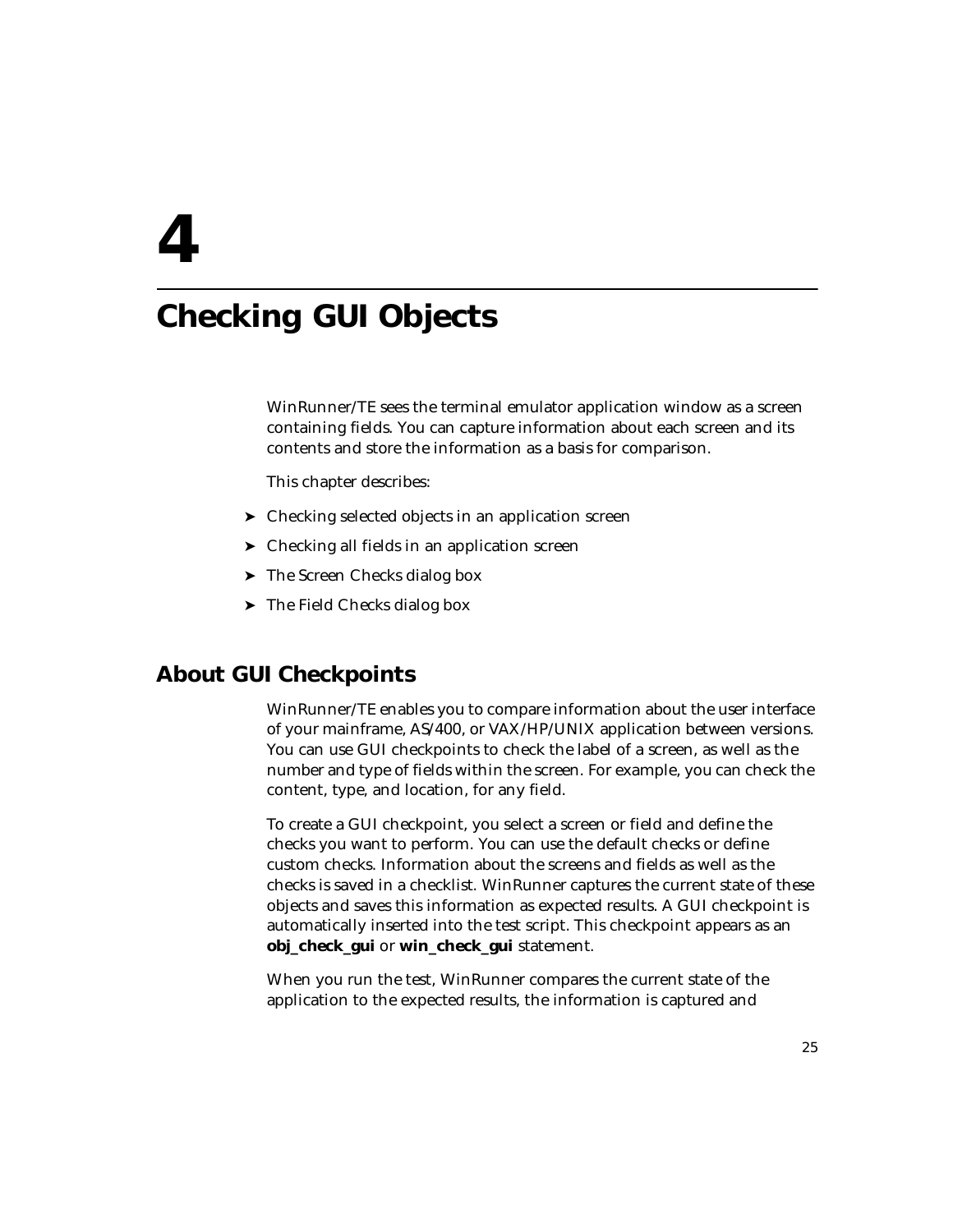<span id="page-29-0"></span>compared to the expected results. If the expected results and the current results do not match, the GUI checkpoint fails. The results of the checkpoint can be viewed in the WinRunner Report dialog box.

**Note**: The procedure for creating a checklist for fields and screen differs slightly from those for other GUI objects. For information on checking standard Windows objects, see the *WinRunner User's Guide*.

# **Checking Selected Objects in an Application Screen**

You can capture information about one or more fields in a screen.

**To capture GUI data of selected objects for comparison:**

- **1** Select Check GUI > Object/Window from the Create menu. The WinRunner window is minimized to an icon, the mouse pointer turns into a pointing hand, and a popup window appears on the screen.
- **2** Activate the screen you want to check. The Check GUI dialog box opens.



Click on the screen or field you want to check. The selected object flashes and is inserted into a checklist according to the default check(s) for the object class. Each object you click on is added to the checklist.

 **3** Press the right mouse button to stop the add operation and restore the mouse pointer to its original shape. The Check GUI dialog box appears on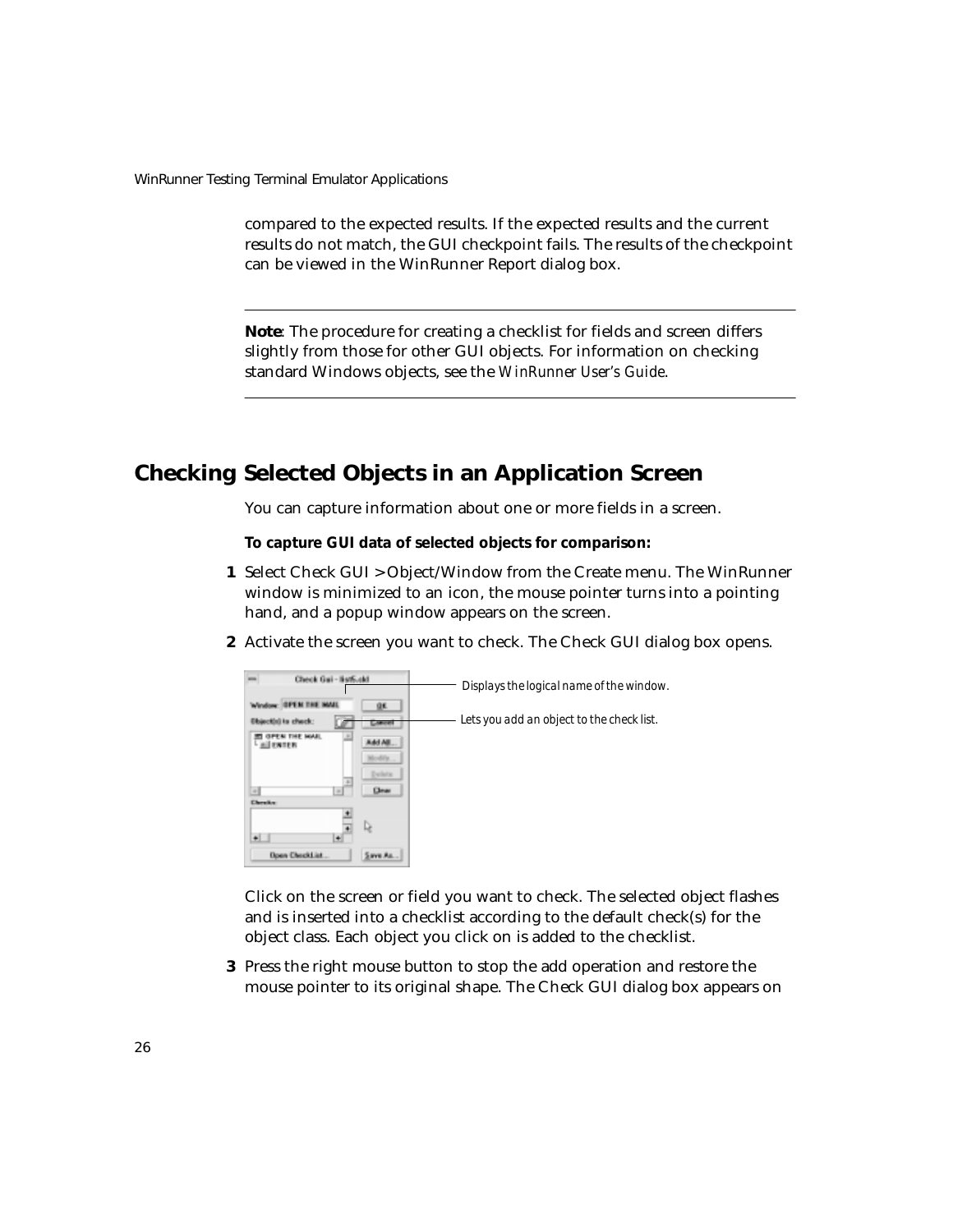<span id="page-30-0"></span>the screen with the default checks. To choose different checks, select the object in the list and click the Modify button. The appropriate check dialog box appears. For more information, [see the sections "Screen Checks dialog](#page-31-0)  [box"](#page-31-0) an[d "Field Checks dialog box."](#page-31-0)

- **4** Mark the check(s) to perform and select OK to close the checks dialog box and return to the Check GUI dialog box.
- **5** To save the checklist and close the dialog box, click the OK button.

WinRunner captures all the objects in the GUI checklist, inserts a **check\_gui** statement in your test script, and resumes recording.

## **Checking All Fields in a Screen with Default Checks**

You can create a checklist containing all the fields in the selected screen. During test execution, WinRunner compares the expected and actual results for all the fields in the current screen as well as the default check for the field class (field\_content).

**To capture all the fields in a screen:**

- **1** Select Check GUI > Object/Window from the Create menu. The WinRunner window is minimized to an icon, the mouse pointer turns into a pointing hand, and a popup window appears on the screen.
- **2** Activate the screen you want to check. A popup window asks whether you want to check all the objects in the window. Select Yes.
- **3** Click on the pointing hand button. The mouse pointer turns into a pointing hand.
- **4** The Add All dialog box opens.
- **5** Click OK button to add all the fields in the screen to the checklist. WinRunner generates a new checklist containing the objects specified. This may take several seconds.
- **6** Click OK to save the checklist and close the dialog box.
- **7** WinRunner captures the GUI information and stores it in the test's expected results directory. The WinRunner window is restored and a **check\_GUI** statement is inserted into the test script.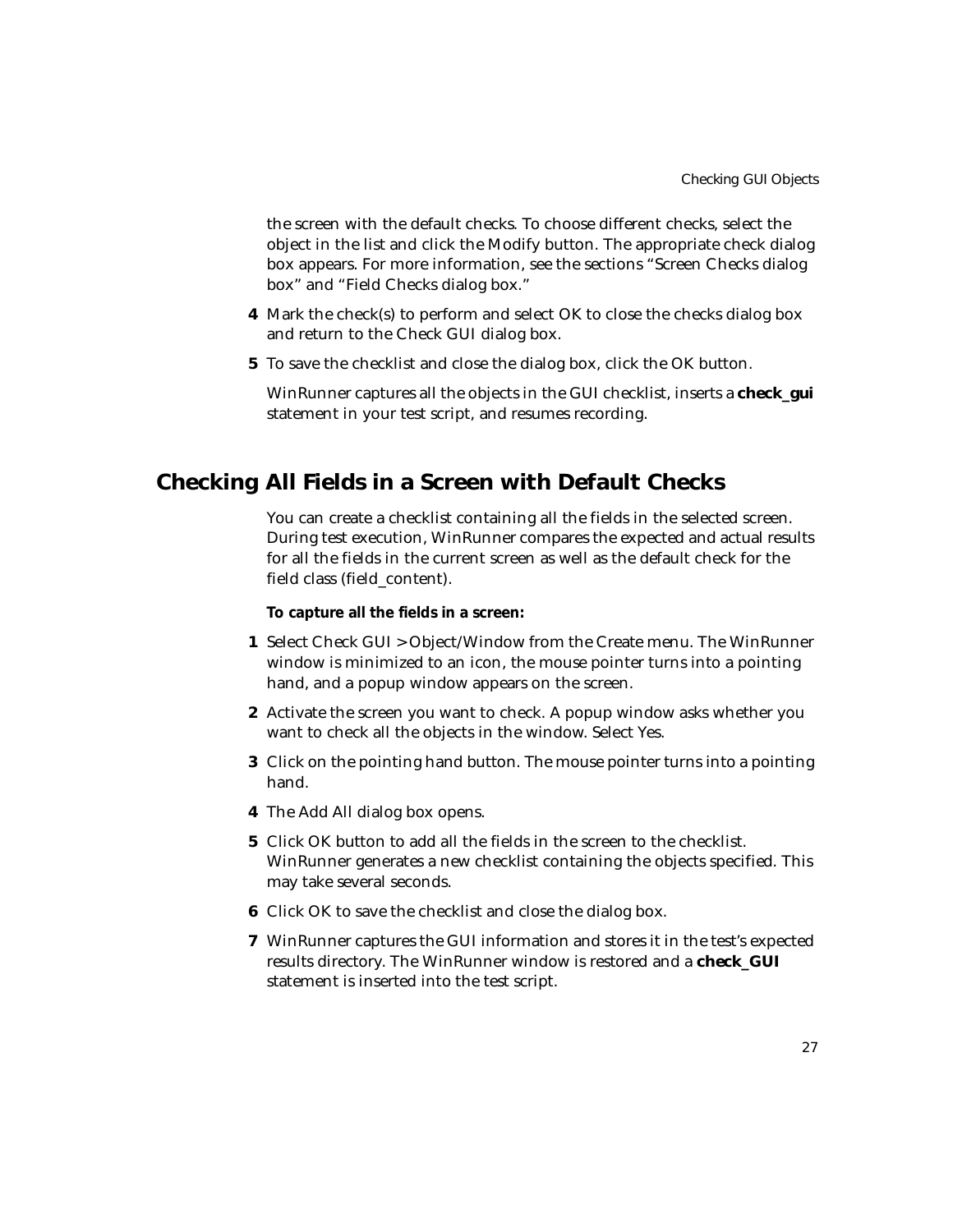# <span id="page-31-0"></span>**Screen Checks dialog box**

The Screen Checks dialog box lets you modify the GUI checklist for a screen.

| urrem chocks                                                                           |        |
|----------------------------------------------------------------------------------------|--------|
| <b>MARINE</b><br><b>X</b> Number of protected fields<br><b>W Number of input Selds</b> | Cancel |
| Text<br>Label<br>г                                                                     |        |

**number of protected fields:** checks the number of protected fields in the screen (default check).

**number of input fields:** checks the number of unprotected fields in the screen (default check).

**label:** checks the label (title) of the screen.

## **Field Checks dialog box**

The Field Checks dialog box lets you modify the GUI checklist for a field.

| <b>COLOR</b>                                                          | field checks |
|-----------------------------------------------------------------------|--------------|
| Použian.<br>区支                                                        | œ            |
| 区間                                                                    | Canad        |
| Longilly                                                              |              |
| <b>Calce</b><br><b>Nomen's:</b><br><b>Futbroked</b><br><b>Visible</b> |              |
| $F = 1$                                                               |              |
| <b>Akached Inst</b>                                                   |              |
| <b>N</b> Cardent                                                      |              |

*x* and **y**: checks the *x* and *y* coordinates of the top left corner of the field, relative to the screen origin (default checks).

**length:** checks the length of the field, in characters.

**color:** checks the color of the field.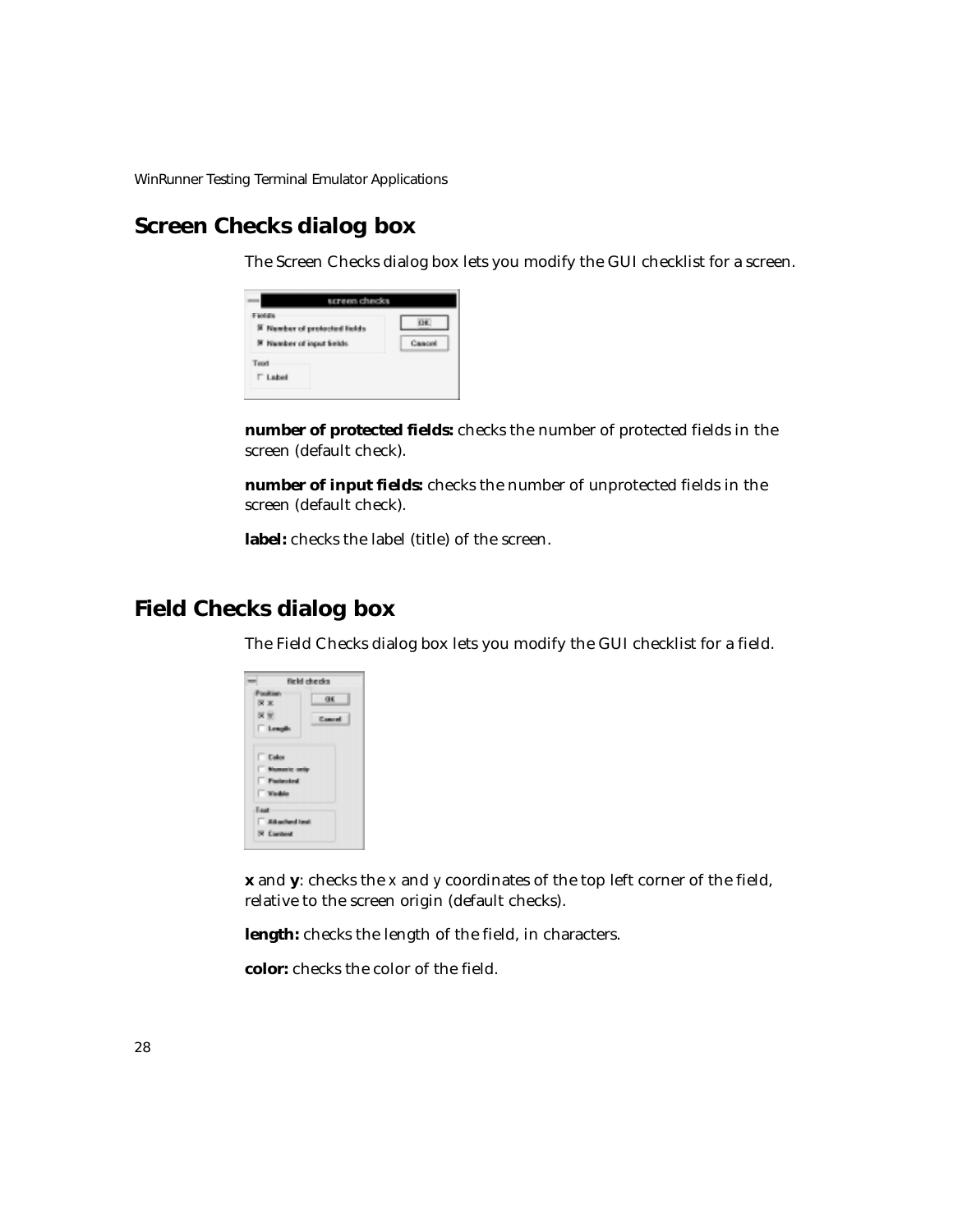<span id="page-32-0"></span>**numeric only:** checks whether the field is numeric only.

**protected:** checks whether the field is protected.

**visible:** checks whether the field is visible.

**attached text:** checks the attached text of the field.

**content:** checks the content of the field (default check).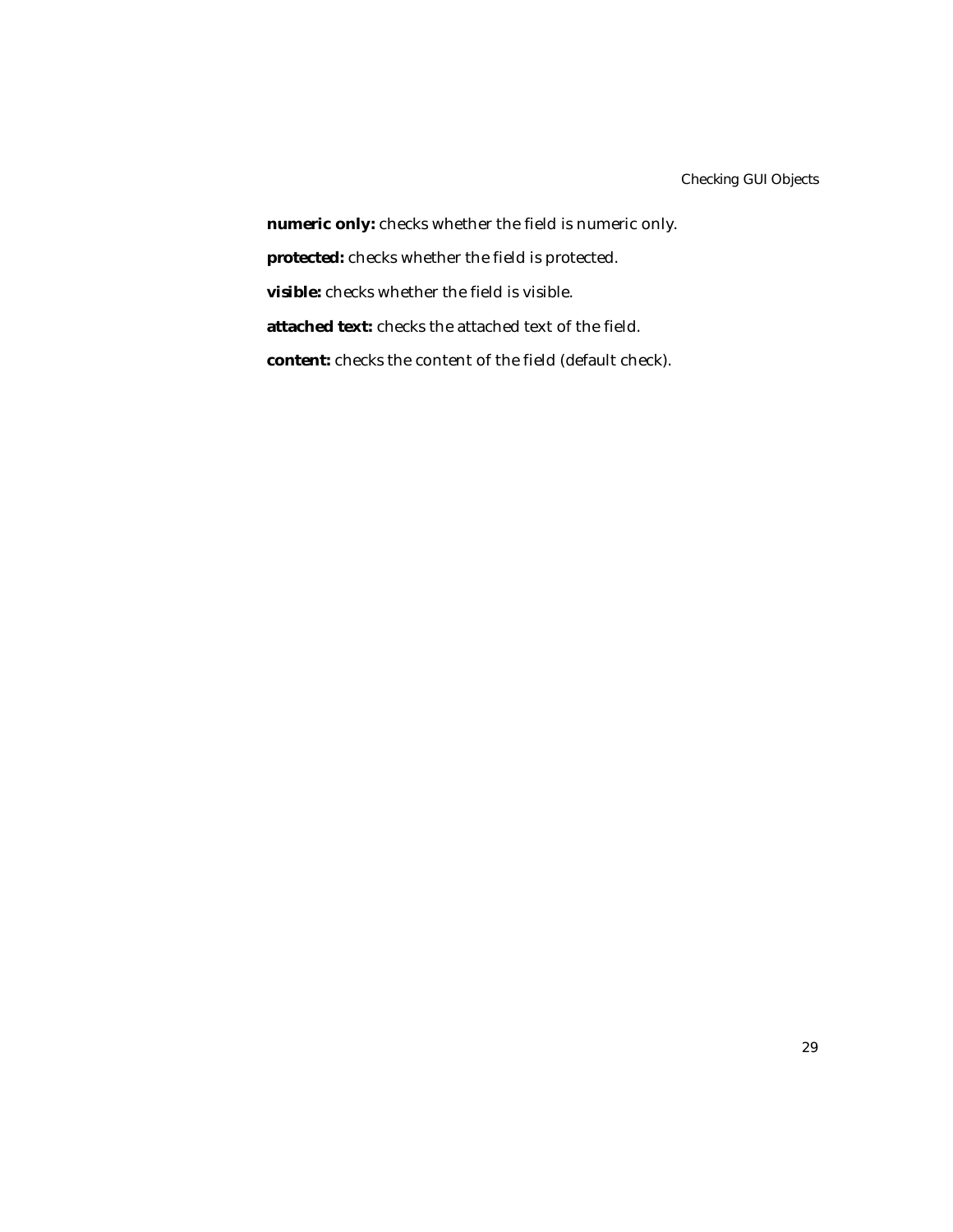WinRunner Testing Terminal Emulator Applications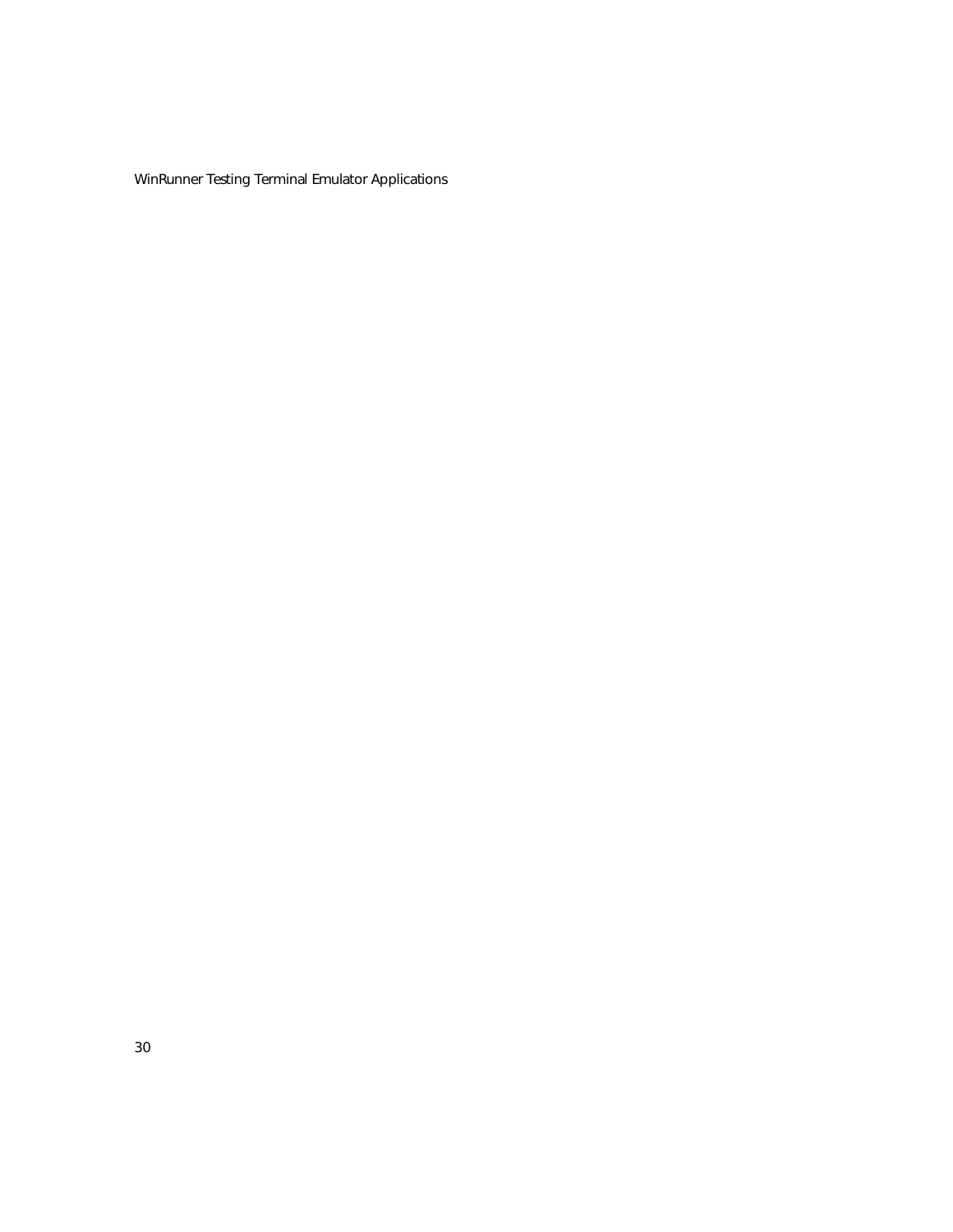<span id="page-34-0"></span>**5**

# **Context Sensitive Testing with WinRunner/TE**

You can use WinRunner's Context Sensitive features to test mainframe, AS/400, and VAX applications running on terminal emulators for 3270, 5250, and VT100. For general information on Context Sensitive testing with WinRunner, see the Understanding the GUI Map section of the *WinRunner User's Guide*.

This chapter describes:

- ➤ Physical descriptions
- ➤ Logical names
- ➤ Object classes
- ➤ Attributes
- ➤ Changing the record methods

## **About Context Sensitive Testing**

Context Sensitive testing ensures that non-essential changes in your applications do not affect test execution. WinRunner/TE can handle changes in window size between testing sessions, or modifications in the positioning of fields in an application screen. WinRunner/TE records your operations in terms of the objects on which you operate (such as screens and fields), and the type of operation you perform (such as pressing PF keys or typing in fields). It ignores the physical location of objects on the screen.

To perform Context Sensitive testing, WinRunner must uniquely identify each object and be able to locate it in the application under test (AUT).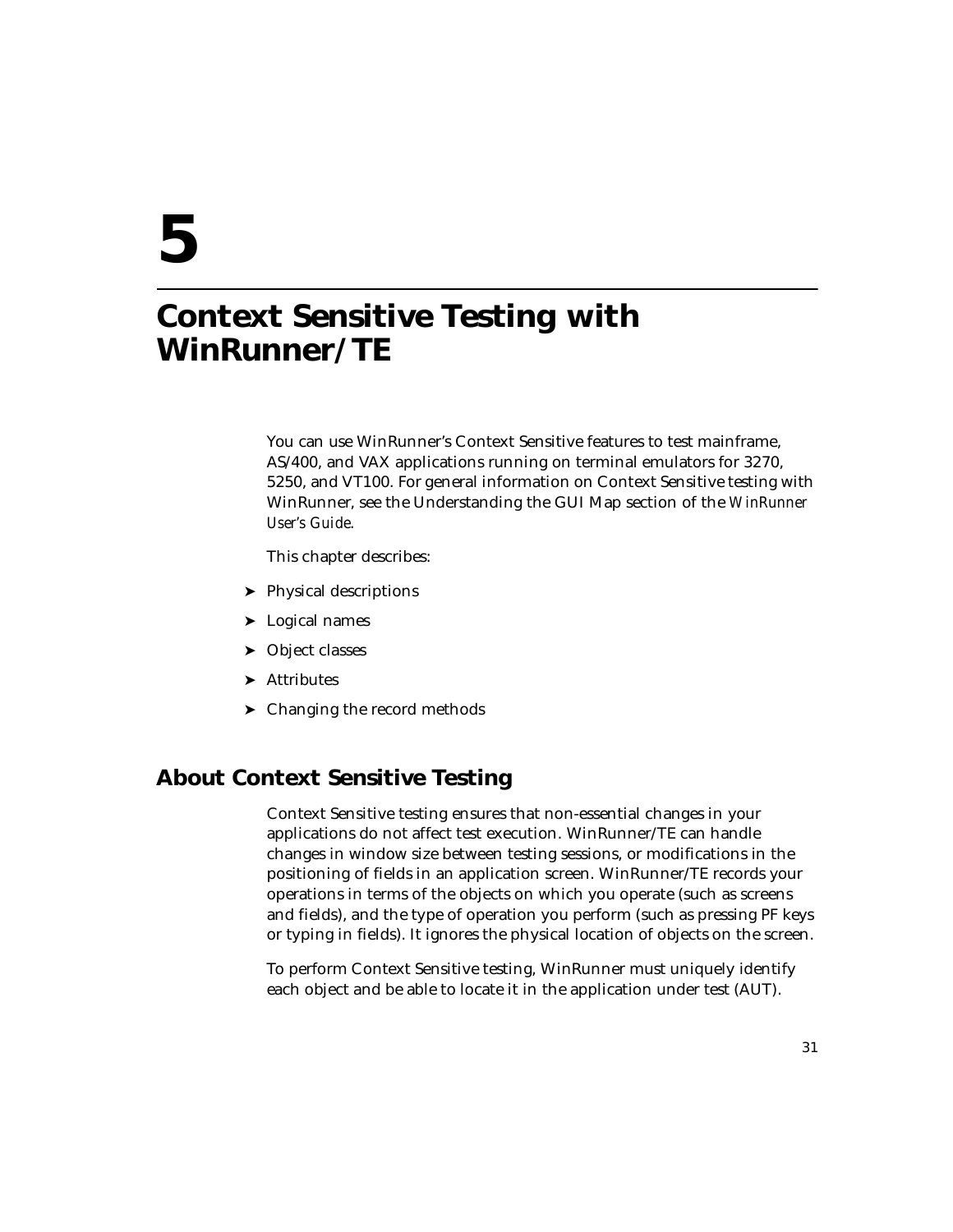During Context Sensitive testing, WinRunner learns an accurate description of each object as it is identified by the AUT. If you have access to the BMS files of your application, WinRunner/TE can learn your application by reading these files directly. Refer to [Chapter 6, "Learning the Application](#page-42-0)  [with BMS Files"](#page-42-0) for more information. Otherwise, WinRunner learns a description of each object using RapidTest Script Wizard, recording, or the GUI Map Editor. For more information on these methods, refer to the *WinRunner User's Guide*.

The description of each GUI object (called the *physical description)* contains a detailed list of attributes. WinRunner places this list in a GUI file. In the test script, WinRunner uses an intuitive *logical* name for each object (as it appears in the application).

The following example illustrates the connection between the logical name and the physical description. Assume that you record a test in which you type your user ID in the Login screen of your application.

| 134<br>■ Ⅰ                                                                                                            |
|-----------------------------------------------------------------------------------------------------------------------|
| Sousian Transfer Options Macro Holp<br>E-S11<br>Film                                                                  |
| [이어 커피] 어머 스트 지는 사이 자신 미디 어머<br>建固量                                                                                   |
| to the control of the state of the                                                                                    |
|                                                                                                                       |
| 17<br>w<br>洲<br>酬<br>m                                                                                                |
| men.<br>sV.<br>yu.<br>YB.<br><b>CONTINUE</b><br>41<br>m.<br>59<br>area<br><b>PERSON</b>                               |
| w<br>US.<br>AT \$500,000.<br>m.<br><b><i>PERMIT</i></b>                                                               |
| 55<br>YE YE.<br>m<br>$10.25 - 1$<br>œ<br>m<br>m<br>m<br>29<br>EW.<br>$\mathcal{O}^*$ . SS $-$ .<br>DD.<br>m<br>n<br>m |
| V<br>me.<br>m.<br>W.<br>$\mathcal{N}$<br>po<br>89 L                                                                   |
| jS,<br>59.<br>pp<br><b>SEC 18</b>                                                                                     |
| ù<br>10010015<br>DG.                                                                                                  |
|                                                                                                                       |
| ELLI La your: USERLI and RRSSADID and prass DATER                                                                     |
| Your personnel will not appear when you fuse it!                                                                      |
| ECREC and Career                                                                                                      |
| OWNER<br>- mode                                                                                                       |
| <b>REMARKS</b>                                                                                                        |
| <b>OF BRIDE TO STICK</b><br><b>Planning</b>                                                                           |

WinRunner/TE learns the actual description, or list of attributes, of both of the objects you operated on:

| Screen | {class:mic if win, label: VIRTUAL MACHINE/SYSTEM |
|--------|--------------------------------------------------|
|        | <b>PRODUCT, mic if handles windows:1}</b>        |
| Field  | {class:field, attached text:"USERID"}            |

WinRunner identifies the screen as the class *mic\_if\_win* (a host application window), and its label as VIRTUAL MACHINE/SYSTEM PRODUCT;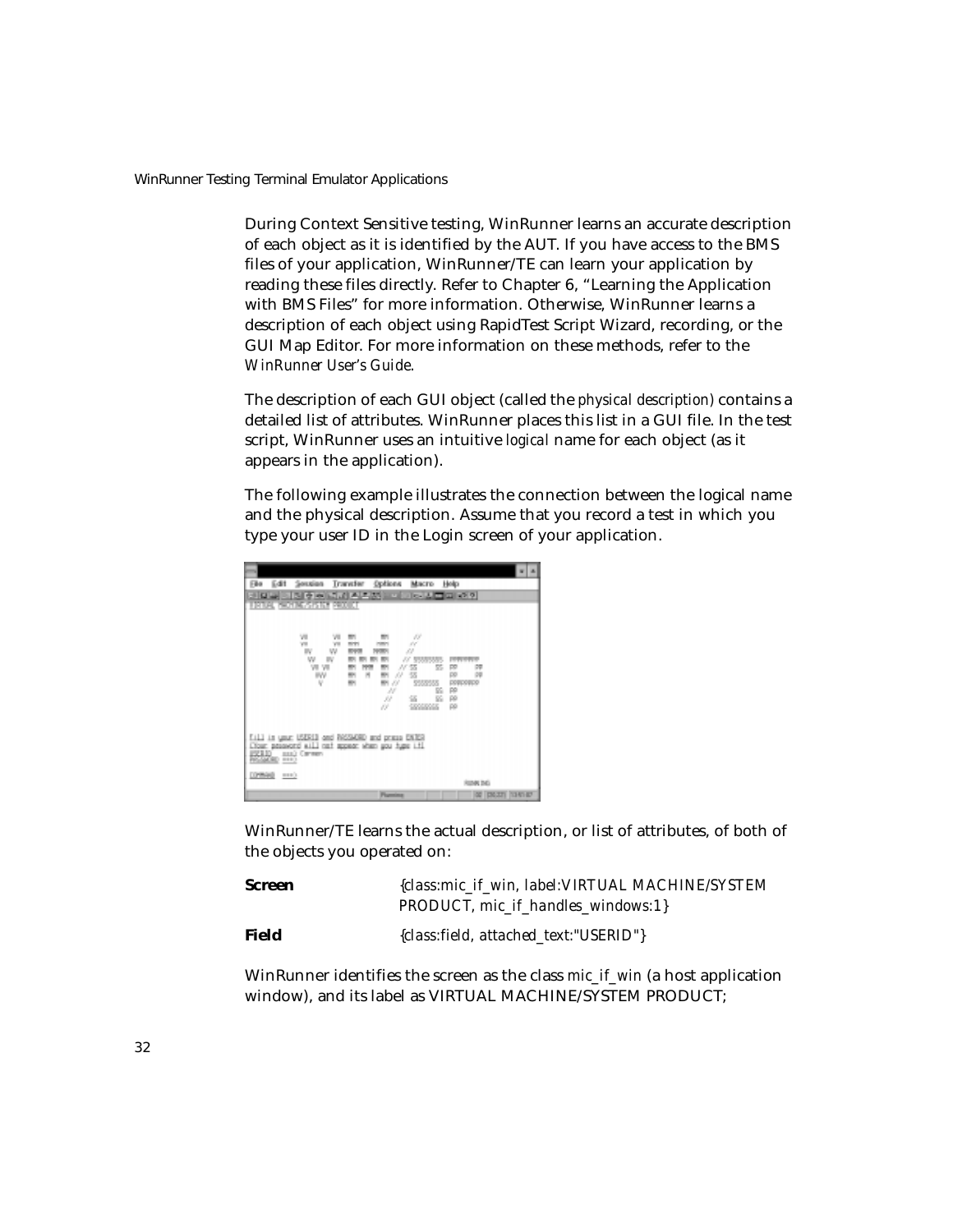<span id="page-36-0"></span>mic\_if\_handles\_windows is an internal attribute used by WinRunner. The USERID field is recognized as the class *field* with the attached text "USERID". In the test script, WinRunner inserts intuitive logical names for the objects. If you start recording and type the user name "Carmen", the script segment might look like this:

set\_window ("VIRTUAL MACHINE/SYSTEM PRODUCT"); TE\_edit\_field("USERID","Carmen");

When the test is run, WinRunner reads the logical name of each object from the script and refers to its physical description in the GUI map file. It uses this description to find the object in the AUT.

# **Physical Descriptions**

The physical description of an object contains a list of attribute–value pairs, as follows:

{*attribute1:value1, attribute2:value2, attribute3:value3, ...*}

For example, the description of the "Login" screen presented above contains three attributes, listed below together with their values:

*class: mic\_if\_win label: VIRTUAL MACHINE/SYSTEM PRODUCT mic\_if\_handles\_windows: 1*

WinRunner always learns the *class* attribute. This indicates the type of the GUI object, such as the terminal emulator window, host application screen, or field. For each class, WinRunner learns a set of default attributes. For more information on attributes that are unique to WinRunner for terminal emulators, see "[Attributes"](#page-38-0) in this chapter. For information on other attributes used by WinRunner, see the *WinRunner User's Guide.*

Note that WinRunner learns the physical description of an object in the context of the window in which it appears. This creates a unique physical description for each object.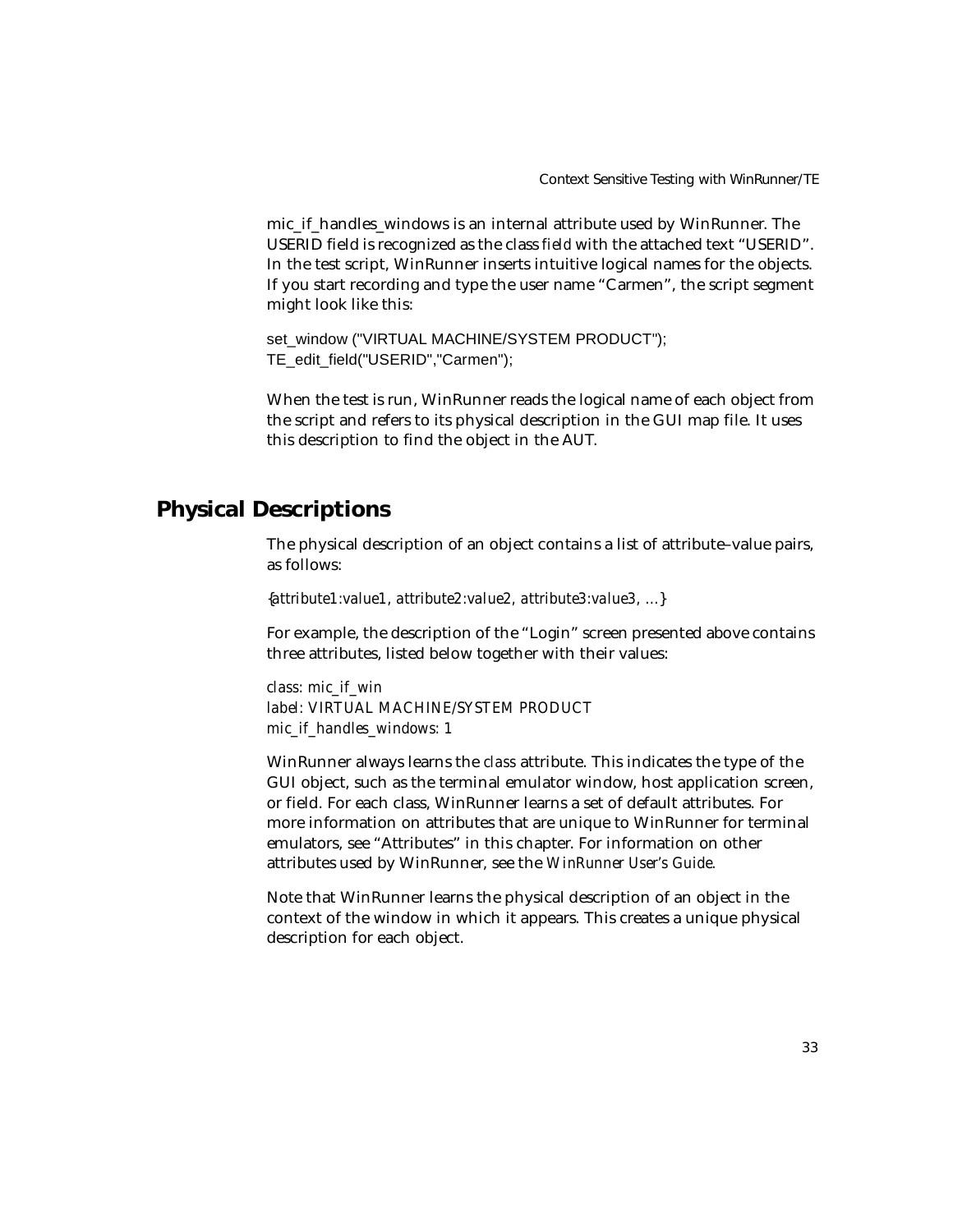## <span id="page-37-0"></span>**Logical Names**

The logical name is the name WinRunner uses for objects in the test script. Once the name is assigned, you can modify it in the GUI map file.

The logical name assigned to an object depends on the *class* of the object. For example, the logical name of a window is the value of its *label* attribute. The logical name of a field is the value of its *attached\_text* attribute.

## **Object Classes for Terminal Emulators**

WinRunner/TE identifies two types of objects for terminal emulators: *screens*  and *fields*. The screen is the application area. It changes each time input is received from the host. Fields include unprotected fields, which can receive input, and protected fields which contain fixed text.

WinRunner/TE also identifies the window of the terminal emulator, the outer frame of the terminal emulator including its menus, scrollbar, and buttons. The class attribute of this window is always mic\_if\_window*.* For more information on this class, see the *WinRunner User's Guide.*

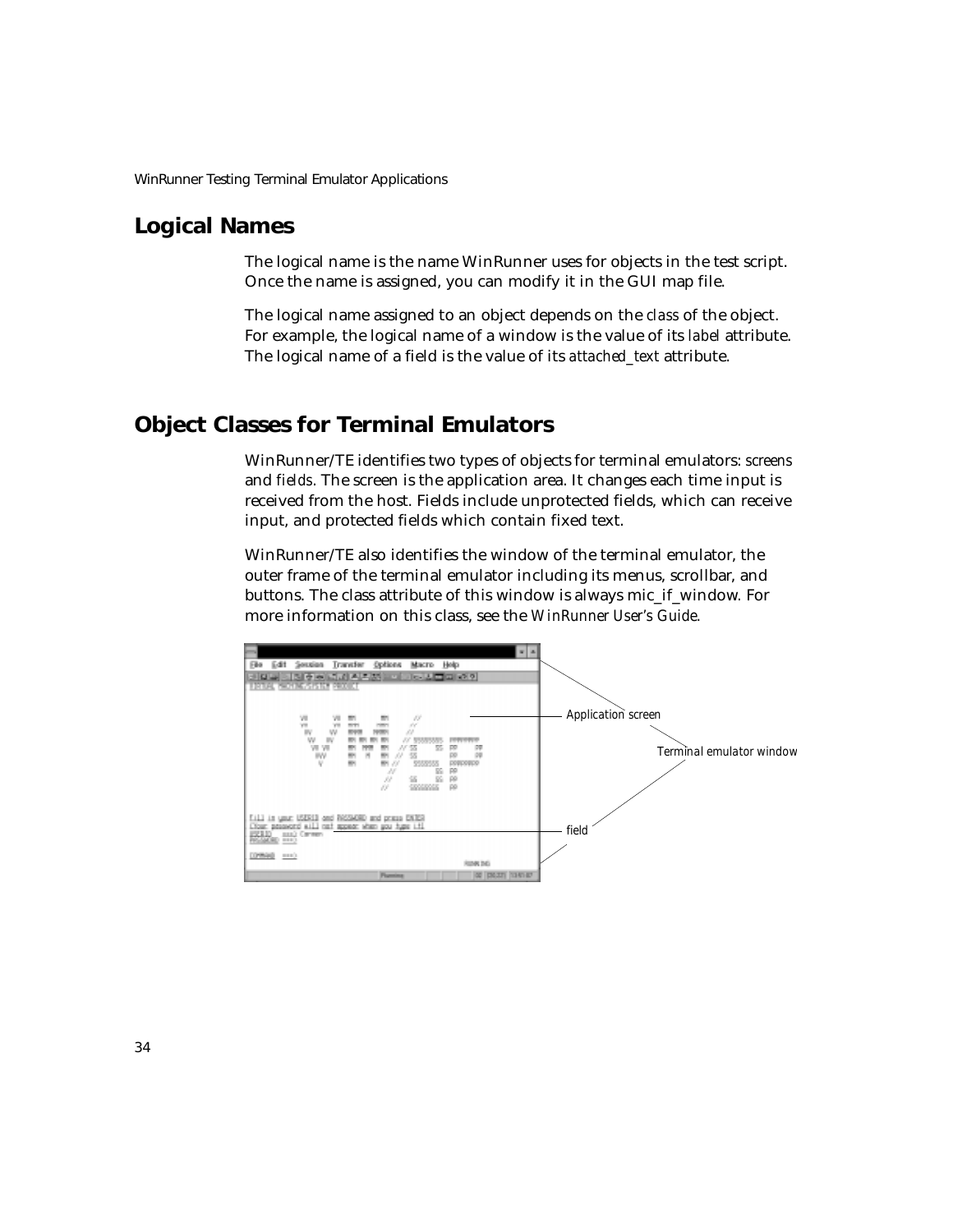## <span id="page-38-0"></span>**Attributes**

The following table shows the attributes for application screens and fields. For a full list of attributes for all standard Windows objects, see the *WinRunner User's Guide*.

#### **Screens**

A screen can have the following attributes:

| <b>Attribute</b>            | Description                                                                                                                  |
|-----------------------------|------------------------------------------------------------------------------------------------------------------------------|
| class                       | The prime attribute that WinRunner uses to identify the type<br>of GUI object. All screens belong to the class "mic_if_win". |
| label                       | The title of the screen. If there is no title, WinRunner assigns<br>a unique number.                                         |
| protected_fields_<br>number | The number of protected fields in this screen.                                                                               |
| input_fields_<br>number     | The number of unprotected fields in this screen.                                                                             |
| id                          | A number that WinRunner uses to identify the screen.                                                                         |
| mic_if_handles_<br>windows  | An internal attribute that WinRunner uses. The value of this<br>attribute is always 1.                                       |

### **Fields**

A field can have the following attributes:

| <b>Attribute</b> | Description                                                                                                                    |  |
|------------------|--------------------------------------------------------------------------------------------------------------------------------|--|
| class            | The prime attribute that WinRunner uses to identify the type<br>of GUI object. All fields belong to the class "field".         |  |
| attached text    | The text that is closest to the field.                                                                                         |  |
| protected        | A value that indicates whether the field is protected. This<br>value is "yes" if the field is protected; otherwise it is "no". |  |
| visible          | A value that indicates whether the contents of the field can<br>be seen: 1 if they are visible, 0 if not.                      |  |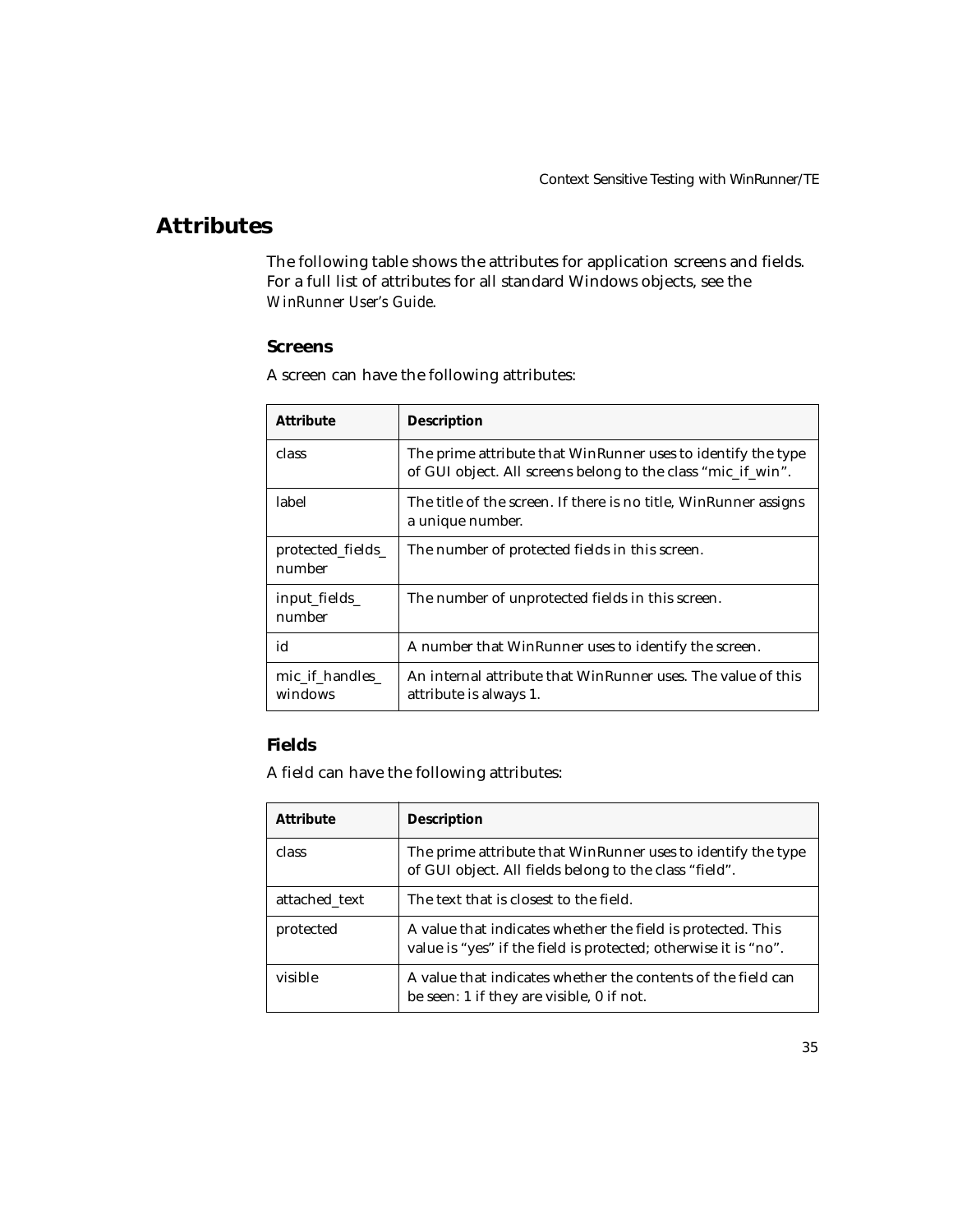<span id="page-39-0"></span>

| <b>Attribute</b> | Description                                                                                                                       |  |  |
|------------------|-----------------------------------------------------------------------------------------------------------------------------------|--|--|
| numeric_only     | A value that indicates whether the field is numeric. This value<br>is "yes" if the field is numeric; otherwise the value is "no". |  |  |
| id               | A number that WinRunner uses to identify the field.                                                                               |  |  |
| $\mathbf x$      | The x coordinate of the top left corner of a field, relative to<br>the window origin.                                             |  |  |
| y                | The y coordinate of the top left corner of a field, relative to<br>the window origin.                                             |  |  |
| length           | The length of the field, in characters.                                                                                           |  |  |
| color            | A value indicating the color of the field. This can be 0, 1, 2, or<br>3, depending on the terminal emulator's color definitions.  |  |  |

# **Changing the Way User Operations Are Recorded**

By default, WinRunner/TE records operations on screens, fields, and PF keys using functions such as **TE\_edit\_field** and **TE\_send\_key**. This record method also enables the use of GUI checkpoints, the GUI Map Editor, and other WinRunner Context Sensitive features. The "field" method is available for 3270 and 5250 protocol terminal emulators only.

A second record method is also available. (For VT100 terminal emulators this is the sole record method available.) When the "position" method is used, WinRunner/TE records keyboard and mouse input only; operations on objects in your application are recorded as **type**, **win\_mouse\_click**, and **win\_mouse\_drag** statements. Context Sensitive features are not available.

**Note:** The record method (field or position) is not the same as the WinRunner record mode (Context Sensitive or Analog). Note also that WinRunner/TE must always be in Context Sensitive record mode.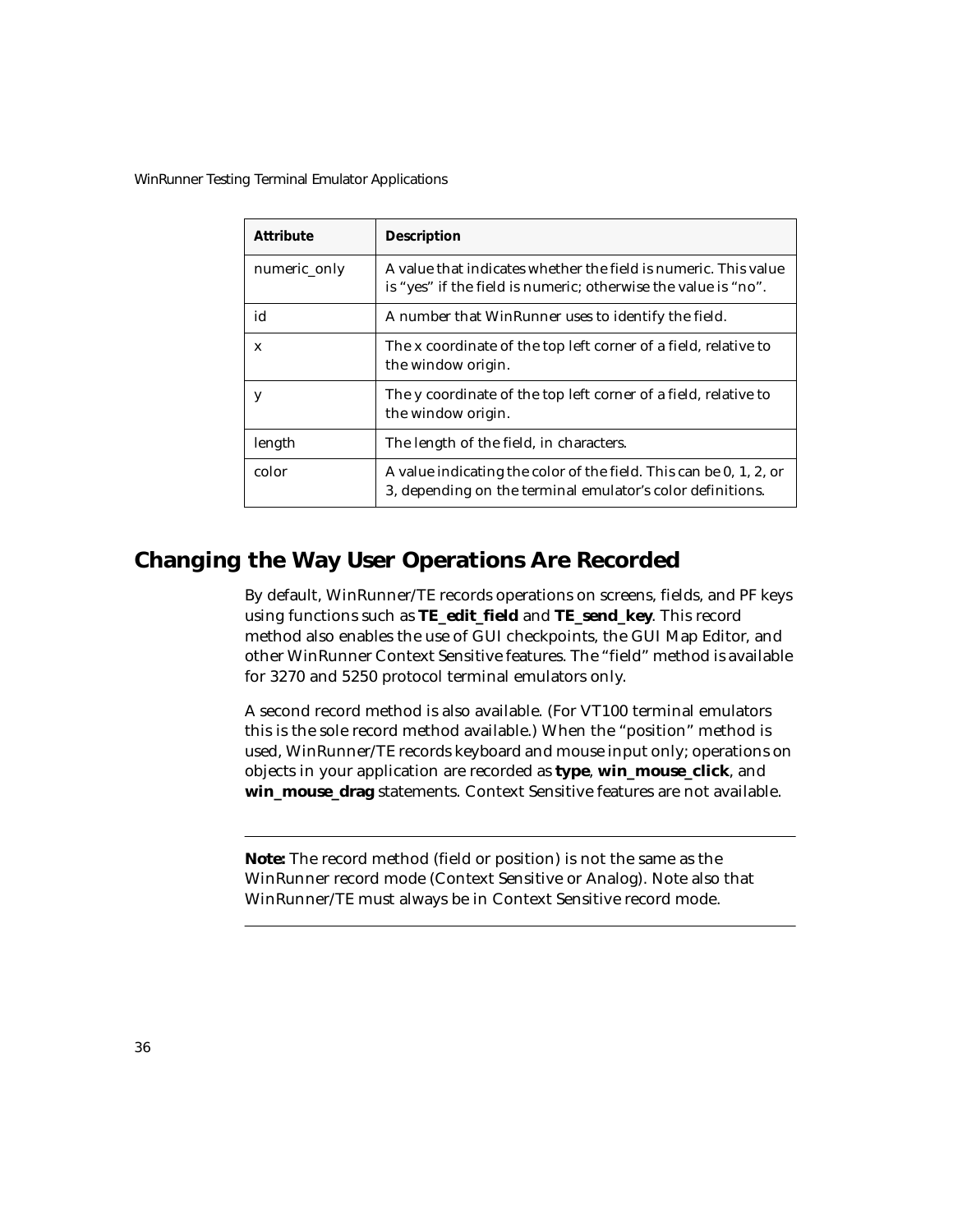<span id="page-40-0"></span>You use the **TE\_set\_record\_method** function to change the record method. This function has the following syntax:

**TE\_set\_record\_method (** method **);**

The *method* can be one of the following:

- ➤ FIELD\_METHOD, or (2) (the default): enables full Context Sensitive recording.
- ➤ POSITION\_METHOD, or (1): keyboard and mouse input only is recorded.

Note that the current record method remains valid until you change it, even after you exit WinRunner/TE and start it again.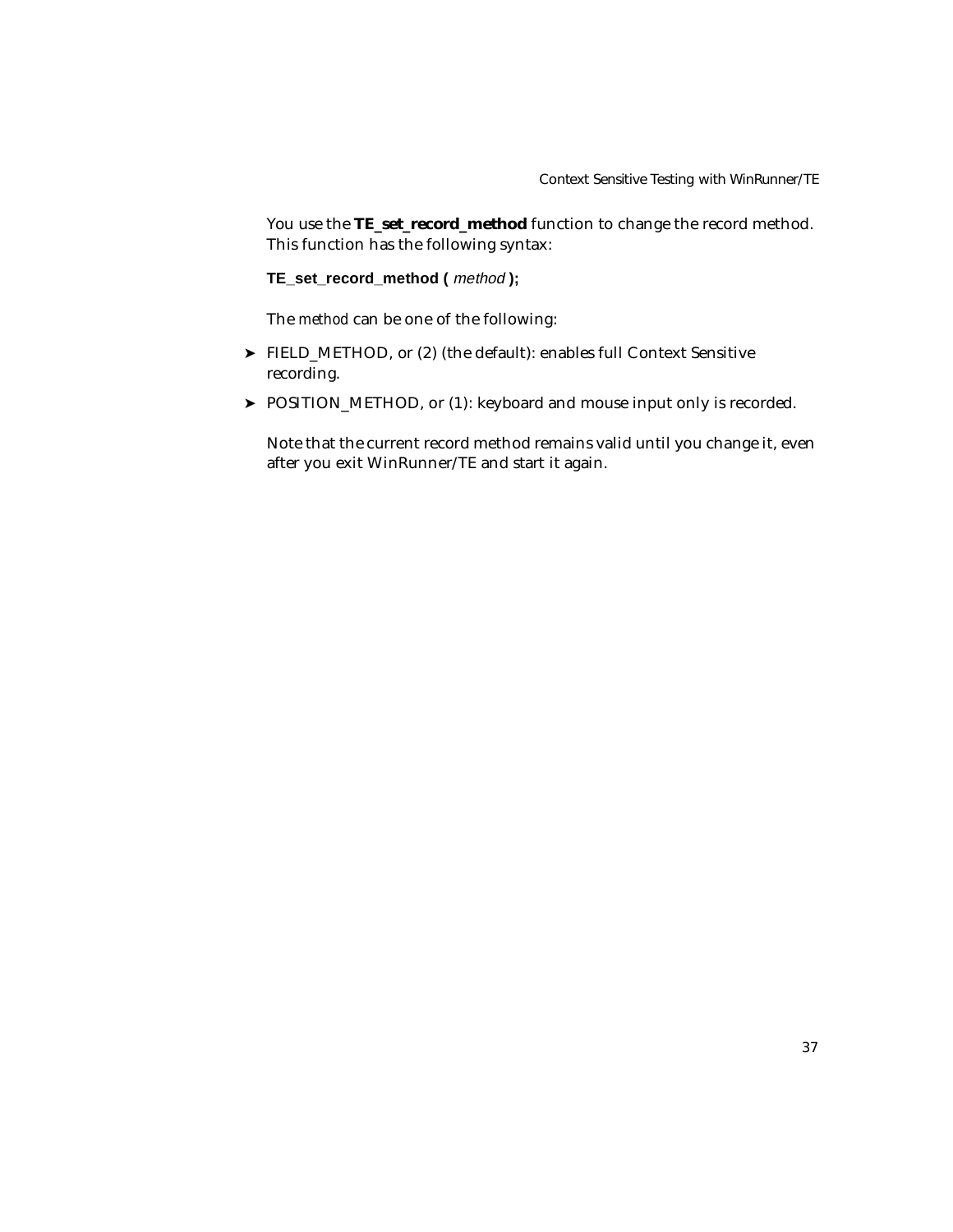WinRunner Testing Terminal Emulator Applications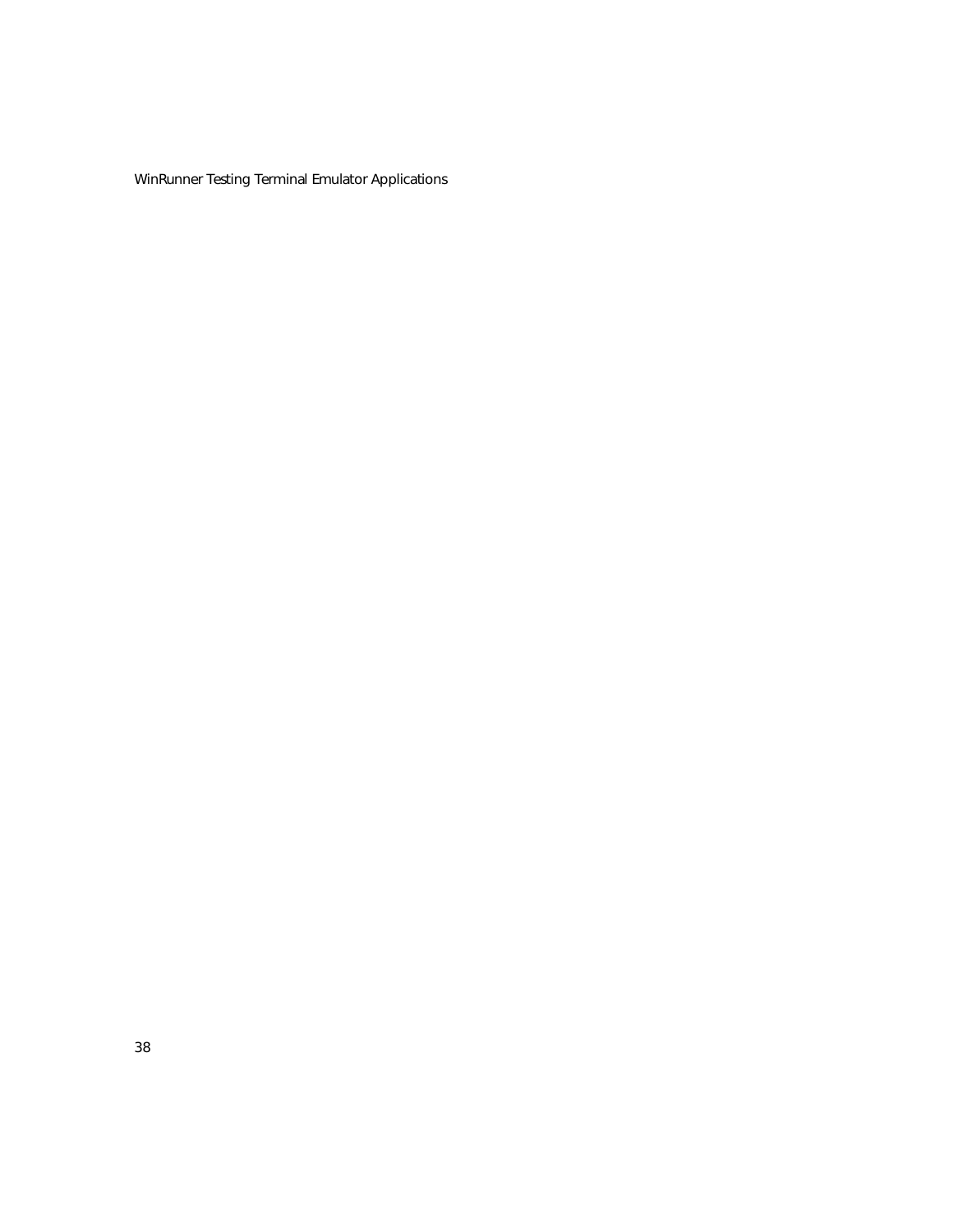# <span id="page-42-0"></span>**Learning the Application with BMS Files**

The Learn BMS Files feature can teach WinRunner/TE your 3270 mainframe application by inserting information about screens and fields directly into a GUI map file. This chapter describes:

- ➤ Learning the application the first time
- $\blacktriangleright$  Relearning the application

### **About Learning the Application with BMS Files**

If you have access to the BMS file of your 3270 mainframe application, you can use the Learn BMS Files feature. This feature enables WinRunner/TE to learn your application directly from a BMS file containing descriptions of the screens and fields in your application. When you use Learn BMS File, WinRunner learns these descriptions and inserts them into a GUI map file. You can change the names or descriptions as desired, as with any other GUI map file. You use the TSL function **TE\_bms2gui** to learn the BMS file.

The RELEARN option lets you update the GUI map file you created earlier as your application changes during the development cycle. An interactive user interface guides you through the process. It helps you retain desired modifications to the descriptions in the GUI map file while changing others as needed.

It is recommended that you be familiar with the chapter "[Chapter 5,](#page-34-0)  ["Context Sensitive Testing with WinRunner/TE"](#page-34-0)" as well as the Understanding the GUI Map section of the *WinRunner User's Guide* before you begin Learn BMS Files.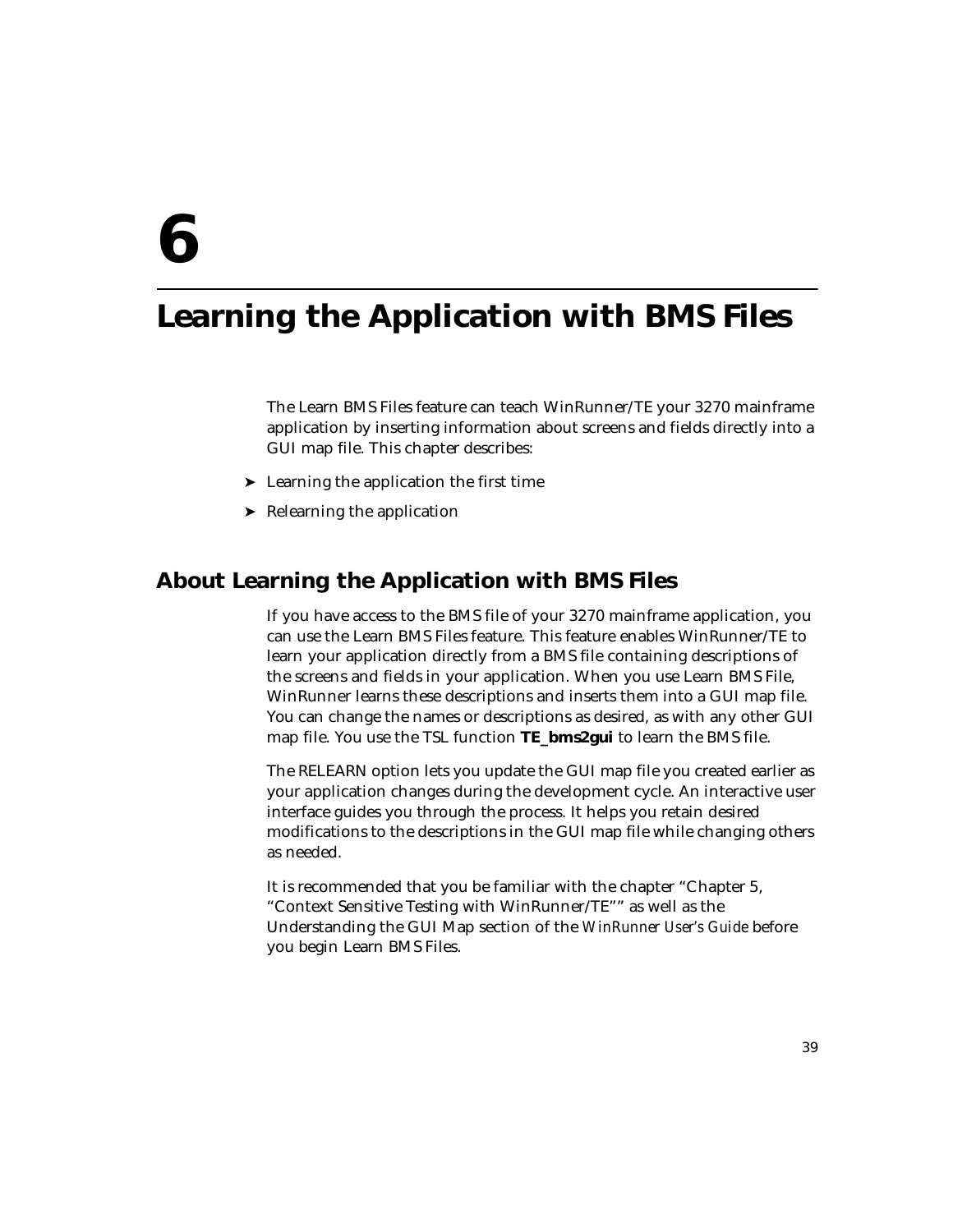# <span id="page-43-0"></span>**Learning the Application the First Time**

You use the **TE\_bms2gui** function to learn (and to relearn) your BMS file. This function has the following syntax:

**TE\_bms2gui (**"bms\_file\_name", "gui\_file\_name", learn\_mode **);**

The *bms\_file\_name* parameter is the full path of the BMS file of your application. The *gui\_file\_name* parameter is the full path of the GUI map file in which WinRunner inserts the descriptions of the objects in your application. If no parameter is specified, the temporary GUI map file is used.

The *learn\_mode* parameter determines how WinRunner/TE handles the BMS file. Use the LEARN option the first time that you learn a BMS file. Do not perform LEARN twice for the same GUI map file. Use RELEARN when you have made changes to your application and updated the BMS file. When RELEARN is specified, WinRunner compares the descriptions in the current BMS file with those in the specified GUI map file. It notifies you of any inconsistencies and allows you to make changes as desired.

To learn the BMS files, execute the **TE\_bms2gui** function in a WinRunner script. In the following example, **TE\_bms2gui** is used to teach WinRunner object descriptions from a BMS file called Mail\_app.txt and place them into a GUI map file called Mail\_1.gui:

TE\_bms2gui ("Mail\_app.txt", "Mail\_1.gui", LEARN);

You can edit names or descriptions in the GUI map file created by **TE\_bms2gui** and make any other desired changes, using the GUI Map Editor. See the *WinRunner User's Guide* for more information.

# **Relearning the Application**

You use the RELEARN option each time you want to update the GUI map file to reflect changes in your application. RELEARN enables you to add new screens and fields to the GUI map file while maintaining or changing the names and descriptions that appear in the existing GUI map file, as desired.

To relearn a BMS file, you execute the **TE\_bms2gui** function using RELEARN as the *learn\_mode* parameter. For example, to relearn a BMS file called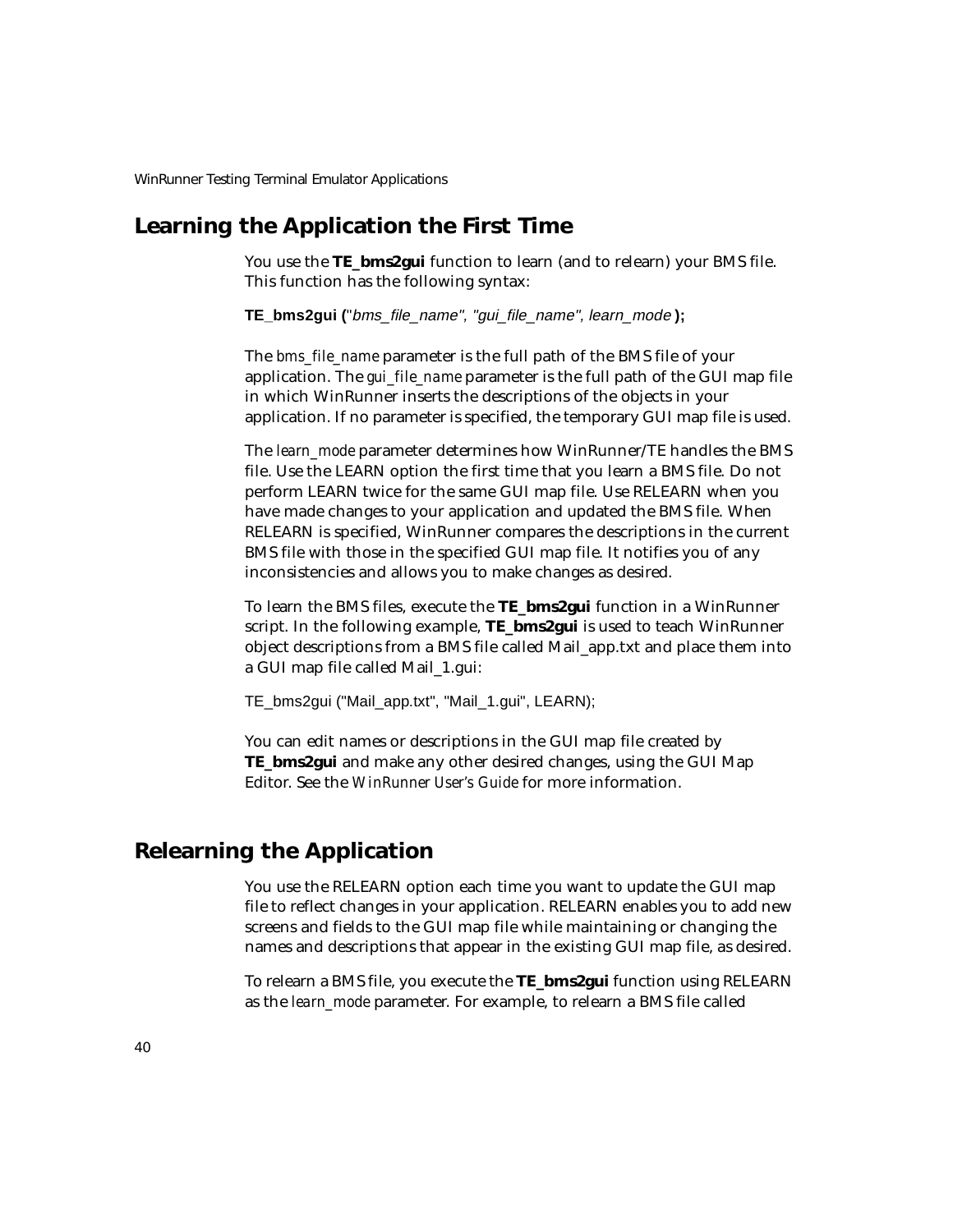Mail\_app.txt into an existing GUI map file called Mail\_1.gui, execute the following statement:

TE\_bms2gui ("Mail\_app.txt", "Mail\_1.gui", RELEARN);

As WinRunner/TE converts the BMS file into the GUI map file, it looks for discrepancies between the BMS file learned using the LEARN option and the current file, on which RELEARN is performed. Each time it finds a mismatch, a dialog box appears on screen and asks your how to proceed.

In most cases, accepting the default option ensures that the intentional changes made to your application are reflected accurately in the GUI map file. However, WinRunner always gives you the option of changing the name of the relevant screen or field.

The following paragraphs describe the different Relearn forms that may be displayed during the RELEARN process and the options they provide.

**Note**: The forms are identical for fields and for screens, with the exception of the word "field" or "screen" in the relevant location.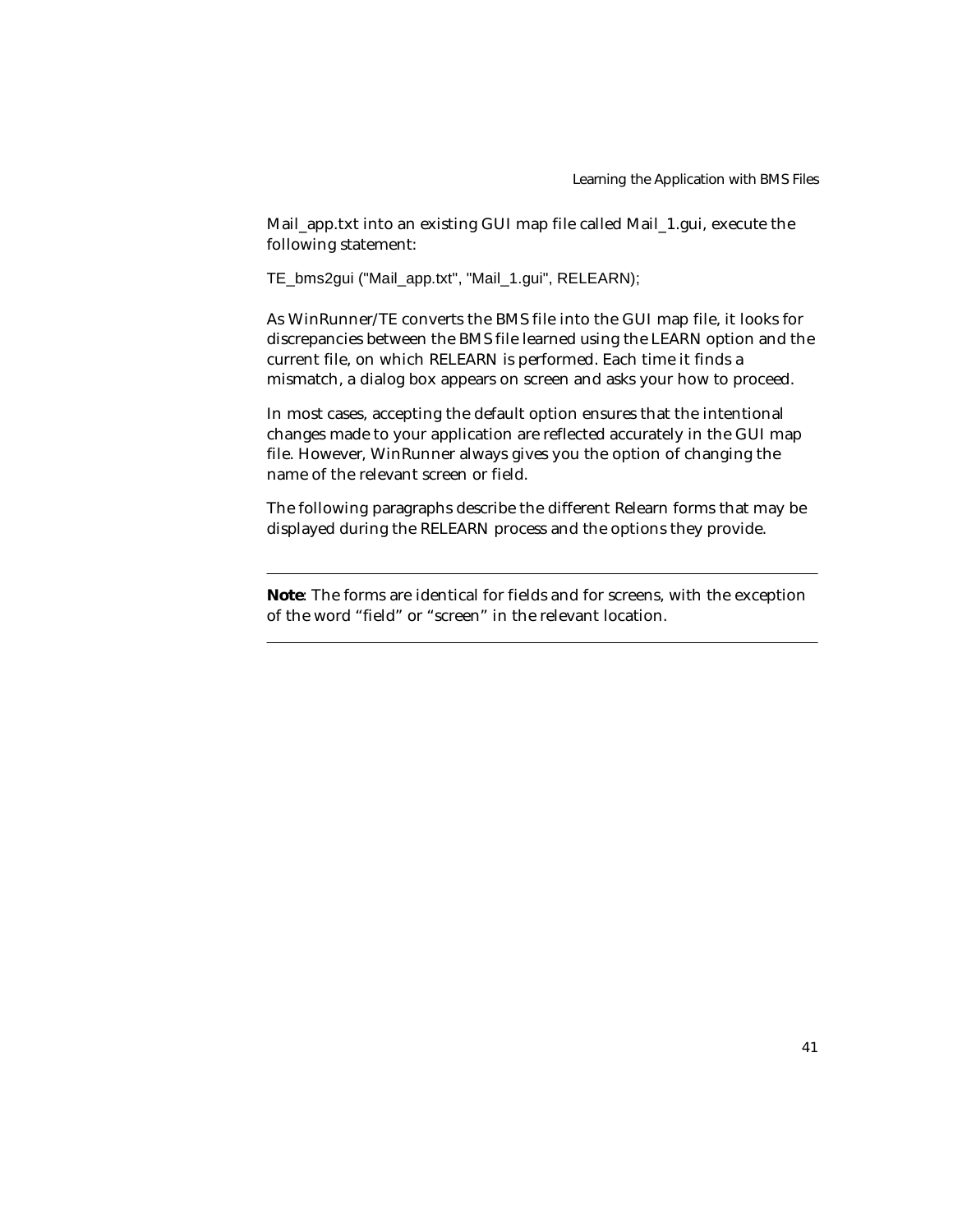**The Object Exists in the GUI Map File with Different Attributes**



WinRunner found a screen in the BMS file with the same name as a screen in the existing GUI map file, but with different attributes. The current name of the screen is displayed in the list on the left side of the Relearn dialog box. The list on the right shows all the attributes of the selected object, according to the new BMS file. By default, WinRunner updates the GUI map to include the new attributes.

Click OK. The following message appears: "Screen BG112AF is now changed and gets new attributes". Click OK.

To use a different name for the screen, select it from the list or type in another name.

To continue the RELEARN operation without making changes, click Cancel.

To choose a new name for the object, type it in or select the name of an existing object from the list.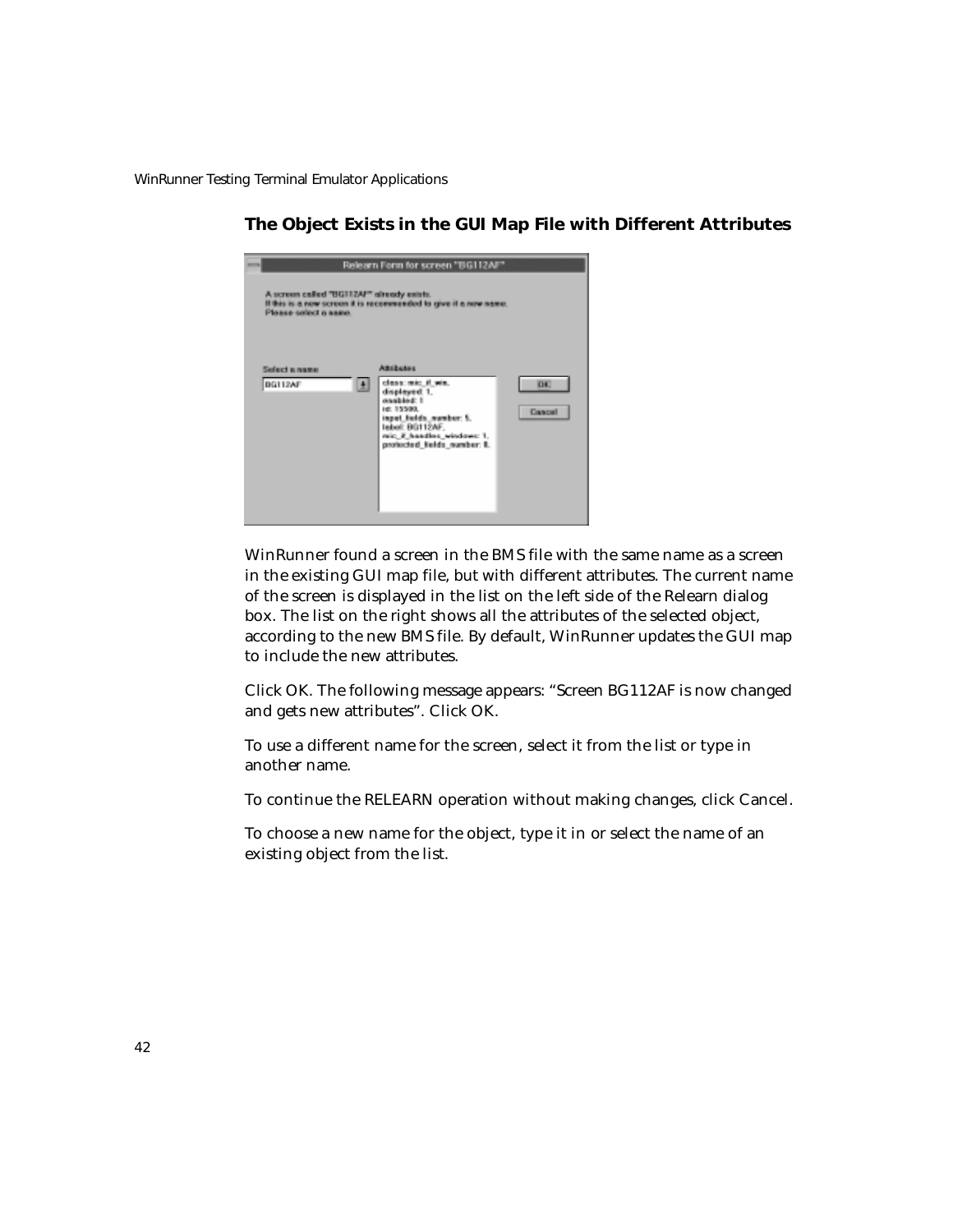

**This Object Is Not in the Original GUI Map File**

WinRunner found a field that it recognizes as a new one: no other field with the same name or attributes exists in the GUI map file. The name of the field is displayed in the list on the left side of the Relearn dialog box. The list on the right shows all the attributes of the selected field, according to the new BMS file.

By default, WinRunner adds the object to the GUI map file with the name specified. The Relearn dialog box closes and the following message appears: "WinRunner added a new field with the name "DATAOO1."

To continue the Relearn operation without making changes, click Cancel.

To choose a new name for the object, type it in or select the name of another screen from the list.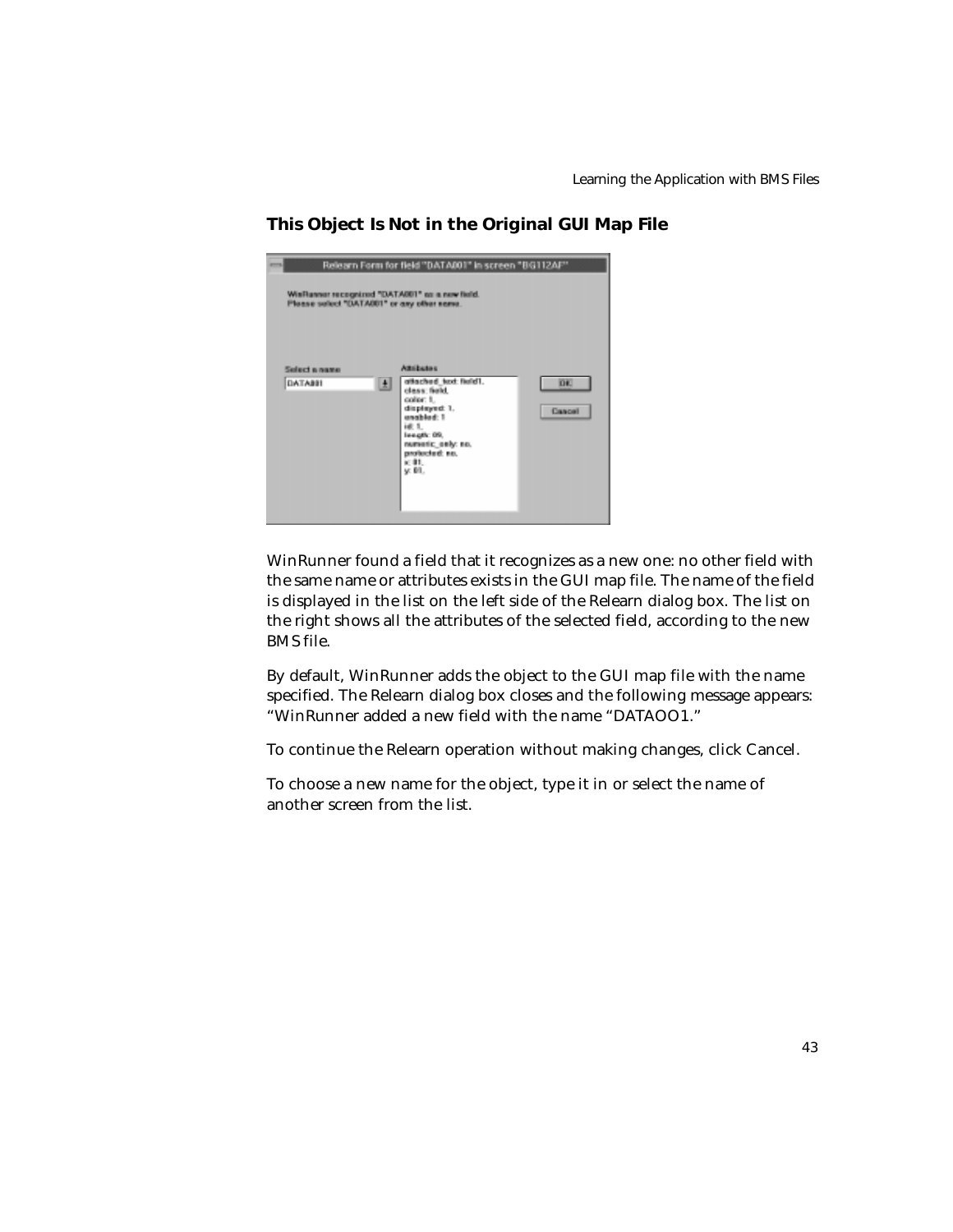**This Object Appears in the GUI Map File with a Different Name**



WinRunner found a field with the same attributes as an existing field, but with a different name. By default, WinRunner retains the original name for the field as it appears in the GUI map. This ensures that you can replay existing tests containing the original name for the field without changing them.

Click OK to retain the original name for the field. The Relearn dialog box closes and the following message appears: "WinRunner uses the existing field 'DATA002'".

To use the name in the new BMS file or to select a new name, select it from the list or type it in.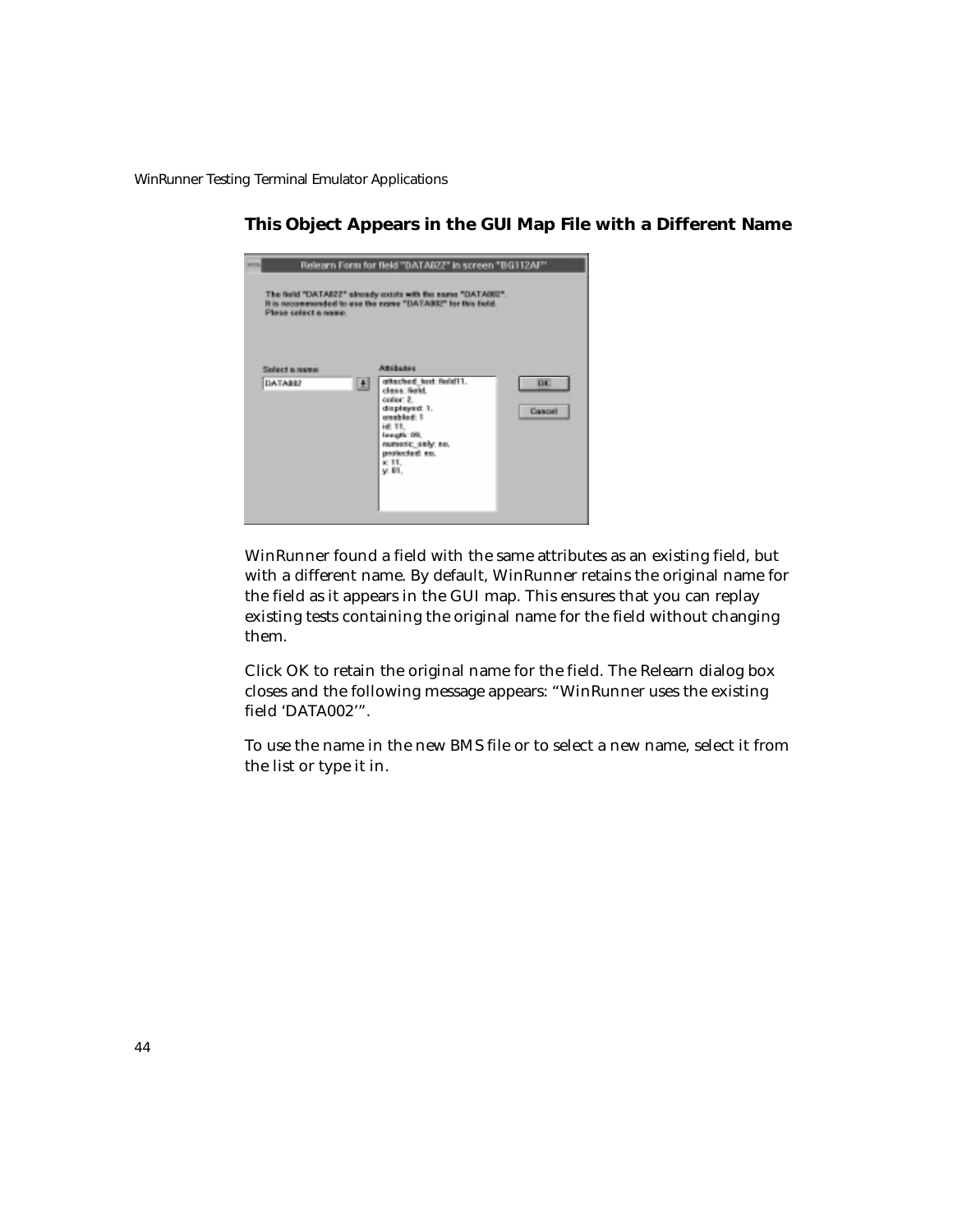<span id="page-48-0"></span>**7**

# **Analyzing Results of Text Checkpoints**

After you execute a test, you can view a report of all the major events that occurred during the test run in order to determine its success or failure.

This chapter describes:

- ➤ Viewing results of a text checkpoint
- ➤ Viewing differences
- ➤ Filtering text comparison results

### **About Viewing Test Results**

When a test run is completed, you can view detailed test results in the WinRunner Reports window. To open the window, select Reports from the Tools menu or click the Reports icon. The Report window opens and displays the results of the current test. You can view expected, debug, and verification results in the Report window. By default, the Report window displays the results of the most recently executed test run. For more information, see the *WinRunner User's Guide.* 

### **Viewing Results of a Text Checkpoint**

A text checkpoint compares expected and actual text in your application. You can view the expected and actual results through the Report window. If a mismatch is detected during a verification run, you can also view a file showing the differences between the expected and actual results.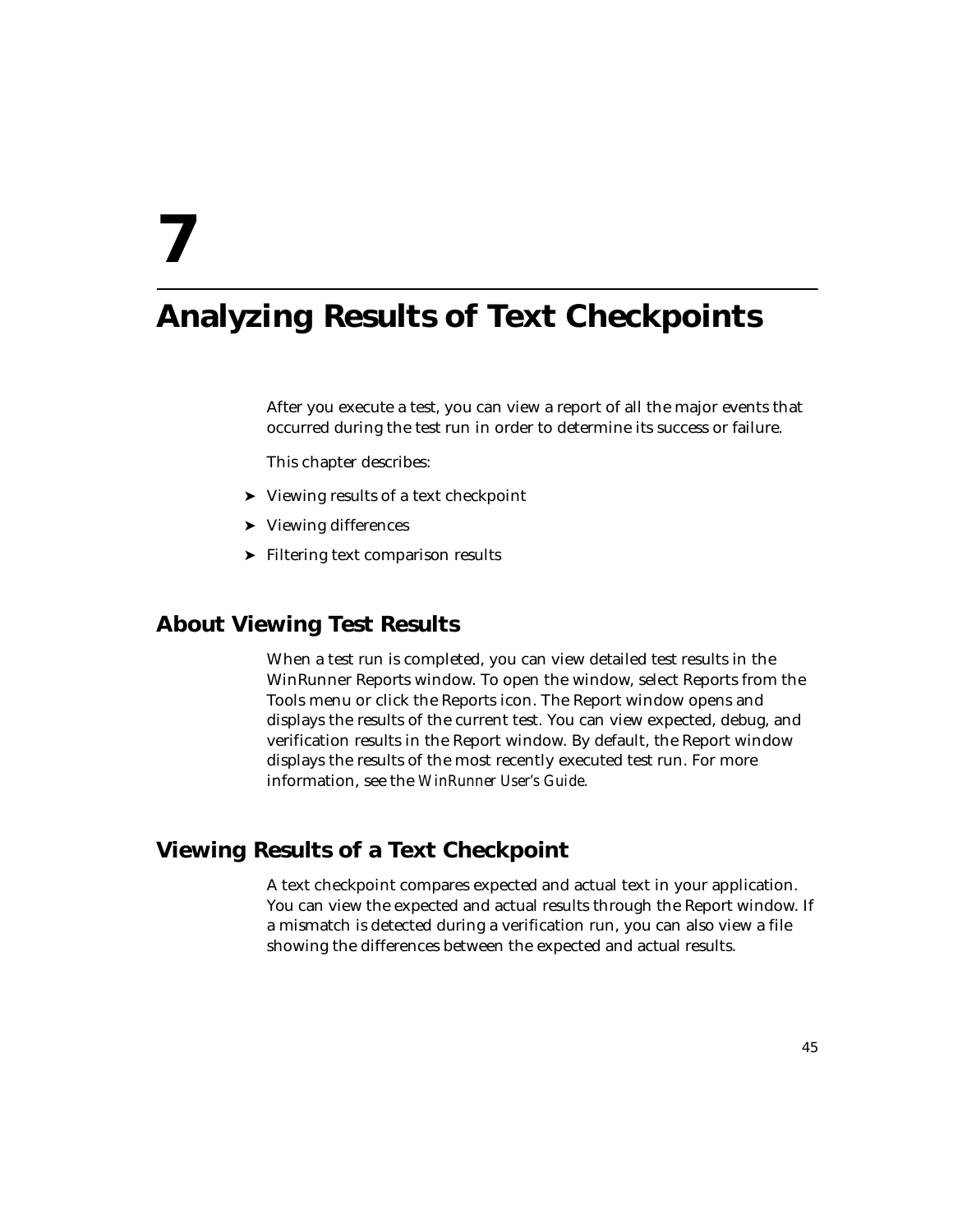**To view the results of a text checkpoint:**

 **1** In the test log, look for entries that list text comparisons in the Event column.

|                                | Winfisseer Report - (Nonsee I)<br>m. |                                                                                                                                                          |               |          |                 |              |    |  |
|--------------------------------|--------------------------------------|----------------------------------------------------------------------------------------------------------------------------------------------------------|---------------|----------|-----------------|--------------|----|--|
| <b>Eile</b><br>er l            | <b>Diplices</b> Lools                | Window Help                                                                                                                                              |               |          |                 |              | g. |  |
| 日暮<br>图圆圈<br>al Callberto<br>⋓ |                                      |                                                                                                                                                          |               |          |                 |              |    |  |
| <b>REDACTS AND</b>             | <b>DSTest Result:</b>                | - v v Total number of bibrap checkpoints;<br>and Trated manifest of GAII about points.<br>-SXT old number of checked last like: 1<br>General Information | 14            | 價<br>ò.  |                 |              |    |  |
|                                | Line.                                | Event                                                                                                                                                    |               | Details: | <b>Read</b>     | Time         |    |  |
|                                | 1                                    | station.                                                                                                                                                 | NUMME         |          | <b>Top</b>      | 開の部          |    |  |
|                                | 全                                    | about two                                                                                                                                                | $1 - 1$       |          | minimum dan ibu | month in     |    |  |
|                                | 31                                   | interportate                                                                                                                                             | <b>STRAKT</b> |          | hall            | <b>BROOM</b> |    |  |
|                                |                                      |                                                                                                                                                          |               |          |                 |              |    |  |

 **2** To display the results of a specific text comparison, double-click on its entry in the log or select the entry and click the Display icon. If there is no mismatch, the Expected results are displayed in a Notepad window. Following a mismatch, the expected and actual results are displayed in the WDiff utility window.

|                                                                                                                                                                                                                                        | WEEK<br>œ.                                                                                                                                                                                                                                |
|----------------------------------------------------------------------------------------------------------------------------------------------------------------------------------------------------------------------------------------|-------------------------------------------------------------------------------------------------------------------------------------------------------------------------------------------------------------------------------------------|
| Salit.<br><b>Dollogg</b><br>L din<br><b>Tiers</b><br>links.<br>Help.                                                                                                                                                                   |                                                                                                                                                                                                                                           |
| VERTURE, INCREDIE/SYSTEM PRODUCT                                                                                                                                                                                                       | BINJE KOREV, THE SHIRKENTS (ASSAULT) STATES (BIS AN ECONTS THE SHIRKEN SERIES MINORTS THE L.A.<br>ULRIUM, NICHTHEZSTSTEN PRODUCT                                                                                                          |
| uш<br>uш<br>田田<br><b>BH</b><br><b>HIGH-</b><br>ūв.<br><b>HORACE</b><br>UU.<br>88<br>UU.<br><b>HIM</b><br>1984<br>Web Mar<br><b>HER</b><br>min<br><b>Firms</b><br>1934<br><b>HOL</b><br>ш<br>18,83<br><b>BM</b><br><b>BM</b><br>U.<br>Ù | UU.<br>w<br><b>UBI</b><br><b>MB</b><br><b>BOOK</b><br>99.<br>UU.<br>10091<br>期間<br>UU.<br><b>Mark</b><br><b>BM MM</b><br><b>HH</b><br><b>Diff</b><br>m<br><b>BOB</b><br>н<br>999<br><b>BBS</b><br><b>BBI</b><br>崩<br><b>BBI</b><br>Ù<br>ü |
| F111 in now EXERC<br>and gel<br>July PESSMORE<br>(Your password will not appear when you<br><b>USERIE</b><br>mana (b.<br><b>PACCAMERS</b><br><b>Service</b> (B)<br>00000300 === 0                                                      | Fill in your USERID<br><b>John T</b><br>日本の関節の場合<br>Chour password will not appear when you<br><b>BEARIN</b><br><b>HELD REFERRY</b><br>新聞文献講座長 (mmm2)<br><b>EDIMAGES</b><br>u,<br><b>CONTRACTOR</b>                                       |
| ×.                                                                                                                                                                                                                                     | ٠                                                                                                                                                                                                                                         |

*Expected results Actual results*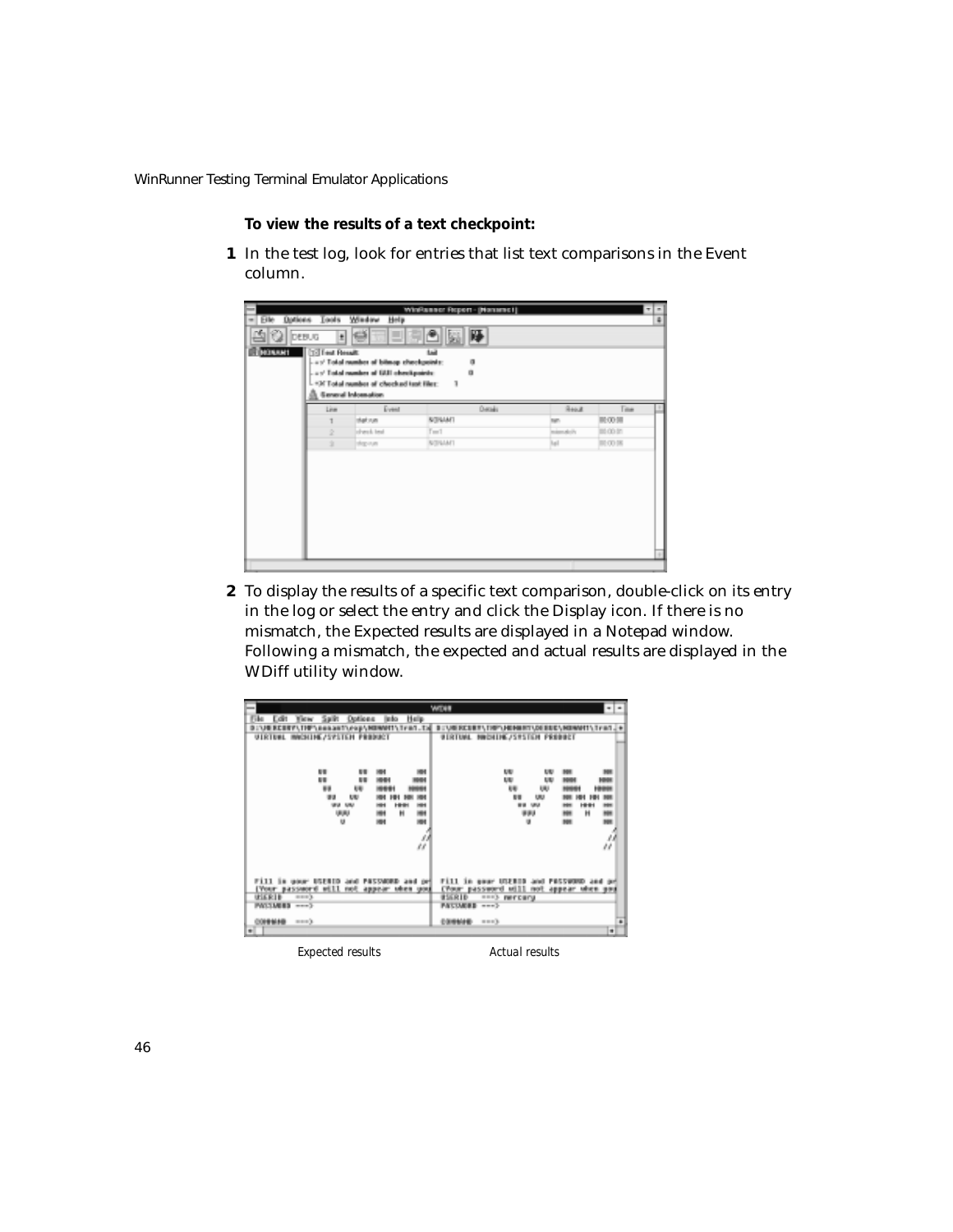<span id="page-50-0"></span>Lines in the file that contain a mismatch are highlighted. The file in the first parameter of the **file\_compare** function is on the left side of the window.

 **3** Select File > Exit to close the window.

## **Viewing Differences**

To see the next mismatch in the captured text, select Next Diff from the View menu or press Tab. The window scrolls to the next highlighted line. To see the previous difference, select Prev Diff or press the backspace key.

# **Filtering Text Comparison Results**

You can choose to view only the lines in the captured text that contain a mismatch. To filter text comparison results, select Hide Matching Areas from the Options. The window shows only the highlighted parts of both captured texts.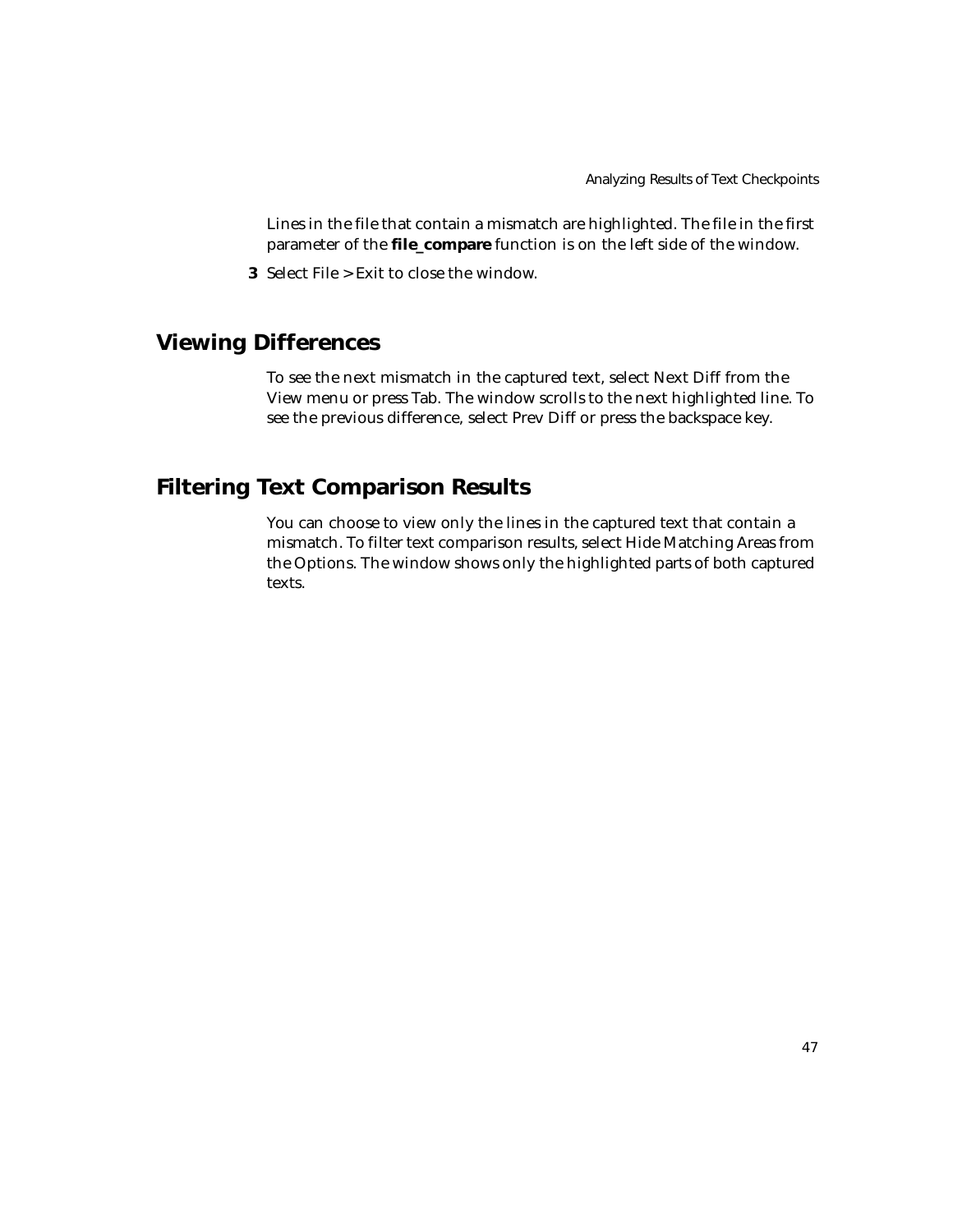WinRunner Testing Terminal Emulator Applications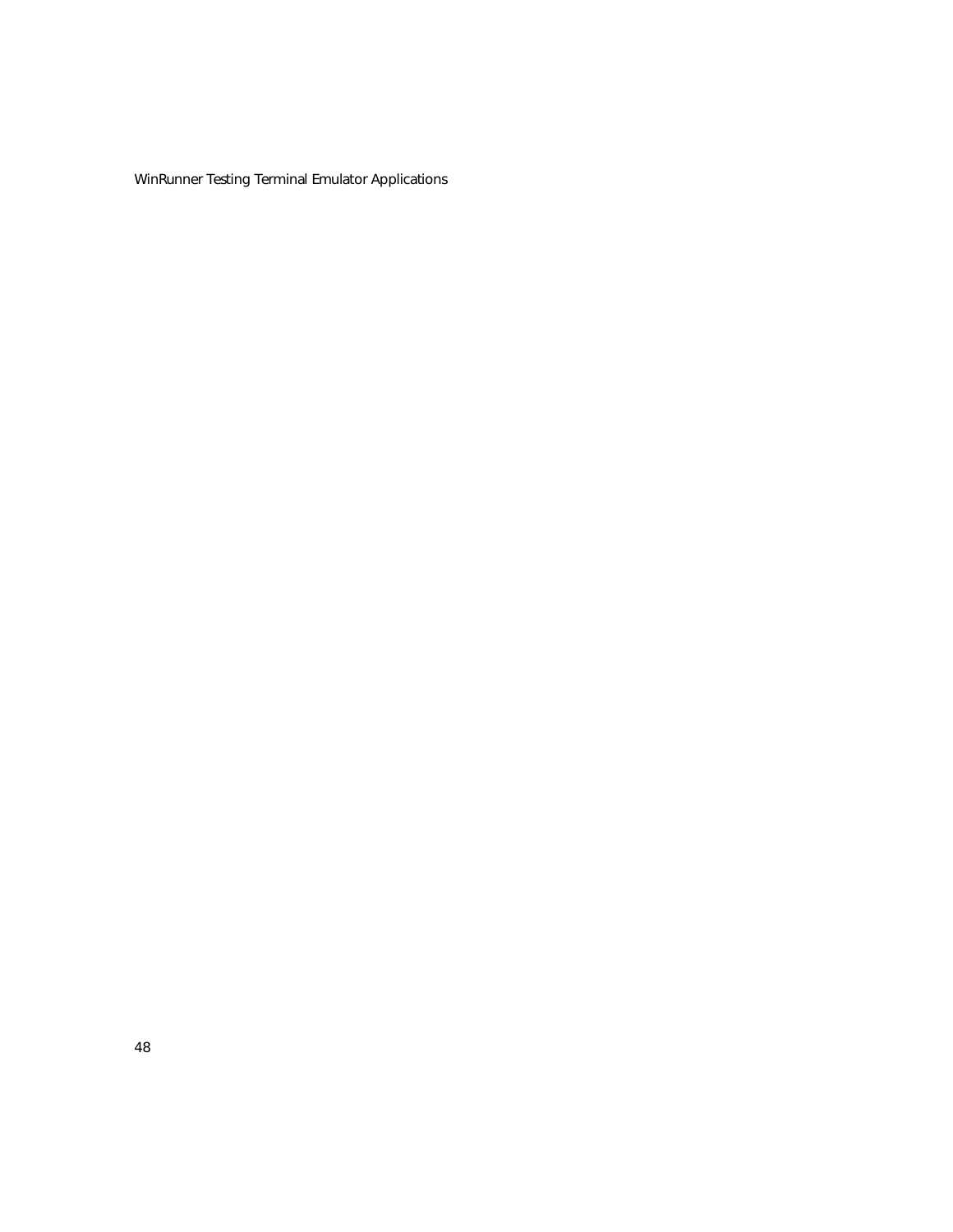# <span id="page-52-0"></span>**Index**

#### **A**

Add All [27](#page-30-0) attached\_text attribute [35](#page-38-0) Attributes [35](#page-38-0)

#### **B**

BMS Files [39](#page-42-0)

#### **C**

Check GUI form [26](#page-29-0) check text softkey [16](#page-19-0) Checking GUI objects [25](#page-28-0)–[29](#page-32-0) Checking Text [15](#page-18-0)–[24](#page-27-0) Checking text full screen [16](#page-19-0) partial screen [17](#page-20-0) Checking text [automatically](#page-21-0) [17](#page-20-0) full screen 18 partial screen [18](#page-21-0) using pre[vious coordinates](#page-38-0) [19](#page-22-0) class attribute 35 color attribute [36](#page-39-0) Context Sensitive Testing [for Mainframe](#page-40-0)  Applications [31](#page-34-0)–37

#### **E**

Exclude filter [20](#page-23-0) exclude filter softkey [21](#page-24-0)

#### **F**

Field checks form [28](#page-31-0) Filters [19](#page-22-0)–[22](#page-25-0)

exclude [20](#page-23-0) include [20](#page-23-0)

#### **G**

get text softkey [23](#page-26-0) GUI Checkpoints [3](#page-6-0)

#### **I**

id attribute [35](#page-38-0), [36](#page-39-0) Include filter [20](#page-23-0) include filter softkey [21](#page-24-0) input\_fields\_ number attribute [35](#page-38-0)

#### **L**

label attribute [35](#page-38-0) Learning the us[er interface using BMS files](#page-39-0) [39](#page-42-0) length attribute 36 Logical names [34](#page-37-0)

#### **M**

mic if handles windows attribute [35](#page-38-0)

#### **N**

numeric\_only attribute [36](#page-39-0)

#### **O**

Object classes [34](#page-37-0)

#### **P**

Physical description [33](#page-36-0) protected attribute [35](#page-38-0)